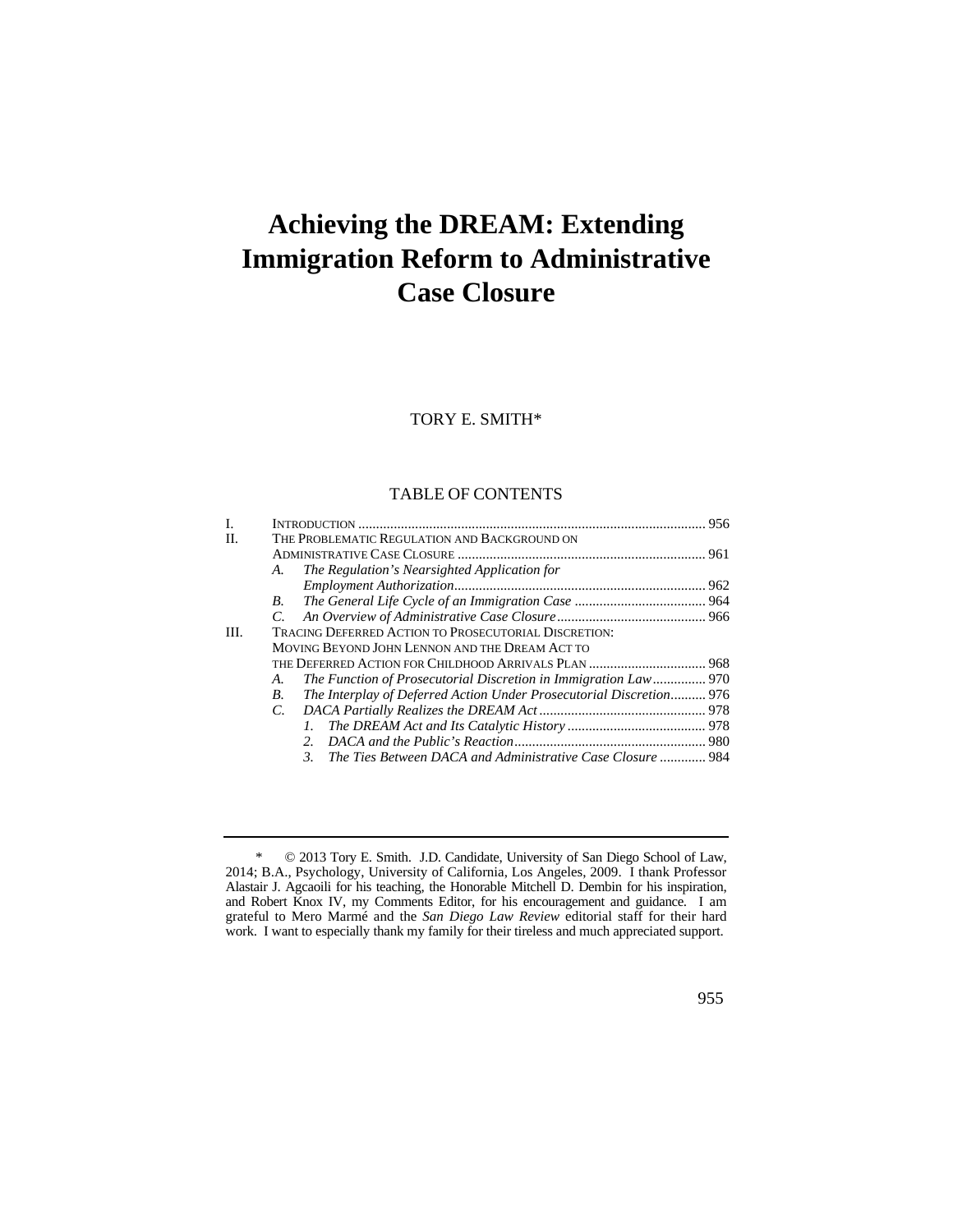| IV. |    | THE FRATERNAL TWINS: BOTH ADMINISTRATIVE CASE CLOSURE AND      |  |
|-----|----|----------------------------------------------------------------|--|
|     |    | <b>DEFERRED ACTION DELIVER ADMINISTRATIVE CONVENIENCE</b>      |  |
|     |    | THAT PLACES UNDOCUMENTED IMMIGRANTS IN LOW PRIORITY STATUS 984 |  |
|     | A. | Administrative Case Closure Is Analogous to                    |  |
|     |    |                                                                |  |
|     |    | Administrative Convenience Applies to Both<br>L                |  |
|     |    |                                                                |  |
|     |    | Administrative Case Closure and Deferred Action<br>2.          |  |
|     |    |                                                                |  |
|     |    | Judges Look to Humanitarian Reasons for Support<br>3.          |  |
|     |    | To Administratively Close a Case and Grant                     |  |
|     |    |                                                                |  |
|     | В. | Because Administrative Case Closure Is Materially Similar to   |  |
|     |    | Deferred Action, the Regulation Should Expand To Allow         |  |
|     |    | Individuals with Closed Cases To Apply for                     |  |
|     |    |                                                                |  |
|     |    |                                                                |  |
|     |    | $2^{\circ}$                                                    |  |
| V.  |    | EXPANDING THE SCOPE OF THE EMPLOYMENT AUTHORIZATION            |  |
|     |    | REGULATION TO REMEDY ITS UNEQUAL APPLICATION OF                |  |
|     |    |                                                                |  |
|     | А. |                                                                |  |
|     | В. |                                                                |  |
| VI. |    |                                                                |  |

## I. INTRODUCTION

 *according to . . . ability or achievement. . . . [A] dream [where] each man*  "*[T]he American dream [is] that dream of . . . opportunity for each and each woman shall be able to attain to the fullest stature of which they are innately capable . . . .*" 1

 difference between them is that, unlike undocumented immigrants, A chasm divides American citizens and undocumented immigrants who seek to fulfill James Truslow Adams's *American dream*. The American citizens can *continue* to live the American dream through the cultivation of meaningful careers, unimpaired by government regulation<sup>2</sup>

 During the beginning of the Great Depression in 1931, Adams was credited with coining and materialism. *See id.* For a comparison of Adams's writings with the fiscal crisis of 1. JAMES TRUSLOW ADAMS, THE EPIC OF AMERICA 404 (1931) (emphasis added). the term *American dream*. His analysis emphasized equality and self-fulfillment over wealth President Obama's first term, see Nicolaus Mills, *American Dream Is About Equality, not Wealth*, CNN (July 8, 2011, 2:45 PM), [http://www.cnn.com/2011/OPINION/07/08/mills.](http://www.cnn.com/2011/OPINION/07/08/mills) debt.dream/.

 the top, regardless of their situations or circumstances. *See* Katharine Q. Seelye, *What*  [nytimes.com/2009/05/08/us/08dreampoll.html](https://nytimes.com/2009/05/08/us/08dreampoll.html) (finding that although the percentage has 2. Americans continue to believe that they can start from the bottom and work to *Happens to the American Dream in a Recession?*, N.Y. TIMES (May 8, 2009), [http://www.](http://www)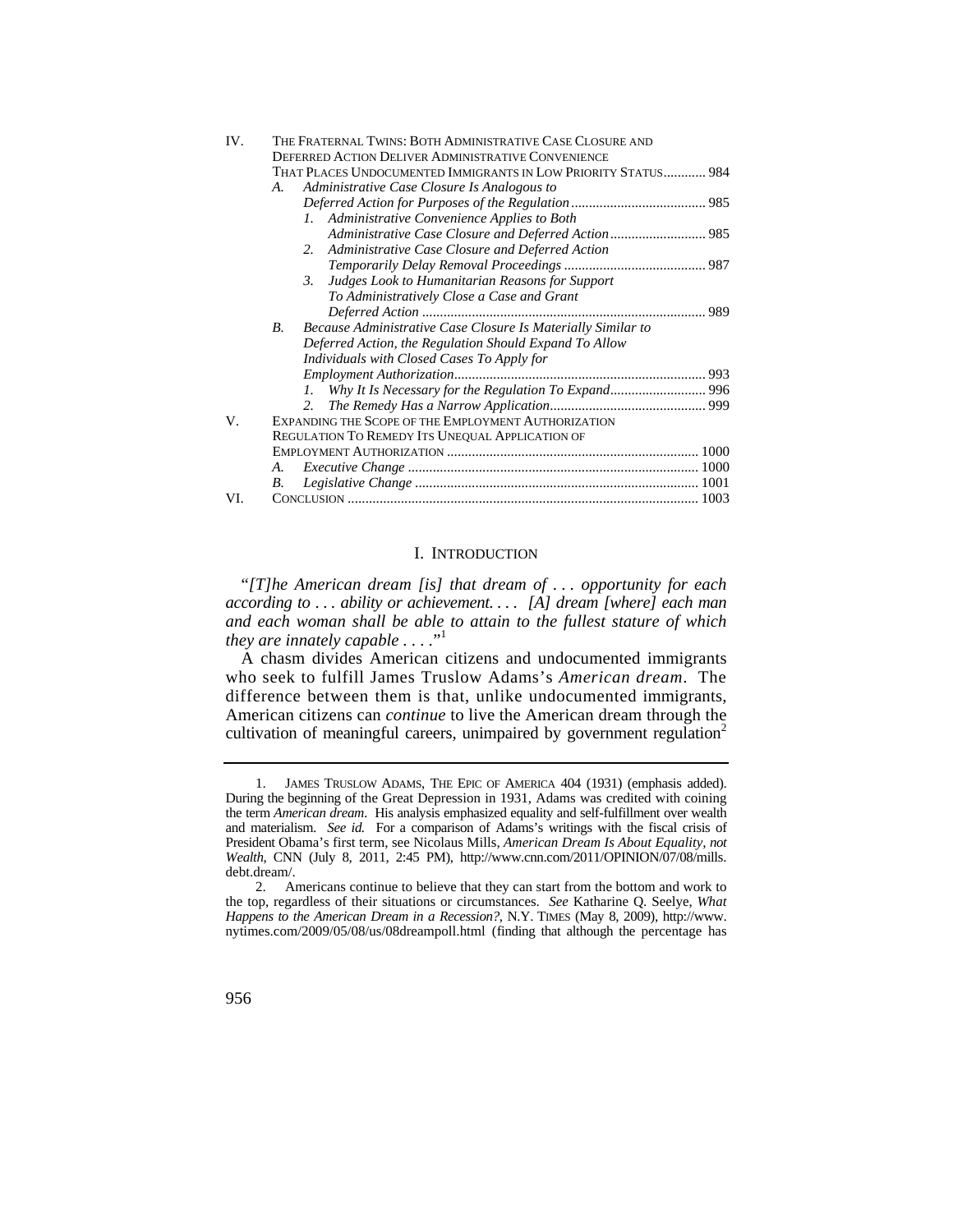Many undocumented immigrants living in the United States hold onto dreams that they cannot attain because they lack the employment authorization to do so.<sup>3</sup> Undocumented immigrants struggle with employment roadblocks that force them to maintain low-level job positions because high-level positions require a social security number.<sup>4</sup>

President Barack Obama's 2012 Deferred Action for Childhood Arrivals plan (DACA) made employment authorization possible for eligible undocumented immigrants.<sup>5</sup> On June 15, 2012, President Obama

 searching and holding out for the right job will pay off. *See* Louis Uchitelle, *A New*  slipped, Americans still believe in the American dream despite the recession). Those in the millennial age group, consisting of people ages eighteen through twenty-nine, have fewer job prospects than the baby boomers but nevertheless optimistically believe that *Generation, An Elusive American Dream*, N.Y. TIMES, July 7, 2010, at A1. Statistics show that the people more likely to believe in the American dream are nonwhite, have higher incomes, are college-educated, and live in the West versus the Rust Belt. *See*  Gregory Rodriguez, *The American Dream: Is It Slipping Away?*, L.A. TIMES (Sept. 27, 2010), [http://articles.latimes.com/2010/sep/27/opinion/la-oe-rodriguez-dream-20100927.](http://articles.latimes.com/2010/sep/27/opinion/la-oe-rodriguez-dream-20100927)

 and seek bar admission); *see also* Elise Foley, *Undocumented Immigrants Push for Military*  3. *See* Lorelei Laird, *The Dream Bar*, A.B.A. J., Jan. 2013, at 50, 50–57 (explaining the circumstances of several undocumented immigrants who have graduated from law school *Service Under Deferred Action*, HUFFINGTON POST, [http://www.huffingtonpost.com/2013/](http://www.huffingtonpost.com/2013) 01/25/immigrants-military-deferred-action\_n\_2553726.html (last updated Jan. 26, 2013, 10:50 AM) (stating that undocumented immigrants living in the United States wish to enlist in the military under President Obama's Deferred Action for Childhood Arrivals plan).

 Dec. 1, 2012, at A1. Other undocumented immigrants, such as the famous Filipino journalist allow them to immediately acquire more permanent forms of employment. *See* Eduardo 4. One undocumented woman went to college for two years but lost her financial stability and dropped out to clean houses for a living. *See* Erica Perez, *After College, Young Illegal Immigrants Face Low-Skill Jobs*, CAL. WATCH (July 27, 2011), http:// [californiawatch.org/dailyreport/after-college-young-illegal-immigrants-face-low-skill-jobs-](https://californiawatch.org/dailyreport/after-college-young-illegal-immigrants-face-low-skill-jobs)11732. Gaby Pacheco, an undocumented immigration rights leader, hoped to become a special education teacher but could not achieve certification because she lacked citizenship papers. *See* Julia Preston, *Young Immigrants Say It's Obama's Time To Act*, N.Y. TIMES, Jose Antonio Vargas, simply check the citizenship box on the government form to secure a job and hope that no one will find out. *See* Jose Antonio Vargas, *Not Legal Not Leaving*, TIME, June 25, 2012, at 34, 41. Undocumented immigrants also buy false documents that Porter, *Here Illegally, Working Hard and Paying Taxes*, N.Y. TIMES, June 19, 2006, at A1.

 *Childhood Arrivals Process*, U.S. CITIZENSHIP & IMMIGR. SERVICES, <http://www.usc> 5. *See* Press Release, Office of the Press Sec'y, U.S. Dep't of Homeland Sec., Secretary Napolitano Announces Deferred Action Process for Young People Who Are Low Enforcement Priorities (June 15, 2012), *available at* <http://www.dhs.gov/news/20> 12/06/15/secretary-napolitano-announces-deferred-action-process-young-people-who-are -low. For a list of the DACA requirements, see *Consideration of Deferred Action for*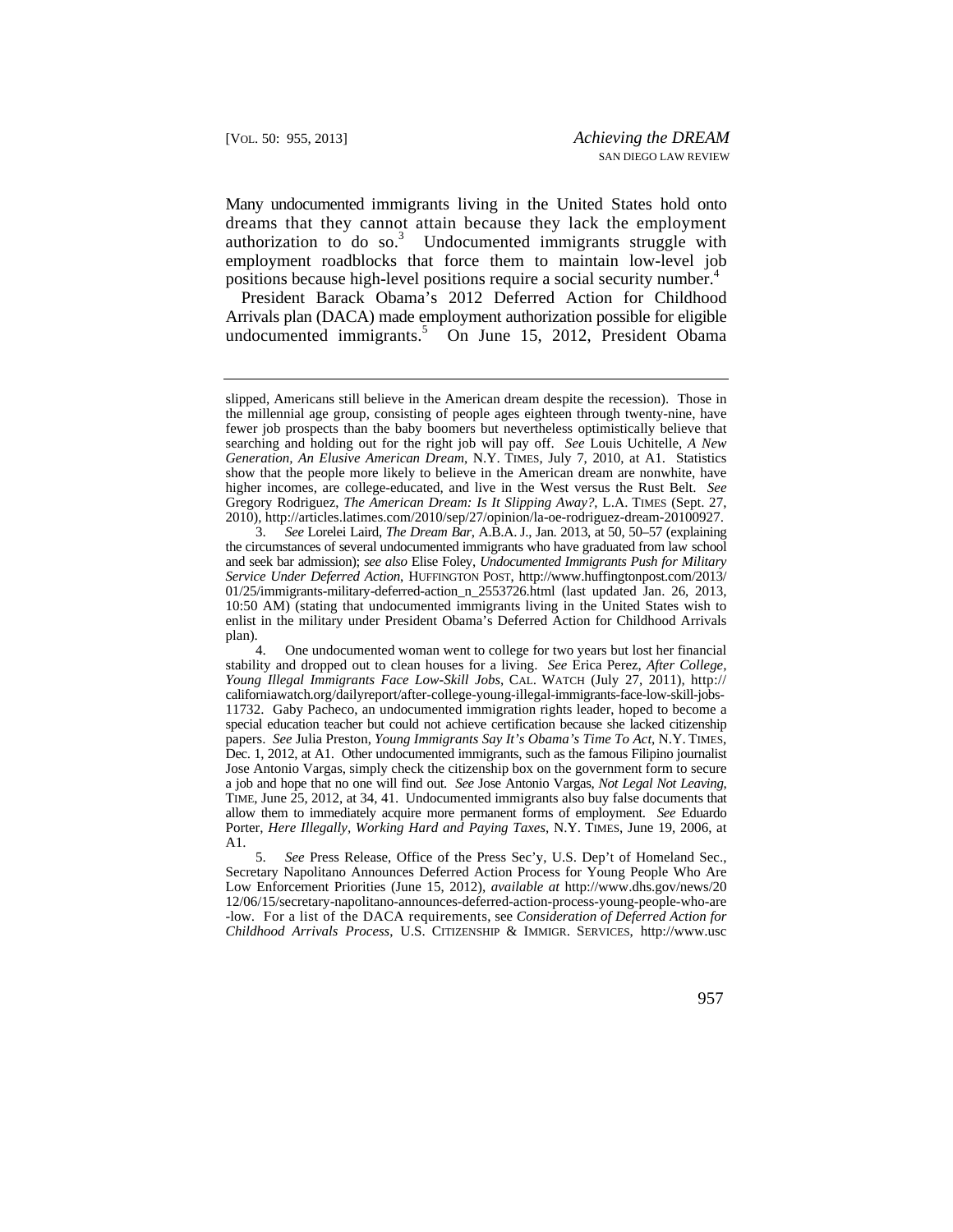announced that qualified immigrants under age thirty could apply for and receive temporary relief from deportation proceedings.<sup>6</sup> This new plan affected part of the Development, Relief, and Education for Alien Minors Act (DREAM Act) by providing deferred action to young individuals collectively known as *DREAMers*. 7 If they meet specific criteria, DREAMers can receive relief from removal for a two-year period, subject to renewal, with the opportunity to apply for work authorization permits.<sup>8</sup>

 resources in the right places" and that individuals who "do not present a risk to national security or public safety" are low priorities.<sup>10</sup> DACA In the face of congressional gridlock, President Obama used prosecutorial discretion as a vehicle to spur immigration reform.<sup>9</sup> President Obama explained that his administration will "focus [the] immigration enforcement requires United States Citizenship and Immigration Services (USCIS) to defer action against low priority DREAMers, effectively "freezing" their [cases.](https://cases.11)11 In accordance with immigration regulations, an undocumented immigrant who has been granted deferred action may now apply for employment authorization.<sup>12</sup>

 *Powers*, 112 MICH. L. REV. (forthcoming 2014), *available at* [http://papers.ssrn.com/sol3/](http://papers.ssrn.com/sol3) papers.cfm?abstract\_id=2088697 (stating that the DREAM Act was a legislative proposal that *Act, and the Take Care Clause*, 91 TEX. L. REV. 781, 784, 789 (2013). 7. *See* Jeffrey A. Love & Arpit K. Garg, *Presidential Inaction and the Separation of*  would have provided amnesty for certain undocumented immigrants brought to the United States as children). Since 2001, advocates for the DREAM Act have unsuccessfully pushed Congress to pass versions of the Act. *See* Robert J. Delahunty & John C. Yoo, *Dream On: The Obama Administration's Nonenforcement of Immigration Laws, the DREAM*

8. *See* Press Release, Office of the Press Sec'y, *supra* note 5.

9. *See* Delahunty & Yoo, *supra* note 7, at 789 (stating that the Senate rejected the Act in December 2010 and the Republicans controlled the House of Representatives in January 2011).

10. President Barack Obama, *supra* note 6.

 *Discretion, and the Vexing Case(s) of DREAM Act Students*, 21 WM. & MARY BILL RTS. 11. *See* Michael A. Olivas, *Dreams Deferred: Deferred Action, Prosecutorial*  J. 463, 482–83 (2012).

 12. *See* 8 C.F.R. § 274a.12(c)(14) (2013). In 2011, roughly 11.1 million undocumented immigrants lived in the United States. *See U.S. Immigrant Population*  DACA. *Who and Where the DREAMers Are, Revised Estimates*, IMMIGR. POL'Y CENTER are-revised-estimates. During DACA's first six months, just under 500,000 undocumented *Trends*, PEW RES. CENTER (Feb. 13, 2013), <http://www.pewhispanic.org/2013/02/15/u-s>immigration-trends/ph\_13-01-23\_ss\_immigration\_04\_increase/. There are approximately 1.8 million undocumented immigrants living in the United States who are eligible for (Oct. 16, 2012), [http://www.immigrationpolicy.org/just-facts/who-and-where-dreamers-](http://www.immigrationpolicy.org/just-facts/who-and-where-dreamers)

is.gov/humanitarian/consideration-deferred-action-childhood-arrivals-process#guidelines (last updated July 2, 2013).

<sup>6.</sup> President Barack Obama, Remarks by the President on Immigration (June 15, 2012), *available at* <http://www.whitehouse.gov/photos-and-video/video/2012/06/15/president>obama-speaks-department-homeland-security-immigration-an#transcript.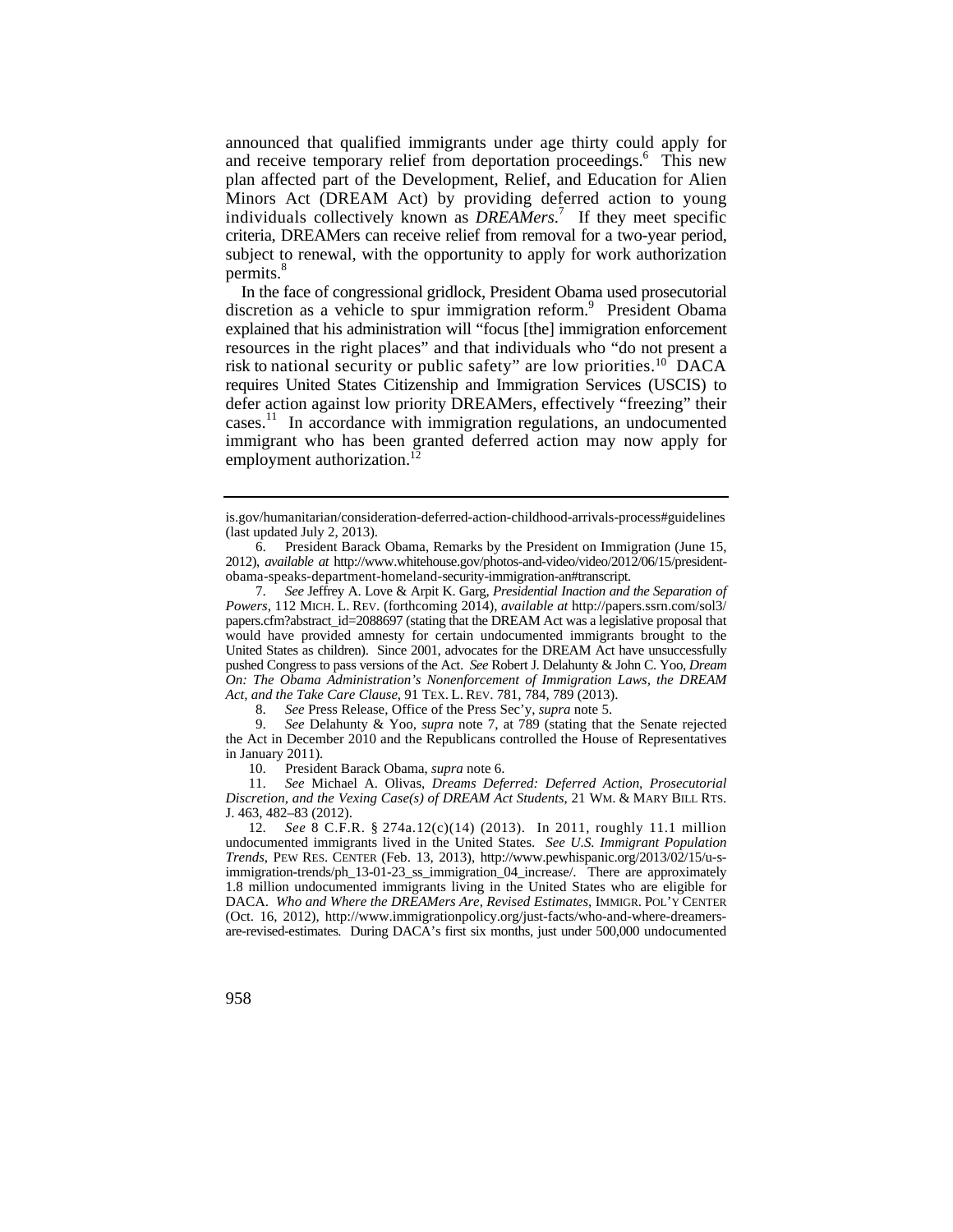they are not permitted to apply for employment authorization under section 274a.12(c)(14) of Title 8 of the Code of Federal Regulations.<sup>13</sup> Although some undocumented immigrants have celebrated DACA, others who are legally permitted to remain in the United States under what is called *administrative closure* grapple with the procedure's caveat: Administrative closure, a procedure applied in qualified immigration cases, allows low priority undocumented immigrants to remain in the United States for an undetermined period of time while their cases are [closed.](https://closed.14)<sup>14</sup>

when the groups and their respective procedures share material [factors.](https://factors.16)<sup>16</sup> These individuals should have an avenue to gain lawful employment during the interim of removal proceedings because case closure bears a similar purpose and function to deferred action.<sup>15</sup> It is irrational to treat two groups of undocumented immigrants differently under the regulation Further, the time is ripe for reform, as demonstrated by the 2013 announcements made by President Obama and a bipartisan group of senators regarding their blueprints for comprehensive immigration reform.<sup>17</sup> This

- 14. *See infra* Part II.C.
- 15. *See infra* Part IV.A–B.
- 16. *See infra* Part IV.B.

 enforcement but would eventually allow undocumented immigrants to apply for permanent residency. *See* Julia Preston, *Senators Offer a New Blueprint for Immigration: A Bipartisan*  in the United States if they pass background checks and pay back taxes. *See President*  17. On January 28, 2013, a bipartisan group of eight senators unfurled a blueprint for comprehensive immigration reform. The plan requires stronger border security *Proposal*, N.Y. TIMES, Jan. 28, 2013, at A1. The next day, President Obama revealed his executive reform plan. It also allows undocumented immigrants to apply for permanent residency but does not require security of the border prior to approving any applications, contrary to the bipartisan plan. Both blueprints allow undocumented immigrants to work *Obama Makes Immigration Reform Push*, BBC NEWS, <http://www.bbc.co.uk/news/world-us>-

 processing, which equates to forty-five percent of that age group. Wendy Feliz, *Reaching the*  immigrants between the ages of fifteen and thirty had their applications accepted for *Six-Month Mark on Deferred Action for Childhood Arrivals (DACA)*, IMMIGR. IMPACT (Feb. 20, 2013), <http://immigrationimpact.com/2013/02/20/reaching-the-six-month-mark>on-deferred-action-for-childhood-arrivals-daca/.

 (2013). The undocumented immigrants who can apply to USCIS for employment legalization applications; principal informants; and family members of a trafficking victim. 13. *See* 8 C.F.R. § 274a.12(c)(14). The regulation in general lists classes of undocumented immigrants authorized to accept employment. *See* 8 C.F.R. § 274a.12 authorization under subsection (c) include alien spouses; unmarried dependent children; nonimmigrant students; aliens seeking asylum; aliens who have filed for status adjustments; nonimmigrant business visitors; aliens with deportation orders who are released on supervision; aliens applying for temporary protected status; aliens with certain filed *See id.* § 274a.12(c).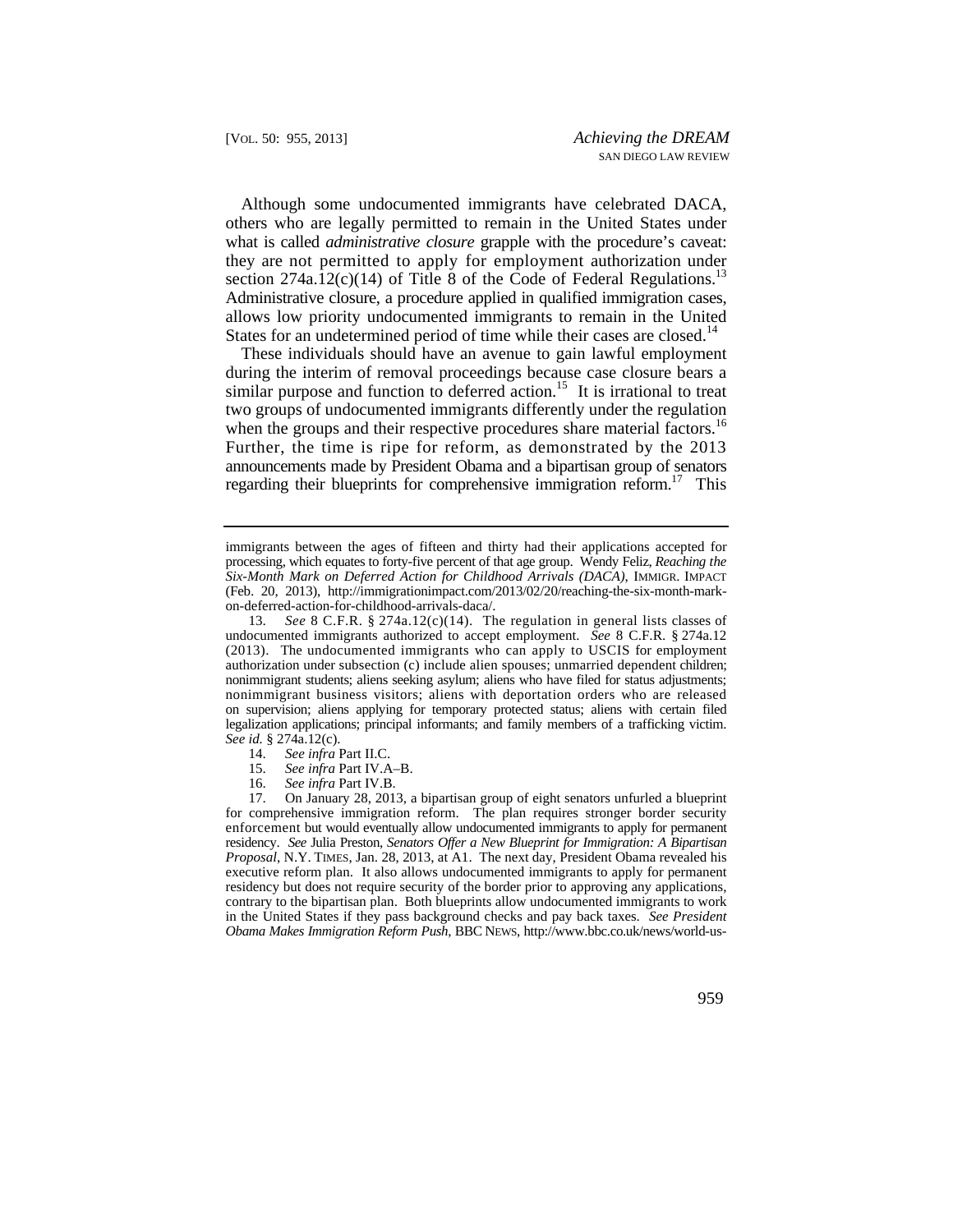presents the best opportunity for undocumented immigrants with administratively closed cases to expand the regulation's scope.<sup>18</sup>

Administrative closure defers prosecutorial action and is identical in many material respects to deferred action: the affected undocumented immigrants experience a limbo period comparable to that of deferred action recipients.<sup>19</sup> Additionally, administrative closure cases do not require immediate attention from the courts, analogous to the low priority factor of deferred action.<sup>20</sup> The courts employ an efficiency mechanism that conserves their resources for cases that concern public interest and safety.<sup>21</sup> The underlying purpose of this mechanism pertains to both deferred action and case closure.<sup>22</sup> Applying policy, logic, and the objective of DACA, individuals whose cases have been administratively closed should receive employment authorization opportunities similar to those granted to DREAMers.

 to individuals whose cases have been administratively closed. Part I cases and uses DACA as a framework to show how the scope of the employment authorization regulation should extend to encompass This Comment compares DACA to administrative case closure and argues that Congress or the President should grant employment authorization describes the current interpretation of the employment authorization regulation and provides the background of administrative case closure. Part I highlights the disparate treatment that the regulation affords to undocumented immigrants facing deferred action and administrative closure—offering employment authorization to only deferred action recipients. Part II examines the history of deferred action in immigration

canada-21248981 (last updated Jan. 29, 2013, 4:59 PM). The "Gang of Eight" senators presented their comprehensive plan to the Senate, and on June 27, 2013, the Senate passed the bill in a 68–32 vote. Ashley Parker & Jonathan Martin, *Senate, 68 to 32, Passes Overhaul for Immigration*, N.Y. TIMES, June 28, 2013, at A1. For additional information on the Gang of Eight bill, see *infra* Part V.B.

 reform by informing the public. For example, Terrence Park, an undocumented Asian BBC NEWS, <http://www.bbc.co.uk/news/magazine-21761431> (last updated Mar. 12, that he needed. *Id.* In another instance, Jose Antonio Vargas, a famous journalist, revealed More undocumented immigrants are revealing their status and propagating change through major media channels, which in turn will help the entire issue of immigration student attending U.C. Berkeley, told his story in a BBC News video. *See* Matt Danzico & Peter Murtaugh, *In California, an Incomplete Dream for Undocumented Asian Students*, 2013, 8:07 PM). Terrence was offered a graduate-level position with Yale University, but due to his undocumented status, he lacked access to the federal financial assistance his undocumented status and wrote a featured article in *Time* magazine. Vargas, *supra* note 4.

<sup>19.</sup> *See infra* Part IV.A.2.

<sup>20.</sup> *See infra* Part IV.A.3.

<sup>21.</sup> *See infra* Part IV.A.1.

<sup>22.</sup> *Infra* Part IV.A.1.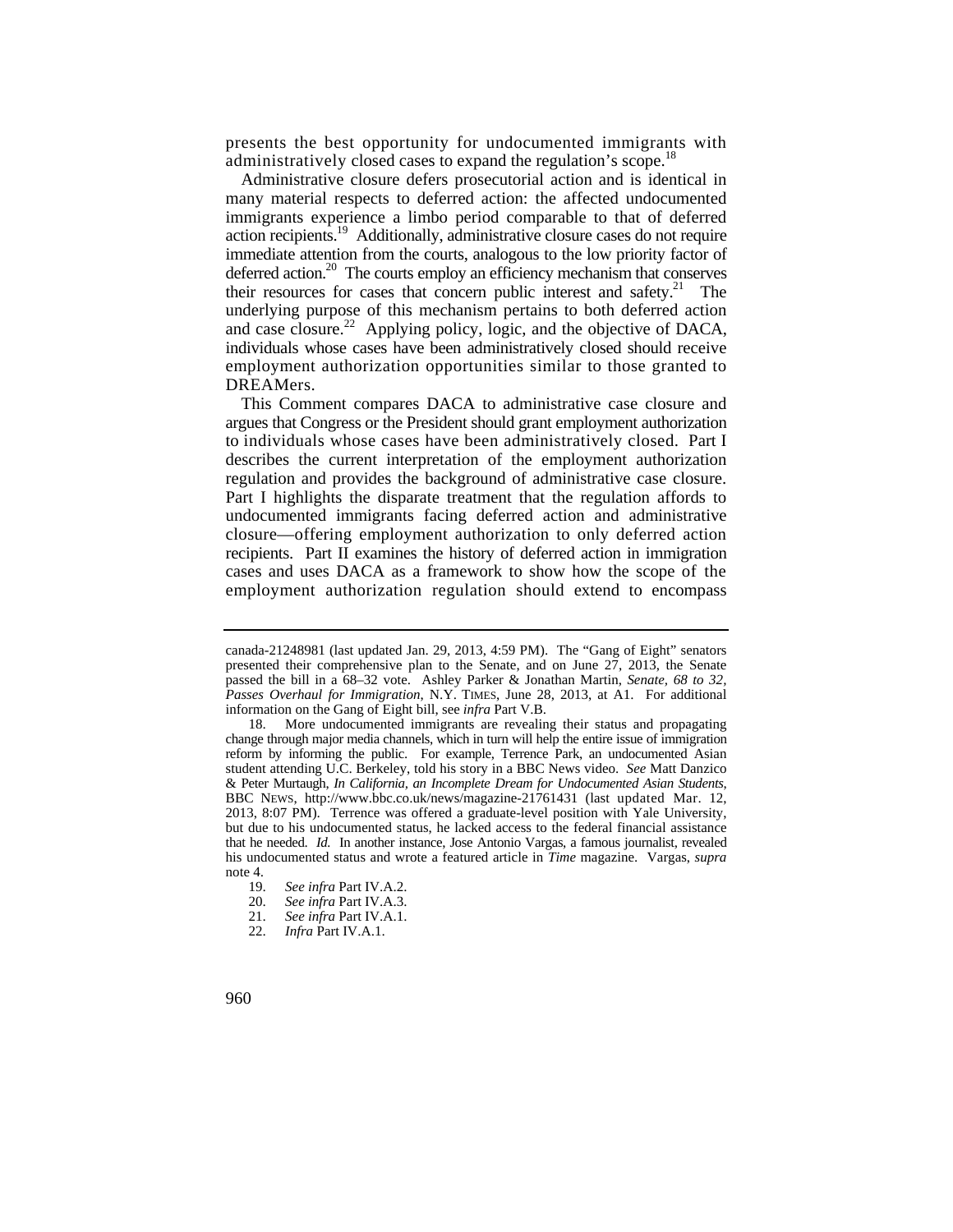then offers two solutions, proposing that the President extend DACA to administrative case closure. Part III analyzes the policies and logic underpinning deferred action and administrative case closure, arguing that case closure falls under the realm of "administrative convenience" and should receive equivalent treatment in light of DACA. Part IV cover case closure or that Congress amend the regulation.

#### II. THE PROBLEMATIC REGULATION AND BACKGROUND ON ADMINISTRATIVE CASE CLOSURE

 immigrants can apply for employment authorization if they have received a undocumented immigrants who pose concerns to public safety and administrative case closure, where the court administratively closes their Under the employment authorization regulation, undocumented grant of deferred action.<sup>23</sup> Deferred action is considered an act of administrative convenience because it defers removal proceedings for low priority undocumented immigrants and conserves resources to remove national security.<sup>24</sup> Similarly, certain undocumented immigrants receive cases to preserve court resources and delay proceedings for low priority [individuals.25](https://individuals.25) Although administrative case closure parallels deferred action, undocumented immigrants with administratively closed cases cannot apply for employment authorization.<sup>26</sup>

<sup>23.</sup> *See* 8 C.F.R. § 274a.12(c)(14) (2013).

 *see also* Memorandum from William J. Howard, Principal Legal Advisor, U.S. =william%20j.%20howard%20memo ("[W]e must prioritize our cases to allow us to place 24. *See* Leon Wildes, *The Deferred Action Program of the Bureau of Citizenship and Immigration Services: A Possible Remedy for Impossible Immigration Cases*, 41 SAN DIEGO L. REV. 819, 823 (2004) ("Essentially, [deferred action] is an administrative stay of deportation that places the alien in the lowest possible priority for BCIS action."); Immigration & Customs Enforcement, to All OPLA Chief Counsel 1 (Oct. 24, 2005), *available at* <http://niwaplibrary.wcl.american.edu/reference/additional-materials/immigr> ation/enforcement-detention-and-criminal-justice/government-documents/22092975-ICE-G uidance-Memo-Prosecutorial-Discretion-William-J-Howard-10-24-05.pdf/view?searchterm greatest emphasis on our national security and criminal alien dockets . . . .").

 closure may be appropriate to await an action or event that . . . may not occur for a significant convenience which allows the removal of cases from the calendar in appropriate 25. *In re* Avetisyan, 25 I. & N. Dec. 688, 692 (B.I.A. 2012) ("[A]dministrative or undetermined period of time."); *see also In re* Amico, 19 I. & N. Dec. 652, 654 n.1 (B.I.A. 1988) ("The administrative closing of a case . . . . [I]s merely an administrative situations.").

 26. *See* 8 C.F.R. § 274a.12(c)(14). Under the regulation, an undocumented immigrant must also demonstrate an economic necessity for employment. *Id.*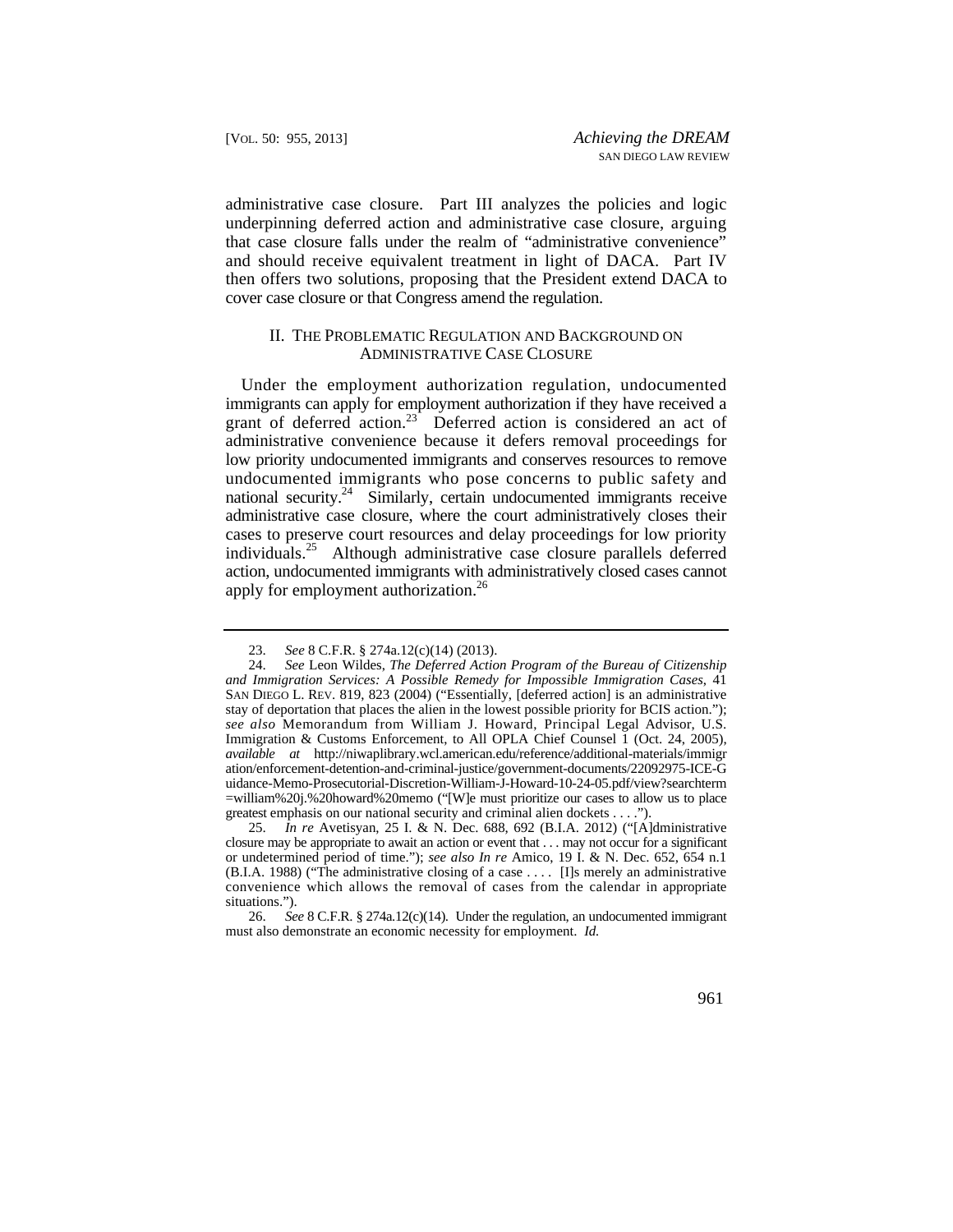court.<sup>27</sup> During this period, an immigration agency can issue a favorable From the first Notice to Appear to the immigration judge's ruling, an immigration case typically takes several years to wind its way through grant of prosecutorial discretion that defers further removal proceedings.<sup>28</sup> Additionally, the immigration court can administratively close an undocumented immigrant's case if the court deems it appropriate to postpone removal action to a later date.<sup>29</sup>

# *A. The Regulation's Nearsighted Application for Employment Authorization*

Undocumented immigrants may apply to work legally in the United States if they have been granted deferred action.<sup>30</sup> Under the employment authorization regulation, an individual may obtain employment authorization for the deferred action time period: "Aliens who must apply for employment authorization . . . . (14) An alien who has been granted deferred action, an act of administrative convenience to the government which gives some cases lower priority, if the alien establishes an economic necessity for employment . . . . . . . . . . . . . Deferred action is considered "an act

29. *See In re* Gutierrez-Lopez, 21 I. & N. Dec. 479, 480 (B.I.A. 1996). The Board administratively closed the undocumented immigrant's case indefinitely pending her application for temporary protected status. *See id.* at 481.

30. *See* 8 C.F.R. § 274a.12(c)(14).

 Notice to Appear that charges the individual with a violation of immigration laws. *Id.* If the federal courts. *Id.* Removal proceedings end with a final decision issued by an 27. *See* Anna Marie Gallagher, *Prosecutorial Discretion in the Immigration Context*, IMMIGR. BRIEFINGS, Nov. 2012, at 1, 3. Removal proceedings begin with a the immigration judge issues an order of removal, the individual can appeal the order through the Board of Immigration Appeals (BIA or Board) or for certain decisions, through immigration judge, the Board, or a federal court. *Id.* 

<sup>28.</sup> *Id.*; *see also* Memorandum from John Morton, Dir., U.S. Immigration & Customs Enforcement, to All Field Office Directors, All Special Agents in Charge & All Chief Counsel 3 (June 17, 2011), *available at* <http://www.ice.gov/doclib/secure-communit> ies/pdf/prosecutorial-discretion-memo.pdf ("ICE attorneys may exercise prosecutorial discretion in any immigration removal proceeding before EOIR . . . ."). The Department of Justice's Executive Office for Immigration Review interprets and administers American immigration laws. *Executive Office for Immigration Review*, U.S. DEP'T JUST., [http://www.](http://www) [justice.gov/eoir/](https://justice.gov/eoir) (last visited Mar. 25, 2014).

<sup>31.</sup> *Id.* (emphasis omitted). The entire regulation lists restrictions on employment authorization:

 USCIS, in its discretion, may establish a specific validity period for an employment authorization document, which many include any period when an administrative (c) Aliens who must apply for employment authorization. An alien within a class of aliens described in this section must apply for work authorization. If authorized, such an alien may accept employment subject to any restrictions stated in the regulations or cited on the employment authorization document. appeal or judicial review of an application or petition is pending.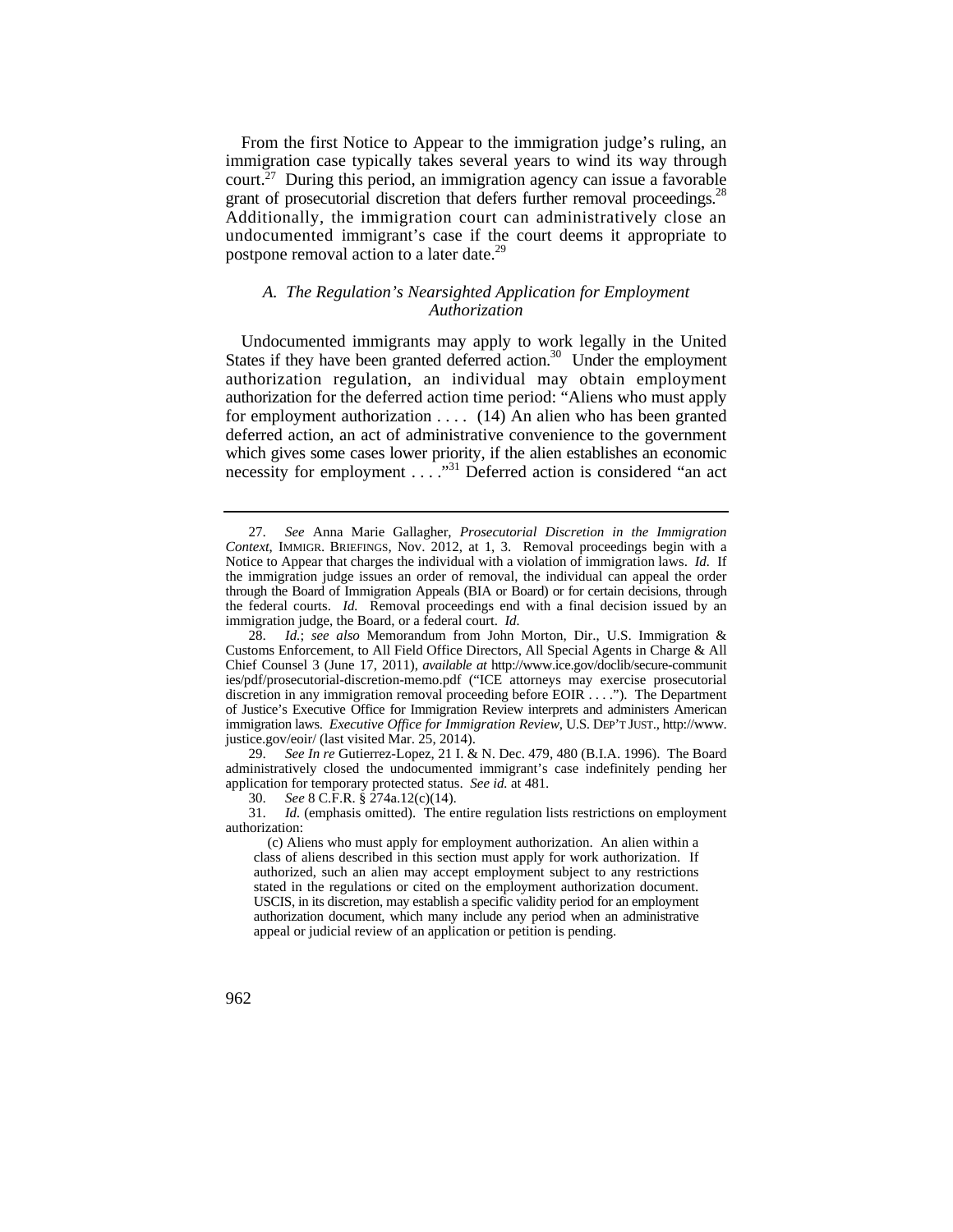of administrative convenience" because the Department of Homeland Security (DHS) favorably exercises prosecutorial discretion to defer removal proceedings against undocumented individuals who are otherwise harmless in relation to DHS's highest enforcement priorities.<sup>32</sup> These immigrants rank in the bottom tier of removal enforcement because they have not committed significant immigration violations in relation to the high priority national security and criminal alien [dockets.](https://dockets.33)<sup>33</sup> With the provision of increased resources for border and interior immigration enforcement, the courts face an overwhelming volume of immigration cases that exceeds the capacity of cases they can [prosecute.](https://prosecute.34)<sup>34</sup> Prosecutorial discretion conveniently makes the crowded immigration courts more available to prosecute high priority cases that affect the safety and public interest of Americans.<sup>35</sup>

Administrative case closure is materially comparable to deferred action in two respects. First, similar to the preservation of resources initiative under

33. DHS prioritizes such cases involving human rights abusers, spies, traffickers in narcotics and people, sexual predators, and other criminals. *See* Memorandum from William J. Howard, *supra* note 24, at 8.

 34*. See id.* at 1. The Office of the Principal Legal Advisor (OPLA) is an office cases with only 600 attorneys. Due to the unbalanced ratio of attorneys to cases, the was increasing because Congress provided more resources for border and interior within DHS that represents the United States in exclusion, deportation, and removal proceedings. It has twenty-six offices and chief counsel spread throughout the country. *See infra* note 45 and accompanying text. In 2005, OPLA handled 300,000 cases in immigration courts and 42,000 appeals in front of the BIA. The office litigated these attorneys averaged twenty minutes of preparation per case. Additionally, the caseload immigration enforcement. Memorandum from William J. Howard, *supra* note 24, at 1*.* 

35. *See* Memorandum from William J. Howard, *supra* note 24, at 1 (explaining that stretched resources and the increasing caseload necessitate prioritizing the cases to focus on national security and criminal alien issues). Howard's memorandum emphasized that in determining whether to litigate, lower priority cases require balancing "the cost of an action versus the value of the result." *Id.* at 8.

<sup>. . . .</sup>  (14) An alien who has been granted deferred action, an act of administrative convenience to the government which gives some cases lower priority, if the alien establishes an economic necessity for employment.

*Id.* (emphasis omitted).

 32. *See* Wildes, *supra* note 24, at 822. DHS classifies cases involving sympathetic humanitarian circumstances as low priority, and these cases tend to receive favorable grants of prosecutorial discretion. *See* Memorandum from William J. Howard, *supra* note 24, at 6. Examples include an undocumented immigrant with a citizen child who has a serious medical condition or disability and an undocumented immigrant or close family member who is undergoing treatment for a serious disease in the United States. *Id.*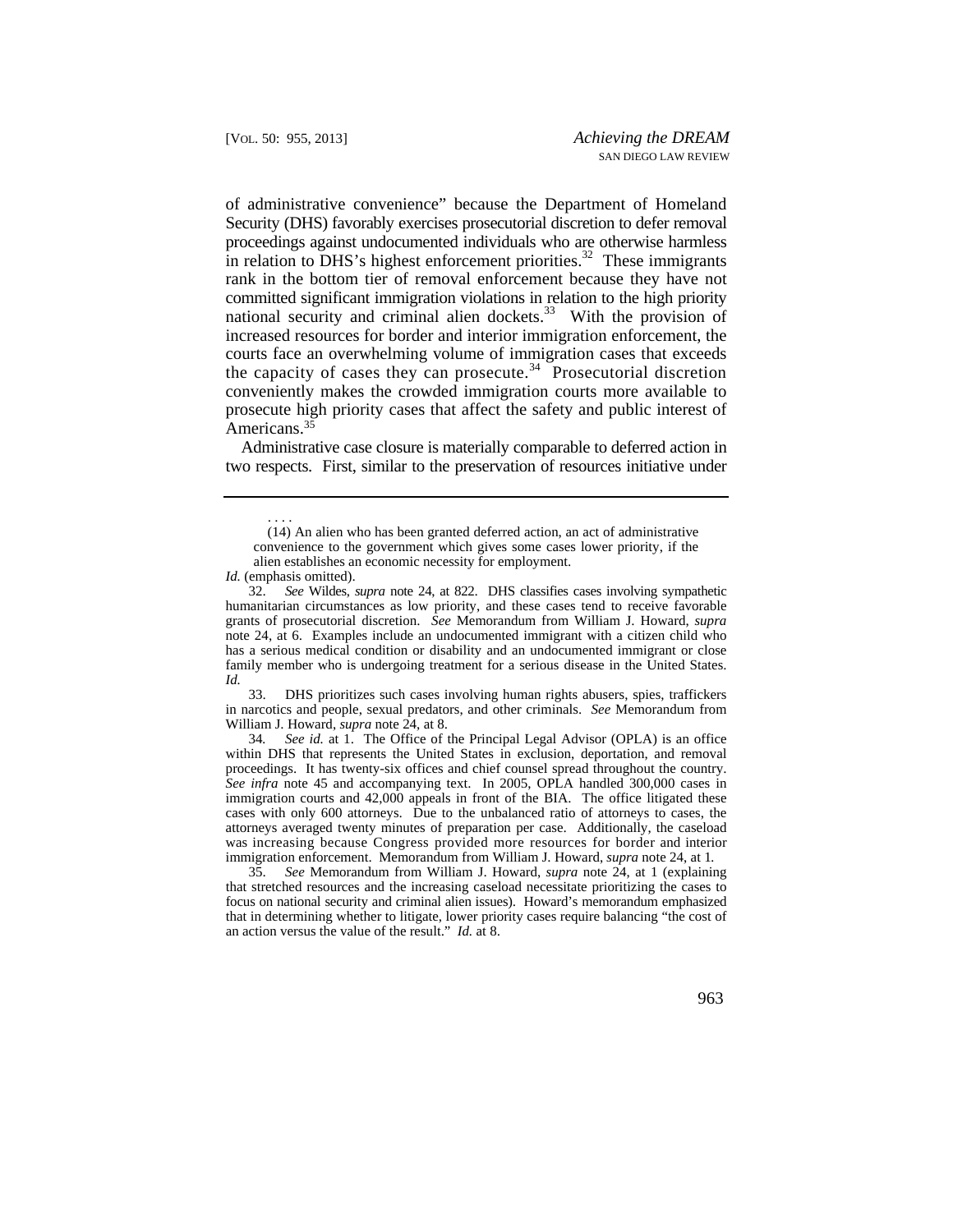part of an administrative convenience that allows the court to focus its deferred action, an immigration judge may administratively close a case as resources on readily solvable [issues.36](https://issues.36) Second, administrative case closure and deferred action both involve temporary delays of removal proceedings for low priority undocumented immigrants.<sup>37</sup>

 Despite the similarities, the existing regulation allows only deferred action recipients to apply for and obtain employment authorization.<sup>38</sup> Based on the current interpretation of the regulation, low priority undocumented immigrants who are not recipients of deferred action but have received administrative case closure do not qualify for employment [authorization.39](https://authorization.39) 

## *B. The General Life Cycle of an Immigration Case*

Immigration cases do not typically receive case closure or deferred action until later in the development of the proceedings. Court actions, appellate reviews, and administrative hearings fall under the operation of the Executive Office for Immigration Review (EOIR), an agency within the Department of [Justice.](https://Justice.40)<sup>40</sup> The EOIR has more than 235 immigration judges who preside over removal proceedings and determine whether an undocumented immigrant can remain in, or be ordered removed from, the United [States.](https://States.41)<sup>41</sup> Proceedings first begin when DHS, in the form of the agencies USCIS, Immigration and Customs Enforcement (ICE), or Customs and Border Protection (CBP), charges an undocumented immigrant with a violation of immigration law and serves a Notice to [Appear.](https://Appear.42)<sup>42</sup> After it receives the Notice to Appear, the immigration court

<sup>36.</sup> *See In re* Avetisyan, 25 I. & N. Dec. 688, 695 (B.I.A. 2012); *see also In re*  Amico, 19 I. & N. Dec. 652, 654 n.1 (B.I.A. 1988) (stating that administrative closure "is merely an administrative convenience which allows the removal of cases from the calendar in appropriate situations").

<sup>37.</sup> *Compare In re Avetisyan*, 25 I. & N. Dec. at 695 ("[A]dministrative closure does not result in a final order."), *and In re* Gutierrez-Lopez, 21 I. & N. Dec. 479, 480 (B.I.A. 1996) (stating that case closure temporarily removes a case from the court's calendar or docket), *with* Wildes, *supra* note 24, at 823 (explaining that deferred action is a temporary "administrative stay of deportation" that is reviewed biennially).

<sup>38.</sup> *See* 8 C.F.R. § 274a.12(c)(14) (2013).

<sup>39.</sup> Petition for Writ of Mandamus at 3–4, Victoria v. Napolitano, No. 12CV01827 (JAH) (MDD) (S.D. Cal. July 24, 2012) (stating that after an immigration judge administratively closed the petitioner's case, USCIS denied the petitioner's application for employment authorization based on a lack of evidence of deferred action status).

<sup>40.</sup> *See Executive Office for Immigration Review*, *supra* note 28.

<sup>41.</sup> *EOIR at a Glance*, U.S. DEP'T JUST. (Sept. 9, 2010), [http://www.justice.gov/](http://www.justice.gov) eoir/press/2010/EOIRataGlance09092010.htm.

<sup>42.</sup> *Id.*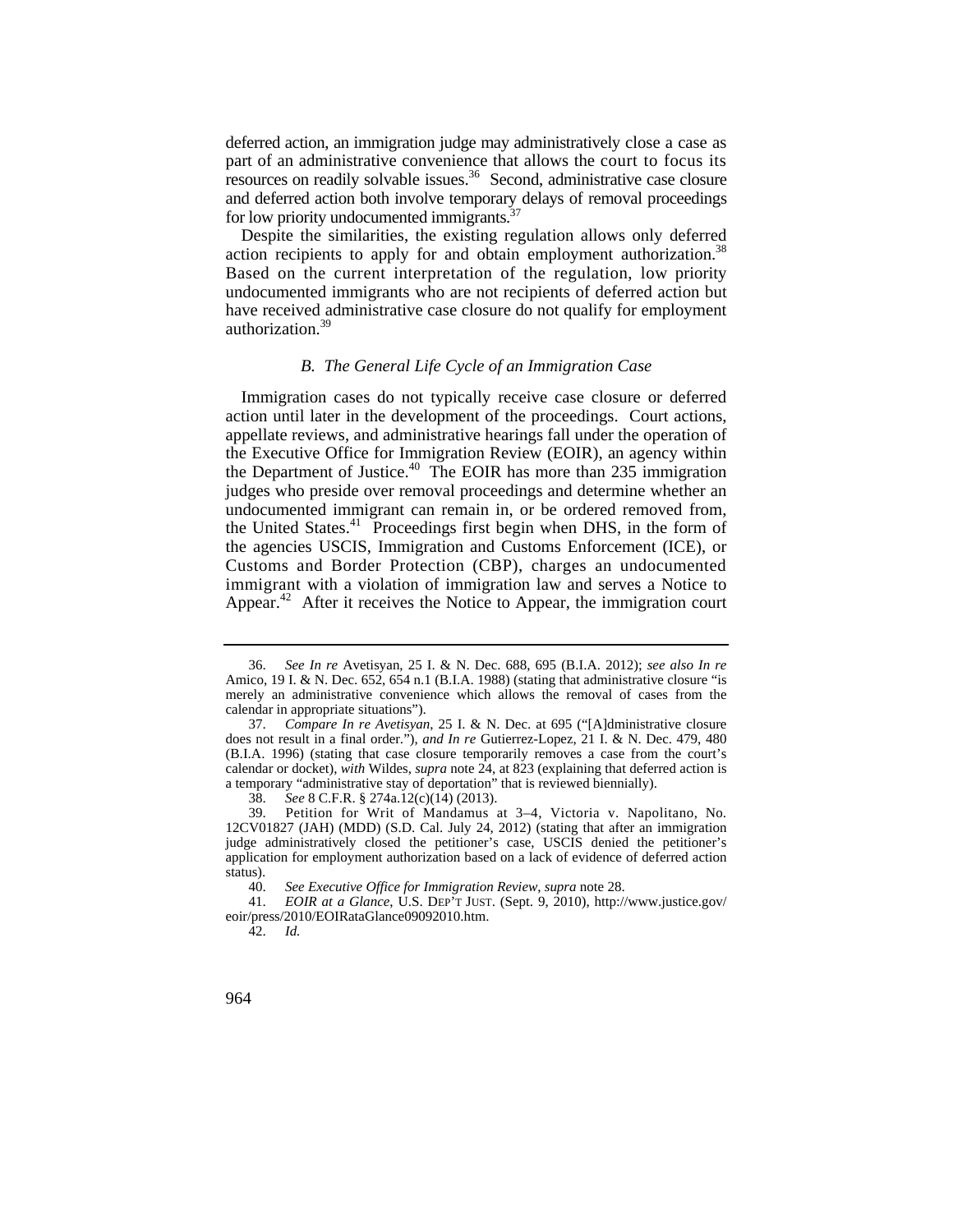schedules a removal hearing before an immigration judge. $43$  The process begins with a master calendar hearing, where the judge confirms the individual's understanding of the alleged violations and right to counsel.<sup>44</sup> The judge then schedules an individual hearing, where counsel for the undocumented immigrant and DHS argue the merits of the case.<sup>45</sup> Most individuals admit they are removable but apply for relief from removal under one of the available defenses afforded by immigration law.<sup>46</sup> If the immigration judge issues a final order of removal, the individual may appeal the decision to the Board of Immigration Appeals (BIA or Board).<sup>47</sup> Federal courts of appeals also have jurisdiction to review certain decisions issued by the BIA.48

Several years can pass between the time an individual receives a Notice to Appear and the judge's ultimate decision, allowing the appropriate

 undocumented immigrants may qualify for administrative and judicial relief in the form of a motion to reopen or reconsider, a stay of removal, an administrative appeal, or judicial 46. *See EOIR at a Glance*, *supra* note 41. Forms of relief fall under two categories: (1) discretionary and (2) administrative and judicial relief. Undocumented immigrants may qualify for discretionary relief once they undergo proceedings and DHS finds them to be removable. Types of discretionary relief available during a hearing include voluntary departure, cancellation of removal, asylum, and adjustment of status. After a hearing, review by the federal courts. *See Fact Sheet: Forms of Relief from Removal*, U.S. DEP'T JUST. (Aug. 3, 2004), [http://www.justice.gov/eoir/press/04/ReliefFromRemoval.pdf.](http://www.justice.gov/eoir/press/04/ReliefFromRemoval.pdf)

47. *See* Gallagher, *supra* note 27, at 3. DHS can also appeal to the BIA if it disagrees with the immigration judge's decision. *See EOIR at a Glance*, *supra* note 41. The BIA hears appeals largely involving orders of removal and applications for relief from removal. It usually conducts "paper reviews" of cases and rarely hears oral arguments. *See Board of Immigration Appeals*, U.S. DEP'T JUST., <http://www.justice.gov/eoir/biainfo>. htm (last updated Nov. 2011).

48. Individuals who receive unfavorable decisions from the BIA may file an appeal for federal court review, but DHS cannot do so. *See EOIR at a Glance*, *supra* note 41. "BIA decisions are binding on DHS officers and immigration" judges, unless the Attorney General or a federal court judge overrules or modifies the decision. *See Board of Immigration Appeals*, *supra* note 47.

<sup>43.</sup> *Id.* 

 such removal proceedings, the person concerned shall have the privilege of being 44. *Id.*; *see also* 8 U.S.C. § 1362 (2012) ("In any removal proceedings before an immigration judge and in any appeal proceedings before the Attorney General from any represented . . . by such counsel, authorized to practice in such proceedings, as he shall choose.").<br> $45.$ 

 United States in removal proceedings. *See Office of the Principal Legal Advisor (OPLA)*, 45. *See EOIR at a Glance*, *supra* note 41. OPLA is an ICE leadership office and is also the largest legal program under DHS. OPLA attorneys represent DHS and the ICE, <http://www.ice.gov/about/offices/leadership/opla>/ (last visited Mar. 25, 2014). For a general overview of immigration proceedings, see Gallagher, *supra* note 27, at 3.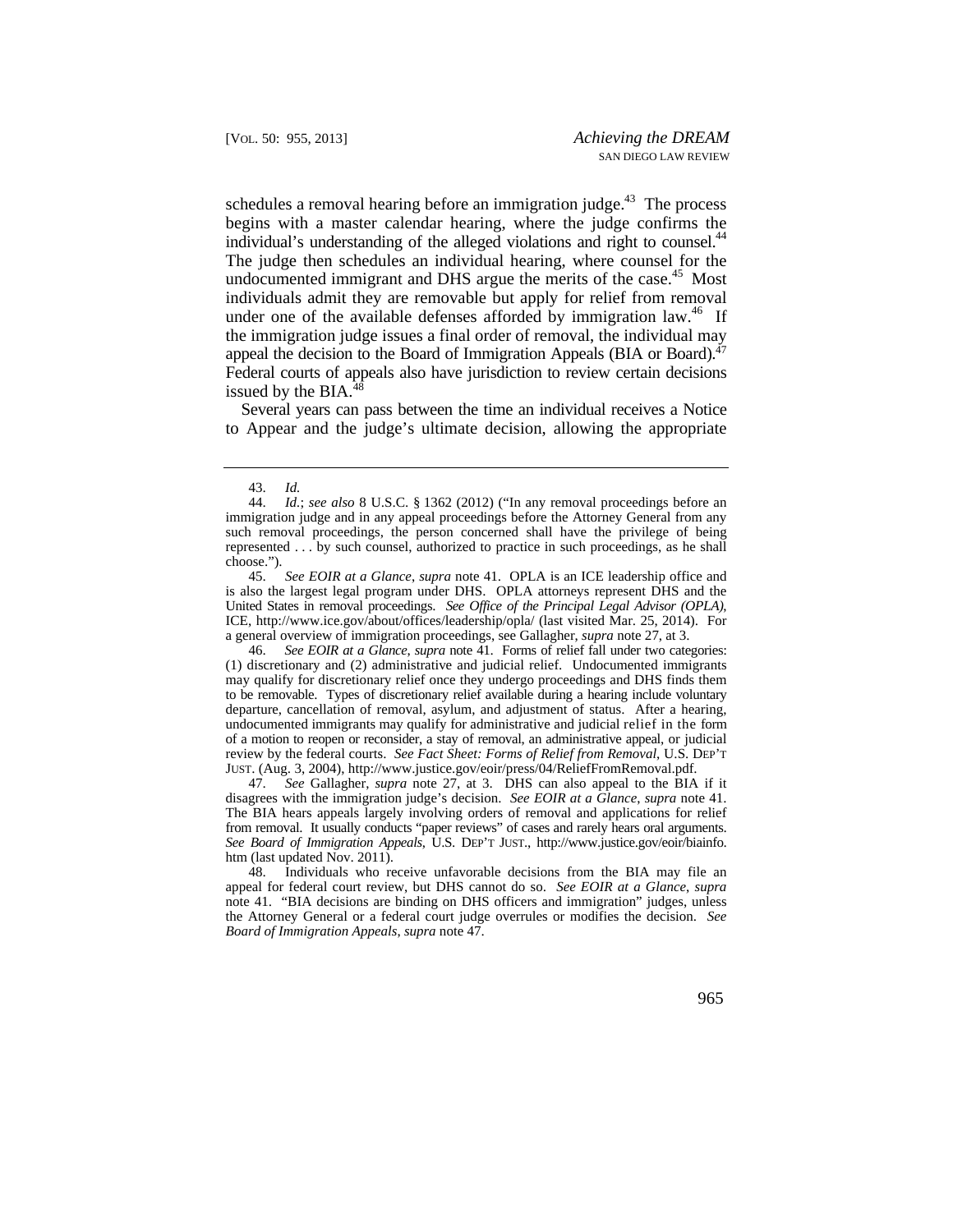agency to exercise a favorable grant of prosecutorial discretion at any time during the [process.](https://process.49)<sup>49</sup> Any immigration agency within DHS can exercise discretion, but generally, USCIS and ICE manage and grant requests for deferred [action.](https://action.50)<sup>50</sup> Immigration judges and the BIA lack the authority to exercise prosecutorial discretion to grant requests for deferred action. $51$ 

## *C. An Overview of Administrative Case Closure*

Immigration judges and the BIA—collectively immigration courts or the courts—have the option to administratively close a case when they deem it appropriate to postpone further action for a certain period of time.<sup>52</sup> Immigration courts use administrative case closure as a regulatory tool: to promote the efficient use of court resources, case closure temporarily removes a case from the judge's calendar or court [docket.](https://docket.53)<sup>53</sup> The court may exercise case closure when it anticipates that a relevant event or action will not occur for a lengthy and determinate period of time.<sup>54</sup> A court will grant case closure only under circumstances where the parties and the court lack control over the relevant event or action.<sup>55</sup> The

<sup>49.</sup> *See* Gallagher, *supra* note 27, at 6 (stating that DHS can exercise discretion "from the time when a noncitizen falls out of status or enters the United States without inspection until the time when he or she is ordered removed and ICE begins the process to execute removal"); *see also* Memorandum from John Morton, *supra* note 28, at 3 ("ICE attorneys may exercise prosecutorial discretion in any immigration removal proceeding before EOIR, on referral of the case from EOIR to the Attorney General, or during the pendency of an appeal to the federal courts . . . .").

 50. Gallagher, *supra* note 27, at 8.

<sup>51.</sup> *See id.* ("An immigration judge cannot grant deferred action."); *see also*  Johnson v. INS, 962 F.2d 574, 579 (7th Cir. 1992) ("Deferred action status is granted as a matter of prosecutorial discretion; such authority has not been delegated to immigration judges or to the Board.").

<sup>52.</sup> *See In re* Avetisyan, 25 I. & N. Dec. 688, 692 (B.I.A. 2012). Federal courts employ administrative closure in a variety of situations under different names. *See, e.g.*, *id.* at 690 n.2; *see also* St. Marks Place Hous. Co. v. U.S. Dep't of Hous. & Urban Dev*.*, 610 F.3d 75, 80–81 (D.C. Cir. 2010) (finding that the district court's order that the case was closed did not indicate it was a final, appealable decision); Ali v. Quarterman, 607 F.3d 1046, 1049 (5th Cir. 2010) (stating that administrative closure is "equivalent to a stay").<br> $53.$ 

<sup>53.</sup> *See In re Avetisyan*, 25 I. & N. Dec. at 694.

<sup>54.</sup> *Id.* at 692 ("[A]dministrative closure may be appropriate to await an action or event that . . . may not occur for a significant or undetermined period of time.").

 DHS. *Id.*  55. *See, e.g.*, *id.* at 697. For example, in *In re Avetisyan*, the BIA looked to whether the respondent had control over her husband's visa petition in its analysis of the judge's decision to administratively close the case. The BIA upheld the judge's decision because it was not the respondent's fault that the petition had not yet been adjudicated by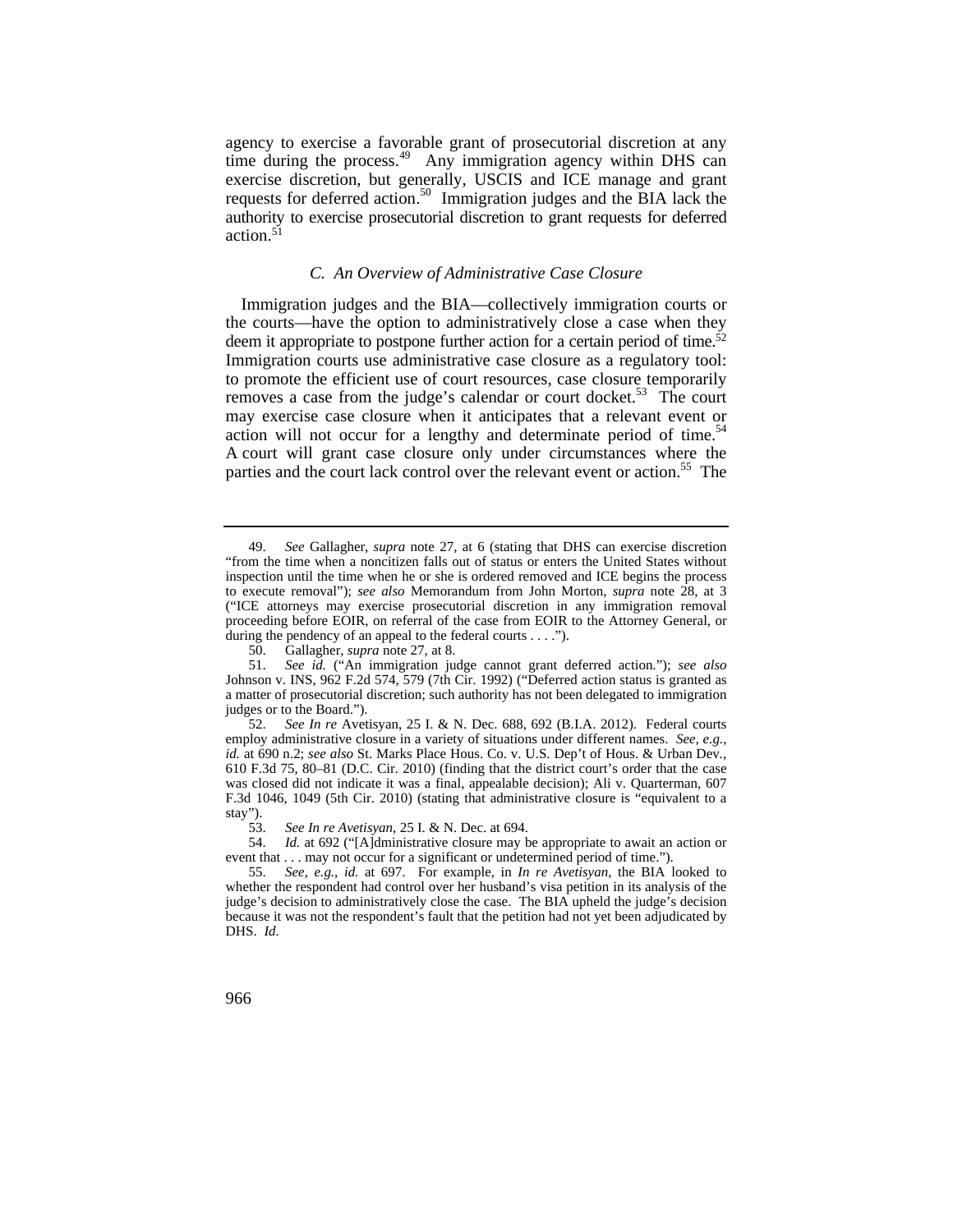grant of administrative closure is not a final order, and DHS may move to reinstate the case at any time.<sup>56</sup>

To determine whether administrative closure is appropriate, the court weighs a number of factors related to the efficient management of court [resources.57](https://resources.57) Until recently, an immigration court could not administratively close a case if either party opposed the [proceeding.58](https://proceeding.58) In *In re Avetisyan*, the Board overruled its previous decisions and found that it could grant administrative closure after independently evaluating the relevant factors, even if a party opposed the proceeding.<sup>59</sup> The Board recognized that its decision did not encroach on DHS authority because DHS could still

58. *In re* Gutierrez-Lopez, 21 I. & N. Dec. 479, 480 (B.I.A. 1996) ("A case may not be administratively closed if opposed by either of the parties.") (citing *In re* Lopez-Barrios, 20 I. & N. Dec. 203 (B.I.A. 1990)); *see, e.g.*, *In re* Peugnet, 20 I. & N. Dec. 233, 234 n.1 (B.I.A. 1991); *In re* Munoz-Santos, 20 I. & N. Dec. 205, 207 (B.I.A. 1990).

59. *In re Avetisyan*, 25 I. & N. Dec. at 692–94 (expressing that the holding in *In re Gutierrez-Lopez* produced troubling interpretations because it "invest[ed] a party, typically the DHS, with absolute veto power over administrative closure requests"). The Board considered the same factors it uses for motions to reopen and requests for continuances, concluding that the same analysis could be adapted to fit administrative closure. *Id.* at 696. The Board also recognized that it had discussed administrative closure only in reference to *in absentia* cases, and the Board revised its analysis to incorporate cases where the undocumented individual was present. *Id.* at 692, 696. For an example of an *in absentia* case, see generally *In re Amico*, where the BIA found that the immigration judge inappropriately granted case closure because the defendant received adequate notice and failed to attend the proceeding without reasonable cause. 19 I. & N. Dec. 652, 654 (B.I.A. 1988). Although the defendant was absent from the proceeding, the BIA stated that the judge should have held an *in absentia* hearing and issued a final order. *Id.* The Board reasoned that if the immigration judge grants administrative closure under these circumstances, a defendant could circumvent deportation by merely failing to appear. *Id.* 

See id. at 695 (listing methods that DHS can utilize to pursue further proceedings, including recalendaring it before the judge, reinstating the appeal before the Board, or filing an interlocutory appeal of the judge's decision).

 57. *See id.* at 696. Such factors include, but are not limited to,

 proceedings; (4) the anticipated duration of the closure; (5) the responsibility (1) the reason administrative closure is sought; (2) the basis for any opposition to administrative closure; (3) the likelihood the respondent will succeed on any petition, application, or other action he or she is pursuing outside of removal of either party, if any, in contributing to any current or anticipated delay; and (6) the ultimate outcome of removal proceedings (for example, termination of the proceedings or entry of a removal order) when the case is recalendared before the Immigration Judge or the appeal is reinstated before the Board.

*Id.*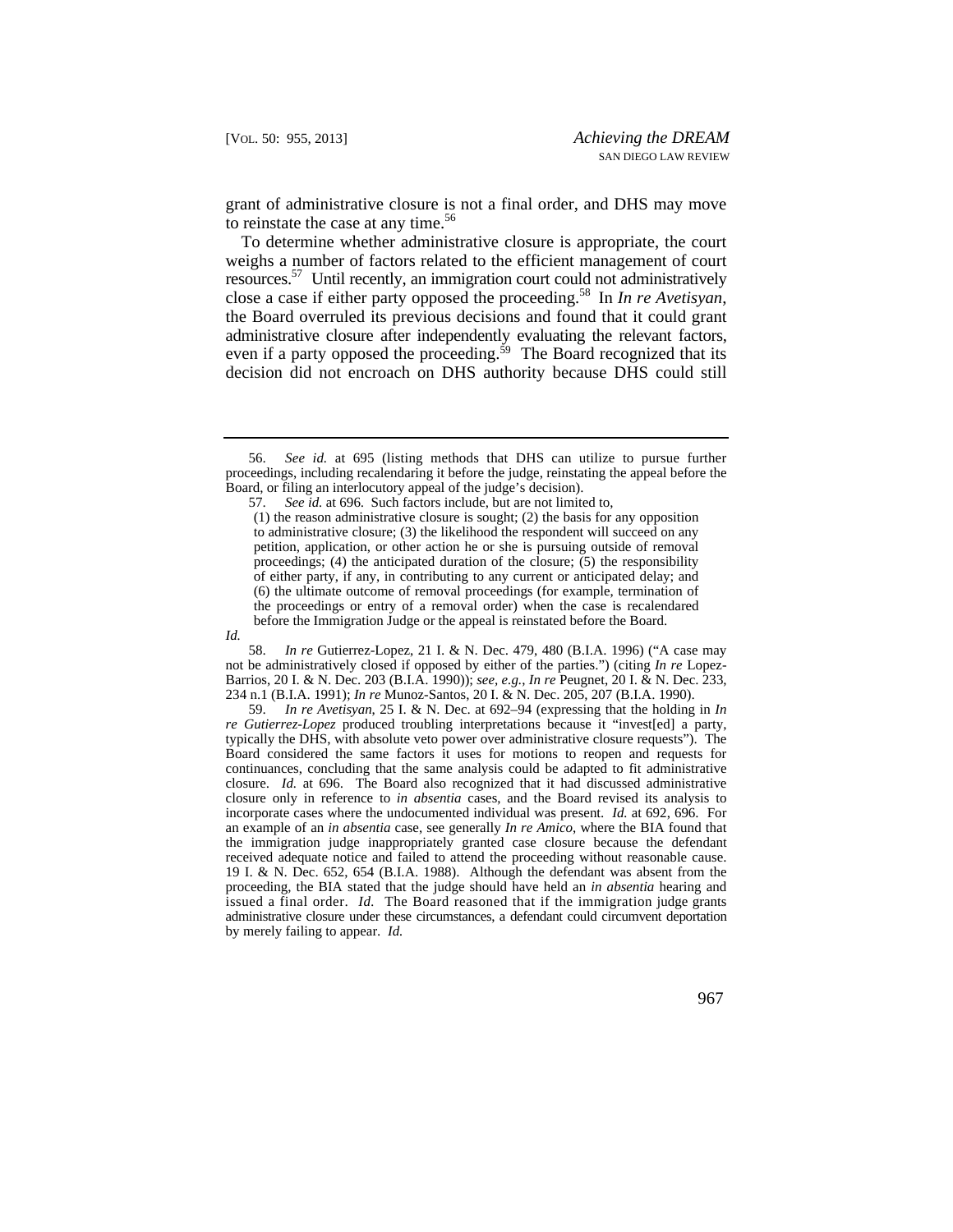pursue further proceedings and exercise prosecutorial [discretion.](https://discretion.60)<sup>60</sup> Applying its new multifactored analysis, the Board listed several nonexhaustive examples of appropriate case closure, such as case closure for an immigrant with an approved visa petition filed by a spouse undergoing naturalization.<sup>61</sup>

# III. TRACING DEFERRED ACTION TO PROSECUTORIAL DISCRETION: MOVING BEYOND JOHN LENNON AND THE DREAM ACT TO THE DEFERRED ACTION FOR CHILDHOOD ARRIVALS PLAN

The development of deferred action highlights its comparable function and policy to administrative case closure. Prosecutorial discretion persisted as a secret procedure in immigration matters until the 1970s, when John Lennon's litigation exposed the public to the [procedure.](https://procedure.62)<sup>62</sup> Prosecutorial discretion has remained a special tool in the pockets of immigration agencies because it allows them to choose not to enforce the law against an undocumented immigrant.<sup>63</sup> This defers further removal action against the individual and allows the immigration agencies to focus their resources on more compelling [matters.](https://matters.64)<sup>64</sup> Favorable grants of deferred

<sup>60.</sup> *In re Avetisyan*, 25 I. & N. Dec. at 694 ("Although administrative closure impacts the course removal proceedings may take, it does not preclude the DHS from instituting or pursuing those proceedings and so does not infringe on the DHS's prosecutorial discretion.").

<sup>61.</sup> *See id.* at 696. The Board listed an additional example of appropriate case closure where an alien has properly appealed from the denial of a prima facie approvable visa petition and the appeal has not yet been forwarded to the Board for adjudication. *Id.*  Case closure is not appropriate when the individual bases the request on a speculative action, such as (1) a change in the law; (2) an event that will occur but not within a reasonable time period; or (3) "an event . . . that may or may not affect the course of an alien's immigration proceedings (such as a collateral attack on a criminal conviction)." *Id.* 

<sup>62.</sup> *See infra* notes 75–82 and accompanying text.

 *Action and Transparency in Immigration Law*, 10 U. N.H. L. REV. 1, 7 (2012). 63. *See* Memorandum from Doris Meissner, Comm'r, U.S. Immigration & Naturalization Serv., to Regional Directors, District Directors, Chief Patrol Agents, and Regional and District Counsel 2 (Nov. 17, 2000), *available at* [http://www.scribd.com/](http://www.scribd.com) doc/22092970/INS-Guidance-Memo-Prosecutorial-Discretion-Doris-Meissner-11-7-00 ("The 'favorable exercise of prosecutorial discretion' means a discretionary decision not to assert the full scope of the INS' enforcement authority as permitted under the law."). DHS can favorably exercise prosecutorial discretion in a variety of contexts, including "granting a temporary stay of removal, joining in a motion to terminate removal proceedings, granting an order of supervision, cancelling a Notice to Appear, or granting deferred action." *See* Shoba Sivaprasad Wadhia, *Sharing Secrets: Examining Deferred*

<sup>64.</sup> *See* Wildes, *supra* note 24, at 823 ("[I]t is an administrative stay of deportation that places the alien in the lowest possible priority for BCIS action."); Memorandum from William J. Howard, *supra* note 24, at 1–2.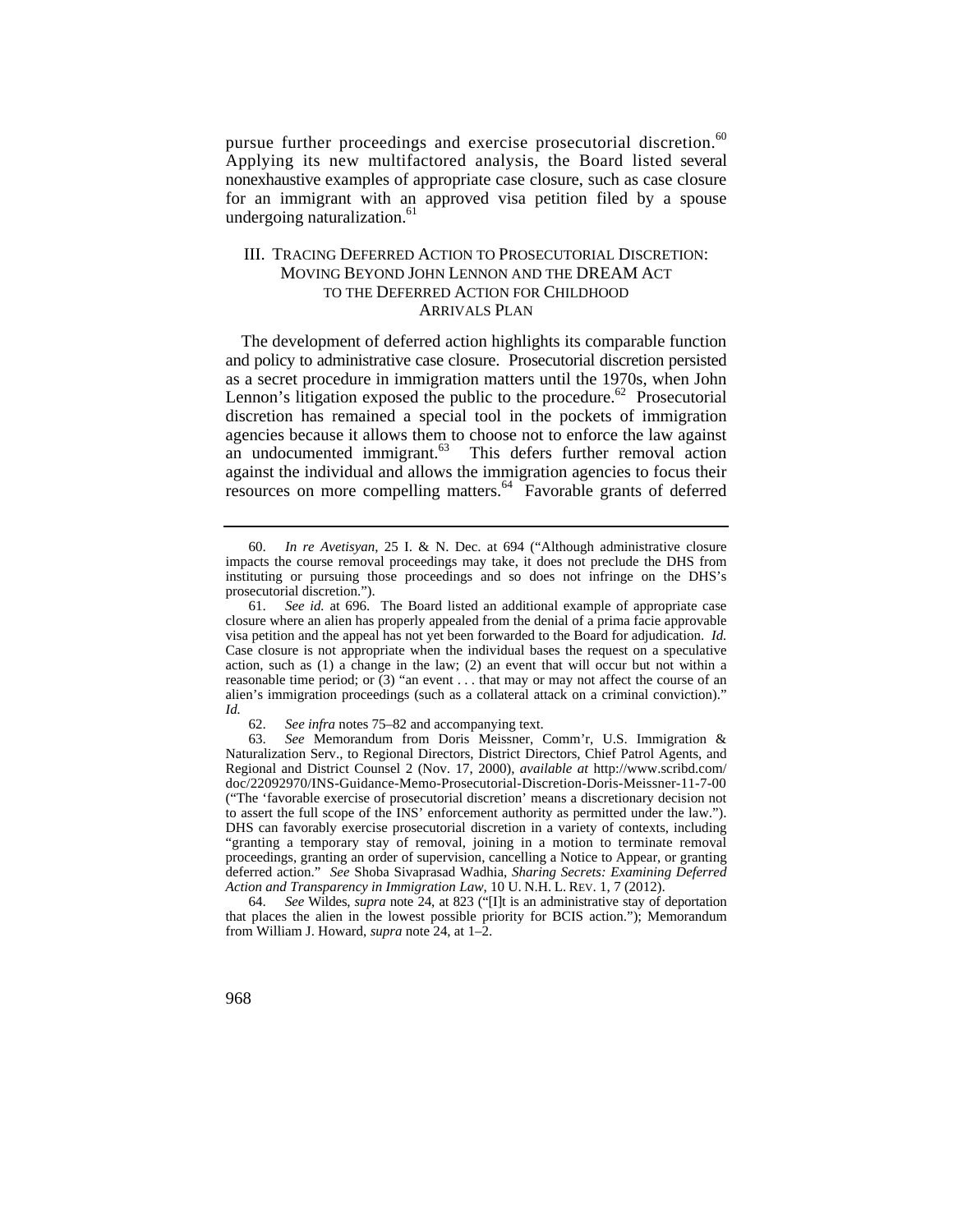action permit undocumented immigrants to stay in the United States temporarily and enable these immigrants to apply for employment.<sup>65</sup> Immigration agencies typically grant deferred action to undocumented immigrants with low priority status and compelling life circumstances that warrant the individuals' stay in the United [States.](https://States.66)<sup>66</sup>

The DREAM Act would have provided a route to citizenship for qualified undocumented immigrant students, but it repeatedly failed to garner enough support for passage in [Congress.](https://Congress.67)<sup>67</sup> The Act's goal was to permit undocumented immigrants, brought to the United States as children, to graduate from college and attain legal [status.](https://status.68) $68$  Then, in June 2012, DHS Secretary Janet Napolitano announced the institution of DACA, which provides deferred action and employment authorization to eligible undocumented immigrants with DREAM-like characteristics.<sup>69</sup> President Obama's Administration used prosecutorial discretion to create DACA, a plan resembling the DREAM Act, to avoid enforcing removal portions of the Immigration and Nationality Act  $(INA)$ .<sup> $0$ </sup>

 *Education for Alien Minors (DREAM) Act*, 48 HARV. J. ON LEGIS. 623, 631–37 (2011). 67. *See* Elisha Barron, Recent Development, *The Development, Relief, and*  Congress failed to pass versions of the DREAM Act in 2001, 2005, 2006, 2007, 2008, and 2010. *See id.* at 632–36.

68. 147 CONG. REC. 15361 (2001) (statement of Sen. Orrin Hatch). Senator Hatch (R-Utah) first introduced the Act to Congress in 2001. *See id.* 

69. *See* Press Release, Office of the Press Sec'y, *supra* note 5.

 by filing an appeal with the BIA. *See* Ilana E. Greenstein, *Board of Immigration Appeals*  removal order. *Id.* (citing 8 C.F.R. § 1003.6(a) (2012)). Contrary to filing an appeal with the BIA, filing a petition of review with the federal courts of appeals did not automatically 70. *See* Delahunty & Yoo, *supra* note 7, at 783–84. The INA provides the basic framework of immigration law. *See* Immigration and Nationality Act of 1965, Pub. L. No. 89-236, 79 Stat. 911 (current version in scattered sections of 8 U.S.C.). Before DACA, an individual could generally seek relief from the court's removal decision only *and Federal Court Review of Deportation and Removal Decisions*, *in* 2 IMMIGRATION PRACTICE MANUAL § 18.1, § 18.2 (Michael D. Greenberg & Alan M. Pampanin eds., 2012). The filing of an appeal resulted in the automatic stay of the execution of the

 the government which gives some cases lower priority . . . ."). 65. *See* Wildes, *supra* note 24, at 823; *see also* 8 C.F.R. § 274a.12(c)(14) (2013) ("An alien who has been granted deferred action, an act of administrative convenience to

<sup>66.</sup> *See* Memorandum from John Morton, Dir., U.S. Immigration & Customs Enforcement, to All ICE Employees 3 (Mar. 2, 2011), *available at* [http://www.ice.gov/](http://www.ice.gov) doclib/news/releases/2011/110302washingtondc.pdf (directing officers not to expend detention resources on "aliens who are known to be suffering from serious physical or mental illness, or who are disabled, elderly, pregnant, or nursing, or demonstrate that they are primary caretakers of children or an infirm person, or whose detention is otherwise not in the public interest").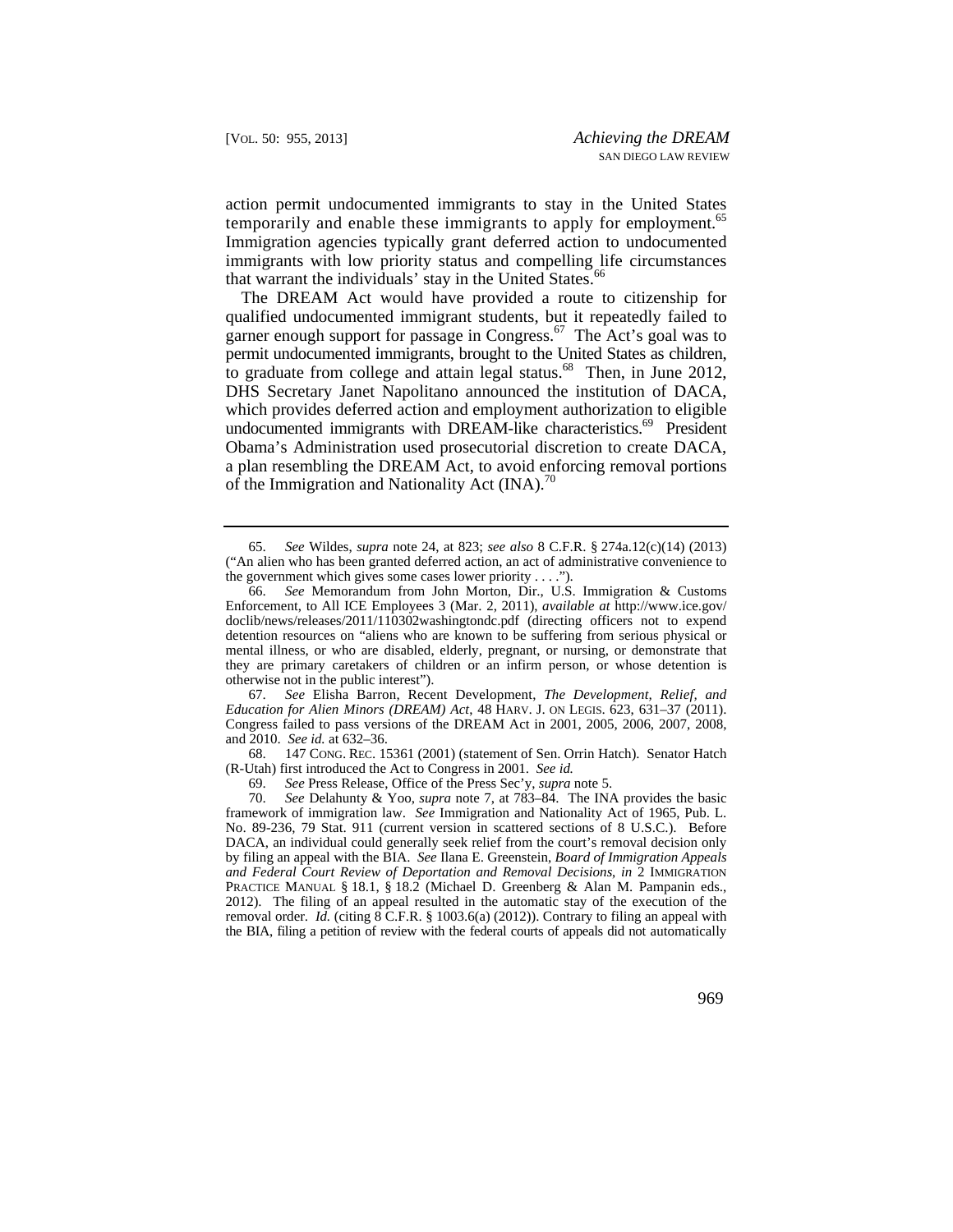#### *A. The Function of Prosecutorial Discretion in Immigration Law*

 discretion by *not* enforcing removal proceedings for low risk, low priority Prosecutorial discretion equips a law enforcement agency with the authority to use its discretion in enforcing or not enforcing the law against an individual.<sup>71</sup> It is commonly used in immigration matters to focus the country's resources on removing high risk, high priority individuals, such as those who threaten national security or public safety.<sup>72</sup> A law enforcement agency can choose to favorably exercise prosecutorial individuals, such as those who came to the United States as children and have not otherwise violated the law.<sup>73</sup> A cost efficiency analysis supports

73. *See* Wadhia, *supra* note 63, at 6. ICE has limited resources and can remove only less than four percent of the population of undocumented immigrants. *Id.* (citing Memorandum from John Morton, *supra* note 66); *see also* Elise Foley, *Immigration and Customs Enforcement Frees Detainees as Sequester Looms*, HUFFINGTON POST, http:// [www.huffingtonpost.com/2013/02/25/immigration-and-customs-enforcement-sequester\\_n\\_](www.huffingtonpost.com/2013/02/25/immigration-and-customs-enforcement-sequester_n) 2761941.html (last updated Feb. 27, 2013, 1:00 PM) (expressing that due to looming

stay an order of removal. *Id.* Instead, a separate request for a stay of the execution of the removal order was required. *Id.* 

<sup>71.</sup> *See* Memorandum from Doris Meissner, *supra* note 63. In discussing prosecutorial discretion, Andrew Lorenzen-Strait, ICE's public advocate in 2012, described it as "not new, but rather . . . a basic tenet in any field of law enforcement." *See Teleconference Recap: A Conversation with the U.S. Immigration and Customs Enforcement (ICE) Public Advocate*, U.S. DEP'T HOMELAND SECURITY, [http://www.dhs.](http://www.dhs) gov/teleconference-recap-conversation-us-immigration-and-customs-enforcement-ice-publi c-advocate (last visited Mar. 25, 2014).

 *Law*, 9 CONN. PUB. INT. L.J. 243, 244–45 (2010) (arguing that both monetary and countries. *See* Chris Stirewalt, *Boston Bombings May Doom Immigration Deal*, FOX 72. Shoba Sivaprasad Wadhia, *The Role of Prosecutorial Discretion in Immigration*  humanitarian reasons drive prosecutorial discretion); Memorandum from John Morton, *supra* note 66. Due to the 2013 Boston bombings, many Americans have a renewed focus on developing a better method that shields dangerous immigrants from coming into the country. *See* Trip Gabriel, *Bombing Suspects' Immigration Story Adds Layer to Debate on Overhaul*, N.Y. TIMES, Apr. 21, 2013, at A15. Some conservatives have changed direction on immigration reform, focusing more on border security and potential terrorists entering the country and less on humanitarian concerns. *Id.* One critic ponders that in light of the Boston bombings, allowing Hispanic immigrants to remain in the United States appears less of a concern than allowing in illegal immigrants from Muslim NEWS (May 2, 2013), <http://www.foxnews.com/politics/2013/05/02/boston-bombings>may-doom-immigration-deal/. In reference to the 2013 Gang of Eight comprehensive immigration reform plan, however, the same critic states that increased security should not come at the price of an "immigration bargain." *Id.* By contrast, Senator Patrick Leahy, a Democrat and the Chairman of the Senate Judiciary Committee, looked at the larger picture, stating that "[l]et no one be so cruel as to try to use the acts of two young men last week to derail the dreams and futures of millions of hardworking people." *See*  Jordan Fabian, *Sen. Leahy Smacks Down Effort To "Exploit" Boston Bombing*, ABC NEWS, [http://abcnews.go.com/ABC\\_Univision/Politics/immigration-democratic-senators](http://abcnews.go.com/ABC_Univision/Politics/immigration-democratic-senators)rebuke-attempt-exploit-boston-boming/story?id=19015185 (last updated Oct. 14, 2013, 11:35 AM) (internal quotation marks omitted).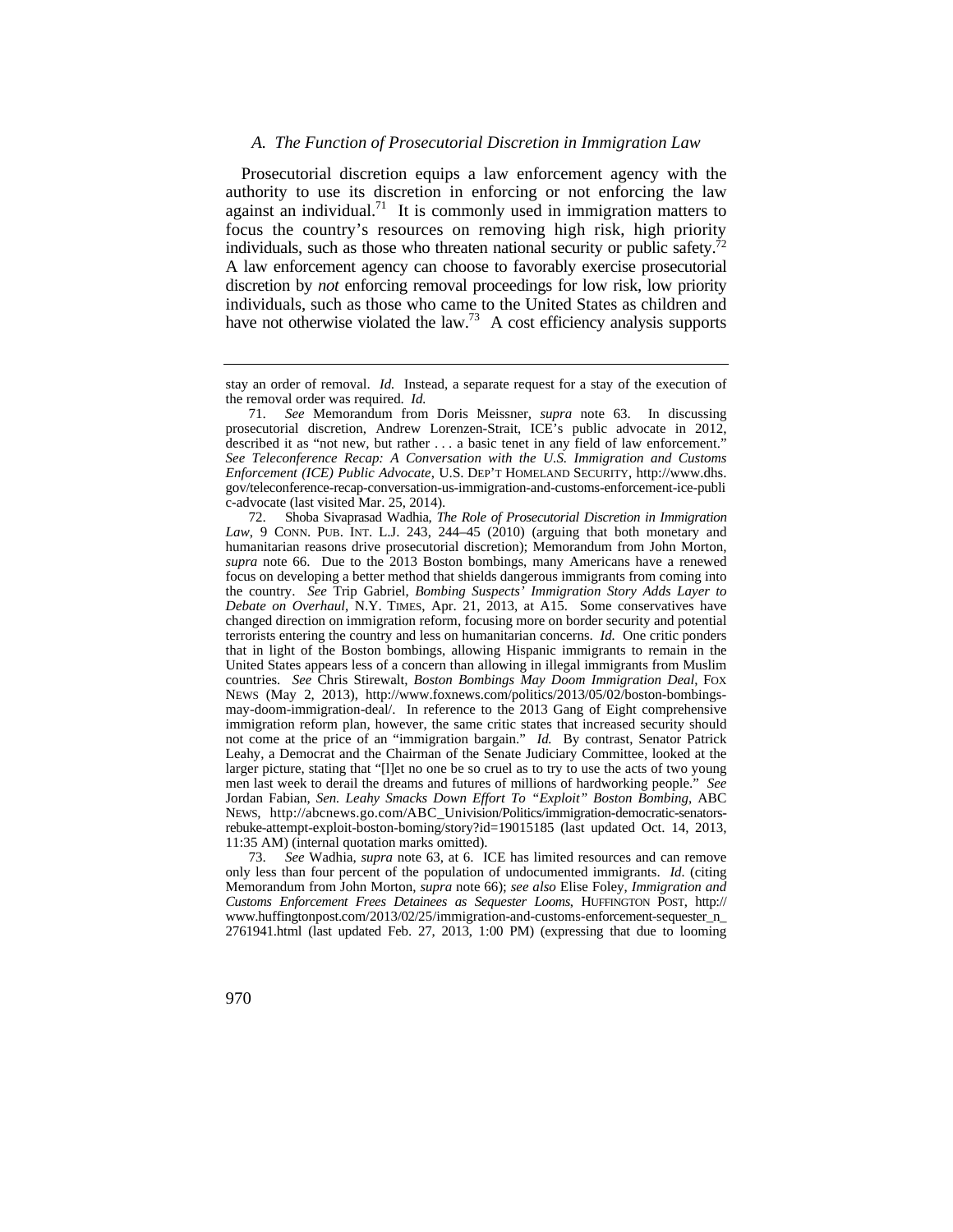the process of prosecutorial discretion in immigration: ICE receives a high volume of immigration violations but limited funding, which forces the agency to prioritize its resources and limit its scope of [enforcement.](https://enforcement.74)<sup>74</sup>

to the United States to resolve a custody battle over Ono's daughter.<sup>76</sup> United States and subsequently stayed past his visa expiration date.<sup>78</sup> When Lennon learned of his pending deportation, he asked for "nonpriority Act (FOIA), he made several unsuccessful requests to obtain the nonpriority Before the 1970s, prosecutorial discretion and the nonpriority program remained secret CIA procedures until John Lennon's legal battle revealed the concepts to the public.<sup>75</sup> In 1971, John Lennon and Yoko Ono came When the couple received custody, Ono's ex-husband kidnapped their daughter and [disappeared.77](https://disappeared.77) Lennon searched for Ono's daughter in the status," but it was not considered.<sup>79</sup> Under the Freedom of Information

78. *See id.* 

federal budget cuts, immigrants were released from detention facilities after ICE reviewed its "detained population to ensure it is in line with available funding" (internal quotation marks omitted)).

enforcement resources the agency has available, ICE must prioritize the use of its ... 74. Memorandum from John Morton, *supra* note 66, at 1 ("In light of the large number of administrative violations the agency is charged with addressing and the limited removal resources to ... promote the agency's highest enforcement priorities .... High enforcement priorities include national security, public safety, and border security. *Id.* 

 *of Information Act*, 14 SAN DIEGO L. REV. 42, 43–49 (1976) [hereinafter Wildes, *The*  which included three district court suits and one petition for review to the Second Circuit. *Id.* at 42 n.\*\*, 43 n.4. Lennon had a conviction for possession of marijuana, and this 75. *See* Wadhia, *supra* note 72, at 246 (citing Leon Wildes, *The Operations Instructions of the Immigration Service: Internal Guides or Binding Rules?*, 17 SAN DIEGO L. REV. 99, 101 (1979) [hereinafter Wildes, *The Operations Instructions*]). For a detailed overview of the Lennon case, see Leon Wildes, *The Nonpriority Program of the Immigration and Naturalization Service Goes Public: The Litigative Use of the Freedom Nonpriority Program*]. Wildes actually represented Lennon throughout his litigation, conviction was a deportable offense. *See* Leon Wildes, *Not Just Any Immigration Case*, CARDOZO LIFE, Spring 1998, at 23, 24–25 [hereinafter Wildes, *Not Just Any Immigration Case*]. Lennon's legal battles lasted for several years until he was allowed to remain in the United States. *See id.* at 29.

<sup>76.</sup> Wildes, *The Nonpriority Program*, *supra* note 75, at 44–45.

<sup>77.</sup> *Id.* at 45.

<sup>79.</sup> *Id.* The nonpriority program was "a humanitarian program that was not a part of the statute or regulations, and simply a matter of secret law." Wildes, *Not Just Any Immigration Case*, *supra* note 75, at 29. The program allowed fully deportable aliens to remain in the United States due to extreme hardship, including aliens with convictions for serious drug offenses, murder, and rape. *See id.*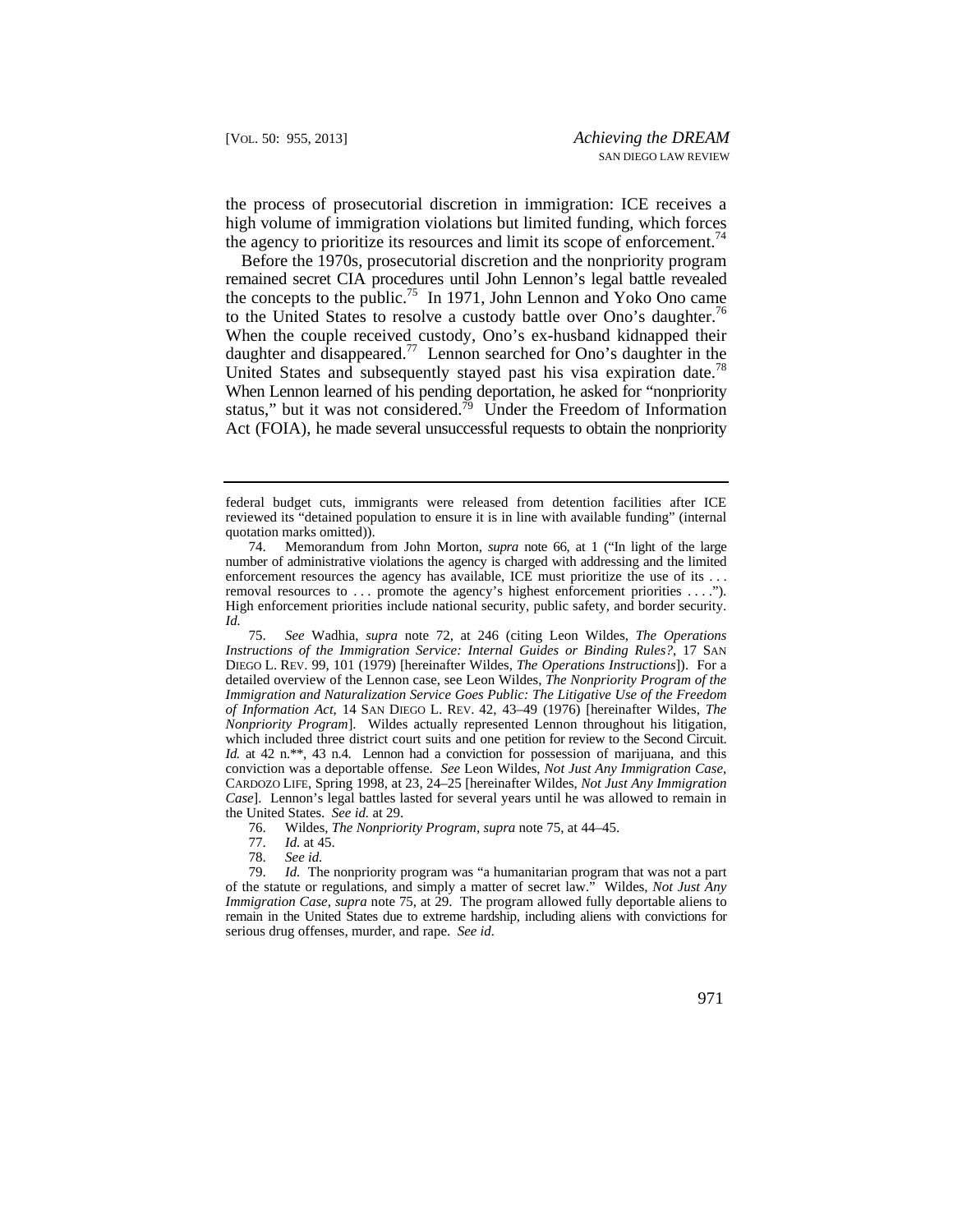[procedures.](https://procedures.80)<sup>80</sup> Eventually, he learned that the procedures were listed in a procedures in the publicly available "White Sheets," "signifying the newly once he obtained a green card, but in *Lennon v. INS*, the Second Circuit private Immigration and Naturalization Service (INS) Operations [Instruction.](https://Instruction.81) $81$  As a result of the litigation, the INS published the public nature and existence of the program."<sup>82</sup> Lennon's case was moot labeled nonpriority status as an "informal administrative stay of deportation.<sup>83</sup> The court described the status as a suspension of the deportation order that could be executed at any time.<sup>84</sup>

After the *Lennon* litigation, the INS published instructions on its operations manual and provided details about deferred action.<sup>85</sup> The manual advocated for deferred action when deportation would be "unconscionable" because of "appealing humanitarian factors."<sup>86</sup> For the next twenty years,

81*.* Wadhia, *supra* note 72, at 247–48. The instructions were concealed inside the secret "*Blue Sheets*," a series of INS internal regulations not available to the public. Wildes, *The Nonpriority Program*, *supra* note 75, at 43.

 82. Wadhia, *supra* note 72, at 248 (citing Wildes, *The Nonpriority Program*, *supra* note 75, at 47).

 permanent residency. *Id.*  84. *Lennon*, 527 F.2d at 191 n.7. The BIA also found Lennon ineligible for

85. Wadhia, *supra* note 72, at 248. One news critic described Lennon as an original DREAMer because of the changes that his case made for the undocumented immigrant population in the United States. *See* Katelyn Polantz, *You May Say He's a DREAMer: John Lennon's Immigration Case*, PBS NEWSHOUR (Dec. 14, 2012, 7:25 AM),<http://www.pbs.org/newshour/rundown/2012/12/you-may-say-hes-a-dreamer-john>lennons-immigration-case.html. Lennon wanted to publicize his case so that other eligible undocumented immigrants—those who could not afford the services of lawyers such as Wildes—could apply for nonpriority status. *See id.* 

 86. Wadhia, *supra* note 72, at 248 (quoting (LEGACY) IMMIGRATION AND NATURALIZATION SERVICE, OPERATIONS INSTRUCTIONS, O.I. § 103.1(a)(1)(ii) (1975). The humanitarian factors include "(1) advanced or tender age; (2) many years' presence in the United States; (3) physical or mental condition requiring care or treatment in the United States; (4) family situation in the United States effect of expulsion; (5) criminal, immoral or subversive activities or affiliations recent conduct." *Id.* (quoting (LEGACY) IMMIGRATION AND NATURALIZATION SERVICE, *supra*, § 103.1(a)(1)(ii)) (internal quotation marks omitted). Ironically, many undocumented immigrants received nonpriority status for the very reason they were classified as deportable, such as those immigrants deemed mentally incompetent. *Id.* at 250 (citing Wildes, *The Nonpriority Program*, *supra* note 75, at 57).

 established the public's right to access information held by the executive branch. *See*  gov/oip/introduc.htm. Its purpose was to foster government openness and accountability. 80. *See* Wadhia, *supra* note 72, at 247. The FOIA was enacted in 1966 and *Freedom of Information Act Guide*, U.S. DEP'T JUST. (May 2004), [http://www.justice.](http://www.justice) *See id.* Through the FOIA, Wildes discovered that President Nixon's Administration was selectively prosecuting Lennon for political reasons. *See* Wildes, *Not Just Any Immigration Case*, *supra* note 75, at 27.

<sup>83.</sup> *Id.* (quoting Lennon v. INS, 527 F.2d 187, 191 n.7 (2d Cir. 1975)) (internal quotation marks omitted).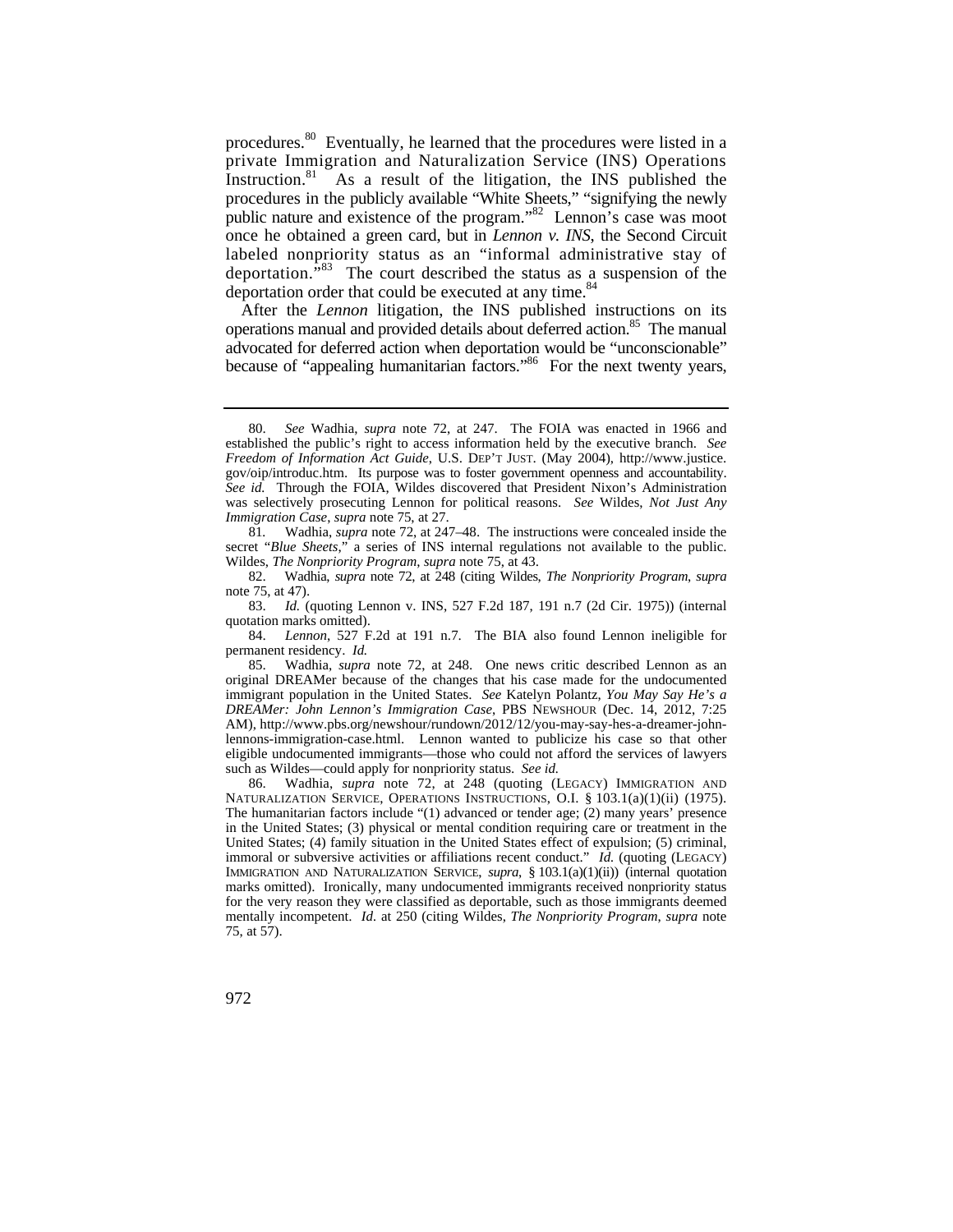the INS encountered considerable litigation involving its Operations the Standard Operating Procedures, and enacted the Illegal Immigration Reform and Immigrant Responsibility Act (IIRAIRA).<sup>88</sup> IIRAIRA tightened Instruction, and in 1996, it published new Standard Operating Procedures.<sup>87</sup> Congress amended the INA in 1996, however, which rescinded some of immigration opportunities and created a confusing gray area concerning prosecutorial discretion.<sup>89</sup>

that aimed to provide a legal foundation for future prosecutorial discretion.<sup>90</sup> In response to the new amendments and their consequences, the former INS General Counsel, Owen "Bo" Cooper, issued a memorandum Former INS Commissioner, Doris Meissner, added her own memorandum to Cooper's publication, and the combined product became the modern

 87*. See id.* at 248–51; *see also* Nicholas v. INS, 590 F.2d 802, 807 (9th Cir. 1979) (treating deferred action as a rule versus a guideline); Soon Bok Yoon v. INS, 538 F.2d 1211, 1213 (5th Cir. 1976) (per curiam) (describing nonpriority status as an act of administrative convenience); Vergel v. INS, 536 F.2d 755, 757–58 (8th Cir. 1976) (using humanitarian reasons to grant deferred action).

<sup>88.</sup> *See* Wadhia, *supra* note 72, at 252; *see also* Illegal Immigration Reform and Immigrant Responsibility Act of 1996, 8 U.S.C. § 1103 (2012); Antiterrorism and Effective Death Penalty Act of 1996, 8 U.S.C. § 1105 (2012).

 U.S. House of Representatives (Jan. 19, 2000)). For example, it eliminated deportation expansion retroactively. *Id.* Due to IIRAIRA, grants of prosecutorial discretion by the 89. *See* Wadhia, *supra* note 72, at 252–53. IIRAIRA limited the availability of nonpriority status for undocumented immigrants previously eligible for relief. *Id.* at 252 (quoting Letter from Robert Raben, Assistant Attorney Gen., to Barney Frank, Representative, relief for certain immigrants classified as "arriving" or involved with particular criminal activities*. Id.* These immigrants were also incarcerated without bond. *Id.* The Act expanded the category of crimes classified as aggravated felonies and applied the INS remained the only available means of averting the extreme consequences stemming from deportation cases. *Id.* at 252–53 (quoting Letter from Robert Raben to Barney Frank, *supra*). The Assistant Attorney General at the time, Robert Raben, recognized that prosecutorial discretion was an inadequate tool to deal with the harsh changes to the American immigration policy*. Id.* at 253 (quoting Letter from Robert Raben to Barney Frank, *supra*).

 officers as enjoying "broad prosecutorial authority over enforcement decisions." Wadhia, Memorandum from Bo Cooper, Gen. Counsel, U.S. Immigration & Naturalization Serv., to The Commissioner 1 (July 11, 2000), *available at* [http://iwp.](http://iwp) [legalmomentum.org/reference/additional-materials/immigration/enforcement-detention-and](https://legalmomentum.org/reference/additional-materials/immigration/enforcement-detention-and)  [-criminal-justice/government-documents/Bo-Cooper-memo%20pros%20disecretion7.11.20](https://criminal-justice/government-documents/Bo-Cooper-memo%20pros%20disecretion7.11.20)  00.pdf/view ("It is our opinion that the INS has prosecutorial discretion to place a removable alien in proceedings, or not to do so."). The Cooper memorandum identified criminal law as a leading source behind prosecutorial discretion and described immigration *supra* note 72, at 254 (citing Memorandum from Bo Cooper, *supra*).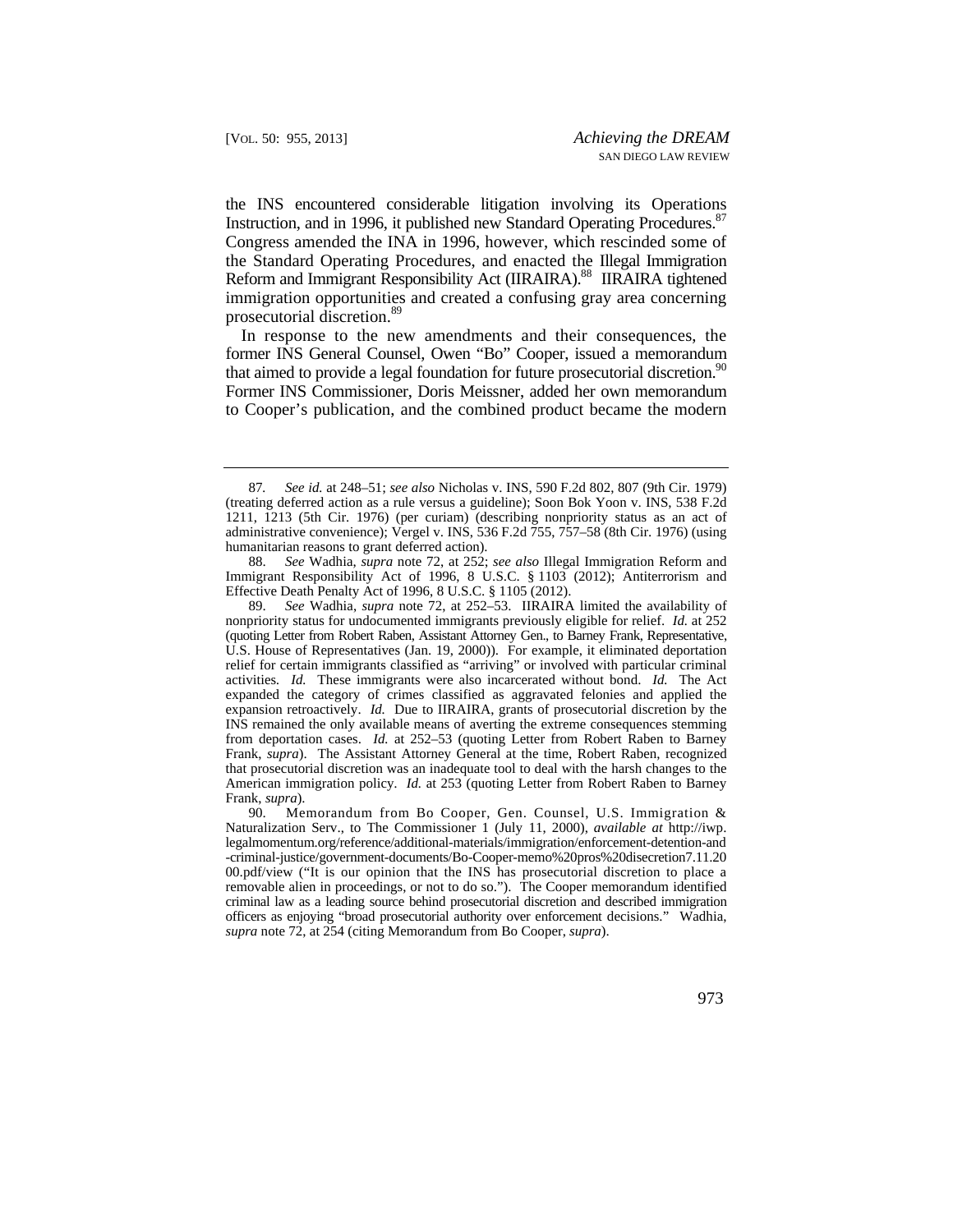decisions, including, but not limited to, criminal history; length of residence operations manual for prosecutorial discretion.<sup>91</sup> The Meissner memorandum revealed the government's purposes behind prosecutorial discretion and discussed both a cost efficiency and humanitarian analysis.<sup>92</sup> It listed examples of factors that immigration officers should consider in their in the United States; humanitarian concerns, such as family ties to the United States, medical conditions, whether the individual came to the United States at a young age, extreme youth or old age, and home country conditions; immigration history; and service in the United States military.<sup>93</sup>

Following the September 2001 terrorist attacks, the executive branch made substantial changes to federal immigration agencies and devoted more resources to border security and protection.<sup>94</sup> DHS replaced the INS and divided immigration into services and enforcement units.<sup>95</sup> USCIS controls immigration services and processes affirmative [applications.](https://applications.96)<sup>96</sup> The enforcement unit consists of two divisions: CBP and  $\widehat{\text{ICE}}^{97}$  CBP inspects and makes arrests at United States borders and customs checkpoints,

 actions, including deferred action, to which prosecutorial discretion could apply. *Id.*  91. *See* Wadhia, *supra* note 72, at 254. The Meissner memorandum expanded upon the concepts behind the Cooper memorandum by identifying a variety of possible (citing Memorandum from Doris Meissner, *supra* note 63, at 7–8).

 *Allows Deferred Action for Childhood Arrivals*, 26 GEO. IMMIGR. L.J. 461, 462–63 92. *See* Memorandum from Doris Meissner, *supra* note 63, at 4 ("Like all law enforcement agencies, the INS has finite resources, and it is not possible to investigate and prosecute all immigration violations. . . . A U.S. Attorney may properly decline a prosecution if '*no substantial Federal interest would be served by prosecution*.'"); *see also* Mike Warley, Current Developments, *Dream Deferred: Prosecutorial Discretion*  (2012) ("Prioritizing more dangerous or less productive aliens increased the efficiency of immigration enforcement by only prosecuting cases that led to a tangible benefit when a person was removed from the country." (citing Memorandum from Doris Meissner, *supra* note 63, at 4–5)). Meissner went for a totality of the circumstances approach. *See id.* at 463.

 for a totality of the circumstances approach to allow undocumented immigrants who were 93. Memorandum from Doris Meissner, *supra* note 63, at 7–8 (declaring that managers should maximize the likelihood of identifying serious offenders and deemphasize issuing Notices to Appear for every case where an alien may be removable). Meissner advocated sympathetic, productive, and nonthreatening to remain in the United States. *See* Warley, *supra* note 92, at 463.

<sup>94.</sup> *See* Wadhia, *supra* note 72, at 256–57. Besides creating new agencies and funneling resources into new areas, the changes also provided for a zero tolerance policy on security checks, personal liability for immigration adjudicators, and an increase in delays and denials of labor certifications. *See* Sheela Murthy, *Impact of September 11,* 

*<sup>2001</sup> on U.S. Immigration*, MD. B.J., Mar./Apr. 2004, at 2, 4. See Homeland Security Act of 2002, 6 U.S.C. § 111 (2012).

<sup>96.</sup> *See* Wadhia, *supra* note 72, at 257; *see also About Us*, U.S. CITIZENSHIP & IMMIGR. SERVICES, <http://www.uscis.gov/aboutus>(last visited Mar. 25, 2014) ("[USCIS] is the government agency that oversees lawful immigration to the United States.").

<sup>97</sup>*.* Wadhia, *supra* note 72, at 257.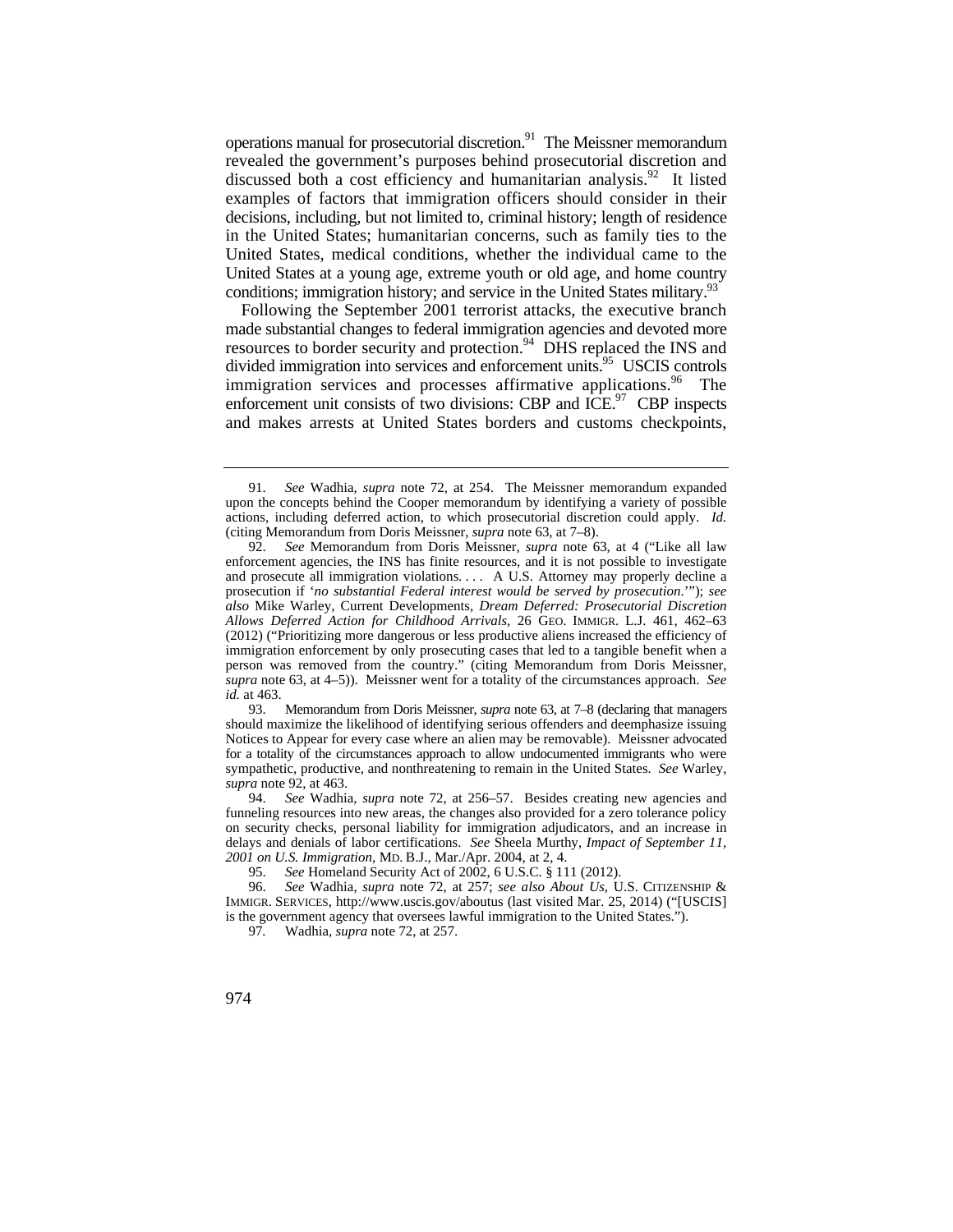the case due to a change in circumstances or an improvidently issued Notice to Appear.<sup>102</sup> Howard's statements illustrate that the same efficiency while ICE manages interior-related immigration, including deportation [actions.98](https://actions.98) Nevertheless, prosecutorial discretion, as outlined in the Meissner memorandum, endured the departmental [changes.](https://changes.99)<sup>99</sup> In October 2005, William J. Howard, the former ICE Principal Legal Advisor, issued a memorandum that emphasized the limited resources behind ICE and described situations where prosecutorial discretion should be favorably exercised.<sup>100</sup> Howard advised government attorneys to ensure that a case is "truly worth litigating" and stated that it is not "wise or efficient" to place an undocumented immigrant into removal proceedings if the intent is for the immigrant to remain in the United States.<sup>101</sup> Further, Howard encouraged government attorneys to take advantage of both case closure and termination if it was "no longer in the government interest" to continue

Deferred action is a discretionary action initiated at the discretion of the agency or at the request of the alien, rather than an application process. Since deferred action requests are reviewed on a case-by-case basis and granted only in extraordinary circumstances, USCIS does not believe that general information about the deferred action process would be a meaningful addition to the website.

*Id.* (quoting Memorandum from Emilio T. Gonzalez, Dir., U.S. Citizenship & Immigration Servs., to Prakash Khatri, Ombudsman, U.S. Citizenship & Immigration Servs. 1 (Aug. 7, 2007), *available at* <http://www.dhs.gov/xlibrary/assets/cisombuds> man\_rr\_32\_o\_deferred\_ action\_uscis\_response\_08-07-07.pdf.

 level, litigation that often takes years to complete, it is important that we all apply sound 101. Memorandum from William J. Howard, *supra* note 24, at 3 ("In the overall scheme of litigating the removal of aliens at both the administrative and federal court principles of prosecutorial discretion . . . .").

102. *Id.* at 5. Howard stated that filing a Notice to Appear does not prevent exercising prosecutorial discretion: "We must be sensitive, particularly given our need to

<sup>98.</sup> *See id.*; *see also About CBP*, CBP, <http://www.cbp.gov/xp/cgov/about>/ (last visited Mar. 25, 2014) (stating that CBP secures borders and enforces immigration laws); *Overview: Mission*, ICE, [http://www.ice.gov/about/overview/](http://www.ice.gov/about/overview) (last visited Mar. 25, 2014) ("ICE's primary mission is to promote homeland security and public safety . . . .").

<sup>99.</sup> *See* Wadhia, *supra* note 72, at 259. Subsequently issued memoranda outlined the importance of making every charging decision in accordance with the Meissner memorandum. *Id.*

 to the high population of undocumented immigrants, prosecutorial discretion has persisted as a valuable tool. *See* Warley, *supra* note 92, at 463. With deferred action, however, 100. *See* Memorandum from William J. Howard, *supra* note 24 (stating that low priority cases sometimes require balancing the action with the value of the result). Congress has reorganized immigration services and agencies throughout the past ten years, but due immigration agencies were reluctant to publish information about it well into the late 2000s. *Id.* at 463–64. In a 2007 memorandum, USCIS Director Emilio Gonzalez stated,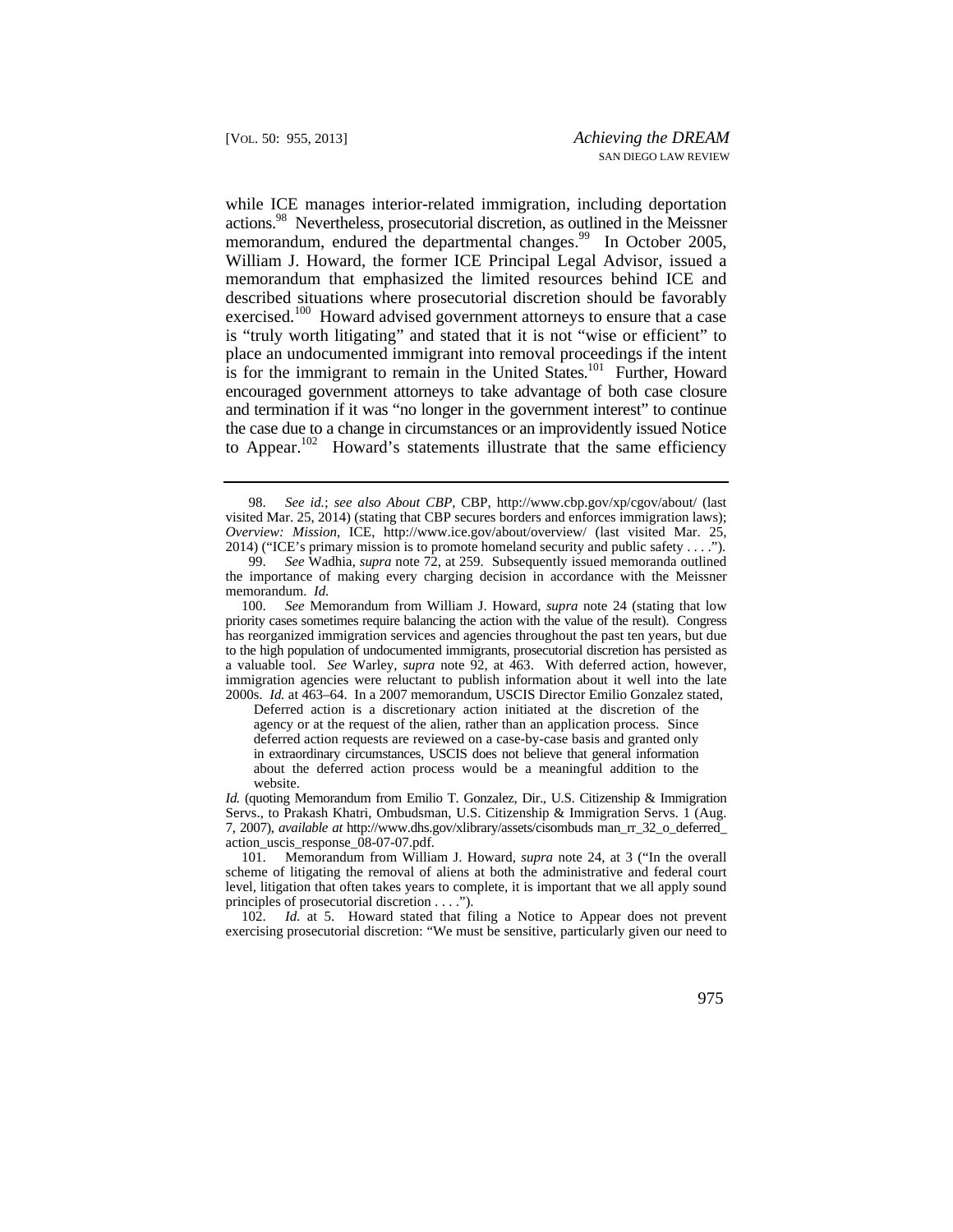mechanism drives both deferred action and case closure, underlining the government's recommendation to initiate either procedure when the immigrant would most likely remain in the United States.

#### *B. The Interplay of Deferred Action Under Prosecutorial Discretion*

immigrants.<sup>103</sup> Deferred action is a discretionary remedy where an officer to give some cases lower priority and in no way an entitlement."<sup>104</sup> or reconstitute the underlying adjudication of the alien's deportability."<sup>106</sup> Immigration agencies employ prosecutorial discretion as a means to defer removal action under the INA against lower priority undocumented may "recommend deferral of (removal) action, an act of administrative choice Immigration authorities evaluate deferred action requests on a case-bycase basis, as opposed to a formal application process.<sup>105</sup> If granted, deferred action "serves merely to 'freeze' the case, and does not remove Once deferred action is granted, an individual is eligible to apply for employment authorization for the period of deferred action.<sup>107</sup>

Deferred action is one of the most widespread manifestations of prosecutorial discretion.<sup>108</sup> In his 2004 analysis of USCIS deferred action records, Leon Wildes found that humanitarian reasons played a major role in deferred action decisions.<sup>109</sup> In March 2011, John Morton, Director

106. *Id.* at 483 (citing Wildes, *supra* note 24, at 823).

 process and requirements to apply for deferred action. *See Consideration of Deferred*  107. *See* 8 C.F.R. § 274a.12(c)(14) (2013). The USCIS website sets out the *Action for Childhood Arrivals Process*, *supra* note 5.

108. Wadhia, *supra* note 72, at 246. One critic describes American immigration policy today as retaining a gap between "*formal* deportability" and "*normative*  deportability," where the executive branch affirmatively does not want to deport those immigrants who are formally deportable but not thought deserving of deportation. *See*  Adam B. Cox, *Enforcement Redundancy and the Future of Immigration Law*, 2012 SUP. CT. REV. 31, 57. He describes the gap as a "pervasive" part of the American "'illegal immigration' system." *Id.*

 109. *See* Wildes, *supra* note 24, at 830. The majority of decisions included cases where a deportation action would separate a family or impact an individual with an existing medical condition. *Id.*; *accord* Wadhia, *supra* note 72, at 261 (stating that Wildes examined 499 cases under the deferred action program and found that family

prioritize our national security and criminal alien cases, to whether prosecuting a particular case has little law enforcement value to the cost and time required." *Id.* at 5 n.2. For information on the issuance of a Notice to Appear, see *EOIR at a Glance*, *supra* note 41.

<sup>103.</sup> *See supra* notes 72–75 and accompanying text.

<sup>104.</sup> *See* Wildes, *supra* note 24, at 822 (quoting THOMAS ALEXANDER ALEINIKOFF ET AL., IMMIGRATION AND CITIZENSHIP: PROCESS AND POLICY 769 (4th ed. 1998) (internal quotation marks omitted).

<sup>105.</sup> *See* Olivas, *supra* note 11, at 483–84 (explaining that deferred action requests are not freely given and immigration authorities consider the unique circumstances behind each case).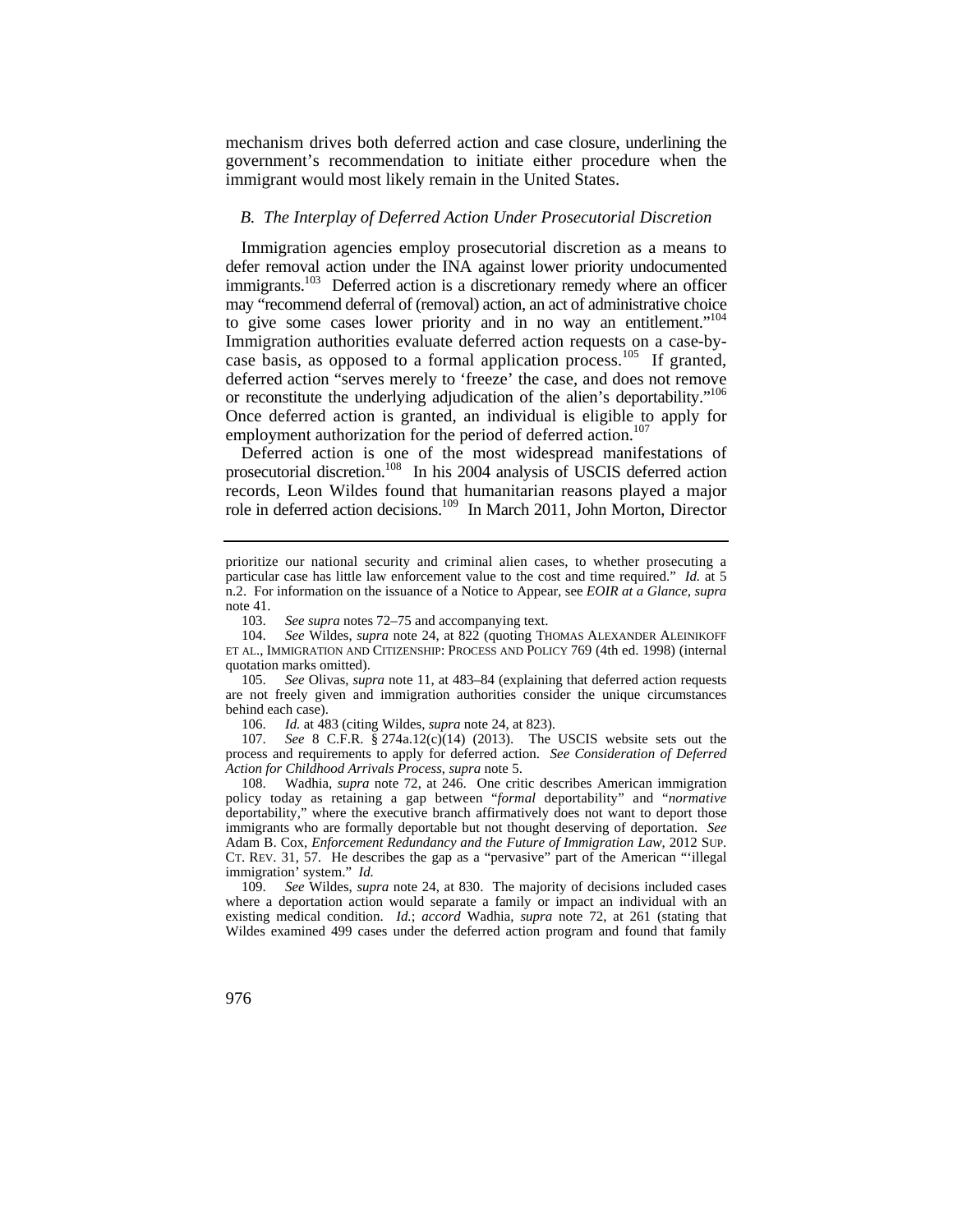of ICE, issued a memorandum projecting that ICE had only enough population.<sup>110</sup> Morton's memorandum declared that, as a general rule, resources to remove 400,000 undocumented immigrants per year, less than four percent of the estimated American undocumented immigrant resources should not be used for aliens with medical issues, those who primarily take care of children, or those "whose detention is otherwise not in the public interest."<sup>111</sup> The top removal priorities include undocumented immigrants who "pose a danger to national security or a risk to public safety," such as terrorists and especially violent criminals. $^{112}$ 

 warrants. *Id.* Morton recommended classifying the top removal priorities according to three levels. *Id.* at 2. Level one qualifies as a top removal priority because offenders 112. *See* Memorandum from John Morton, *supra* note 66, at 1–2. The principal priorities also include undocumented immigrants suspected of espionage, participants in organized criminal gangs, and undocumented immigrants subject to outstanding criminal have been convicted of aggravated felonies or two or more felonies. *Id.* Level two qualifies as an intermediate removal priority because offenders have been convicted of one felony or three misdemeanors. *Id.* Level three qualifies as a lower removal priority because offenders have been convicted of misdemeanors. *Id.* Following the top priorities, priority two includes recent illegal entrants, and priority three includes fugitives and individuals who obstruct immigration controls. *Id.* 

 publicity" as the only reason for recommending deferred action. *Id.* separation and illness were major factors in favorable grants of deferred action). For some cases, the fear of substantial negative publicity spurred the INS to grant deferred action. Wildes, *supra* note 24, at 835. One case involved a nineteen-year-old Mexican individual who grew up without a stable home or family but excelled in school, athletics, and social settings. *Id.* Due to substantial community support for the individual to remain in the United States and attend college, the report cited to "significant adverse

 <sup>110.</sup> *See* Memorandum from John Morton, *supra* note 66, at 1.

Id. at 3. Morton's memorandum expanded upon Meissner's "laundry list" of factors for immigrant officials to consider in their decisions to grant deferred action, including whether immigrants are pregnant or nursing women, minors, veterans, or victims of domestic violence. *See* Warley, *supra* note 92, at 464 & n.27 (citing Memorandum from John Morton, *supra* note 28, at 5). In 2009, Secretary Napolitano allowed widows of United States citizens to apply for and receive deferred action. Press Release, Office of the Press Sec'y, U.S. Dep't of Homeland Sec., DHS Establishes Relief for Widows of U.S. Citizens (June 9, 2009), *available at* <http://www.dhs.gov/y> news/releases/pr\_1244578412501.shtm. One critic thought the policy laid out actual rules for deferred action. *See* Warley, *supra* note 92, at 464. He argued that Secretary Napolitano's announcement "broke with the Meissner and Morton traditions" because it indicated a willingness to highlight the path toward deferred action*. Id.*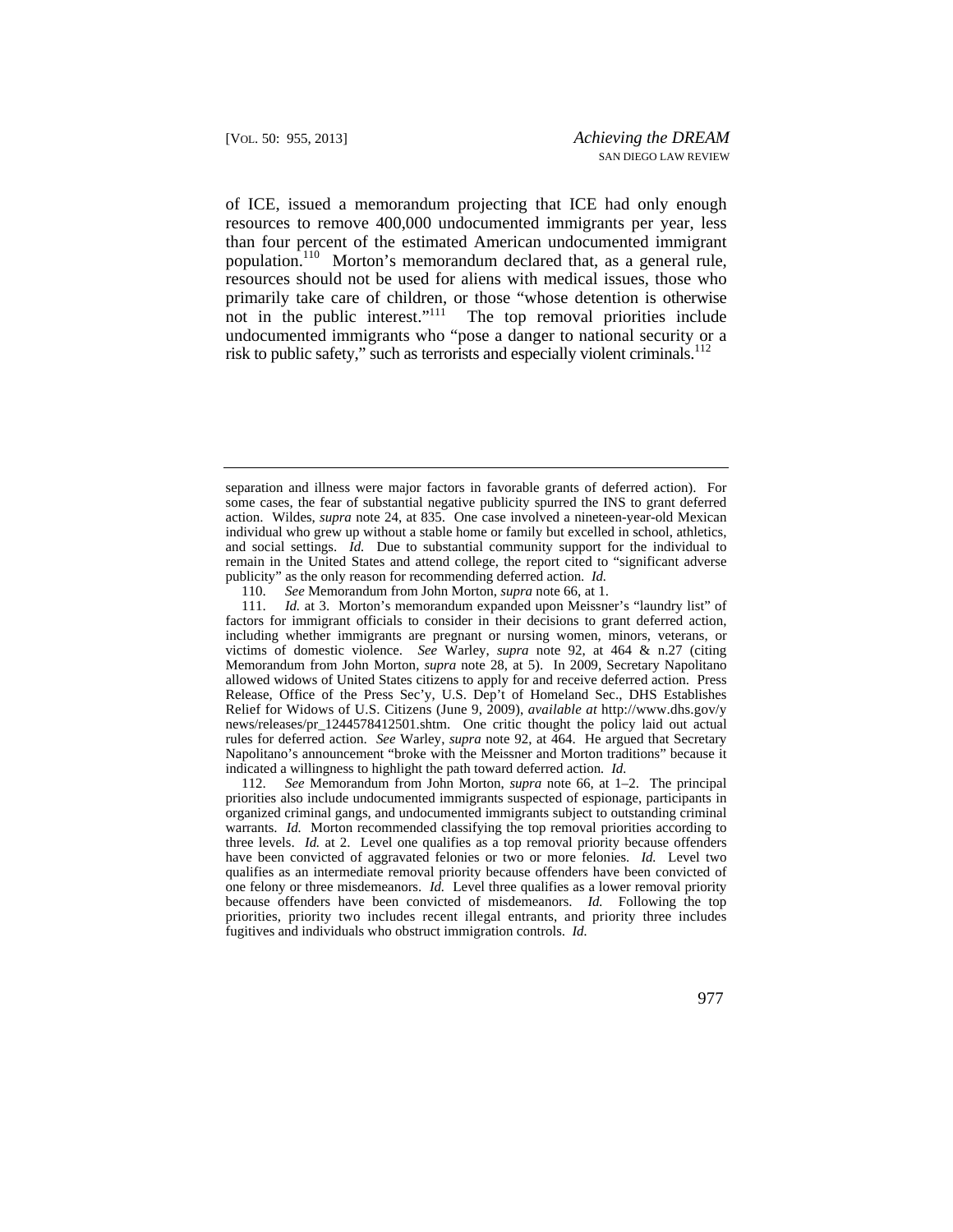#### *C. DACA Partially Realizes the DREAM Act*

#### *1. The DREAM Act and Its Catalytic History*

The DREAM Act provided the foundation for DACA and first emphasized why an immigrant with lower priority status warrants deferred action from removal proceedings.<sup>113</sup> The 2011 DREAM Act would have offered qualified individuals the opportunity to earn legalized status.<sup>114</sup> The Act required that  $(1)$  the person have been fifteen years old or younger when brought to the United States; (2) the person have lived continuously in the United States for at least five years prior to the date of enactment; (3) the person have been of good moral character; and (4) the person have earned a high school diploma or GED or have been admitted to an institution of higher education in the United States.<sup>115</sup> If qualified individuals completed within six years either (a) two years of higher education or (b) two years of military service with honorable discharge, then they could earn permanent resident status.<sup>116</sup>

held by the Republican and Democratic parties.<sup>118</sup> During the push for The DREAM Act intended to "allow children who have been brought to the United States through no volition of their own the opportunity to fulfill their dreams, to secure a college degree and legal status."<sup>117</sup> The Act enjoyed bipartisan support at first, but it more recently became a discordant measure illustrative of the contrasting positions on immigration

115. DREAM Act of 2011, S. 952, 112th Cong. § 3 (2011).

116. *See id.* §§ 4, 5.

117. 147 CONG. REC. S8581 (daily ed. Aug. 1, 2001) (statement of Sen. Orrin Hatch). Undocumented immigrants cannot develop higher-skilled careers because they cannot work legally and must resort to jobs that pay in cash. *See* John Otis, *Following Her Dream, and Hoping for the Dream Act*, N.Y. TIMES (Nov. 26, 2012), [http://www.](http://www) [nytimes.com/2012/11/26/nyregion/pursuing-dream-of-us-citizenship-colombia-native-appli](https://nytimes.com/2012/11/26/nyregion/pursuing-dream-of-us-citizenship-colombia-native-appli) es-to-stay.html?\_r=0.

 J.L. ETHICS & PUB. POL'Y 459, 459, 461 (2012). Cardinal Mahony describes the 113. Cardinal Roger M. Mahony, *The Dream Act: We All Benefit*, 26 NOTRE DAME DREAM Act as a "gift of hope" for all DREAMers to live up to their fullest potential. *Id.* at 461.

<sup>114</sup>*. See* Delahunty & Yoo, *supra* note 7, at 788–89. Twenty-two senators signed a letter addressed to President Obama in support of the 2011 DREAM Act and suggested a consistent process for evaluating individual cases. *See* Letter from Harry Reid et al., Senators, U.S. Senate, to President Obama (Apr. 13, 2011), *available at* [http://durbin.](http://durbin) senate.gov/public/index.cfm/pressreleases?ID=cc76d912-77db-45ca-99a9-624716d9299c.

<sup>118.</sup> *See* Barron, *supra* note 67, at 631–38. "Two Republicans first introduced the Act in 2001: Senator Orrin Hatch (R-Utah) and Congressman Chris Cannon (R-Utah)." *Id.* at 631. Senator Richard Durbin (D-Ill.) backed the Act in 2005, and it continued to have bipartisan support until 2009. *Id.* Congress failed to pass versions of the Act in 2001, 2005, 2006, 2007, 2008, and 2010. *See id.* at 632–36. Critics posit that President Obama's deferred action plan was a political move propelled to gain Hispanic voters in light of the 2012 presidential election. *See* Helene Cooper & Trip Gabriel, *Obama's*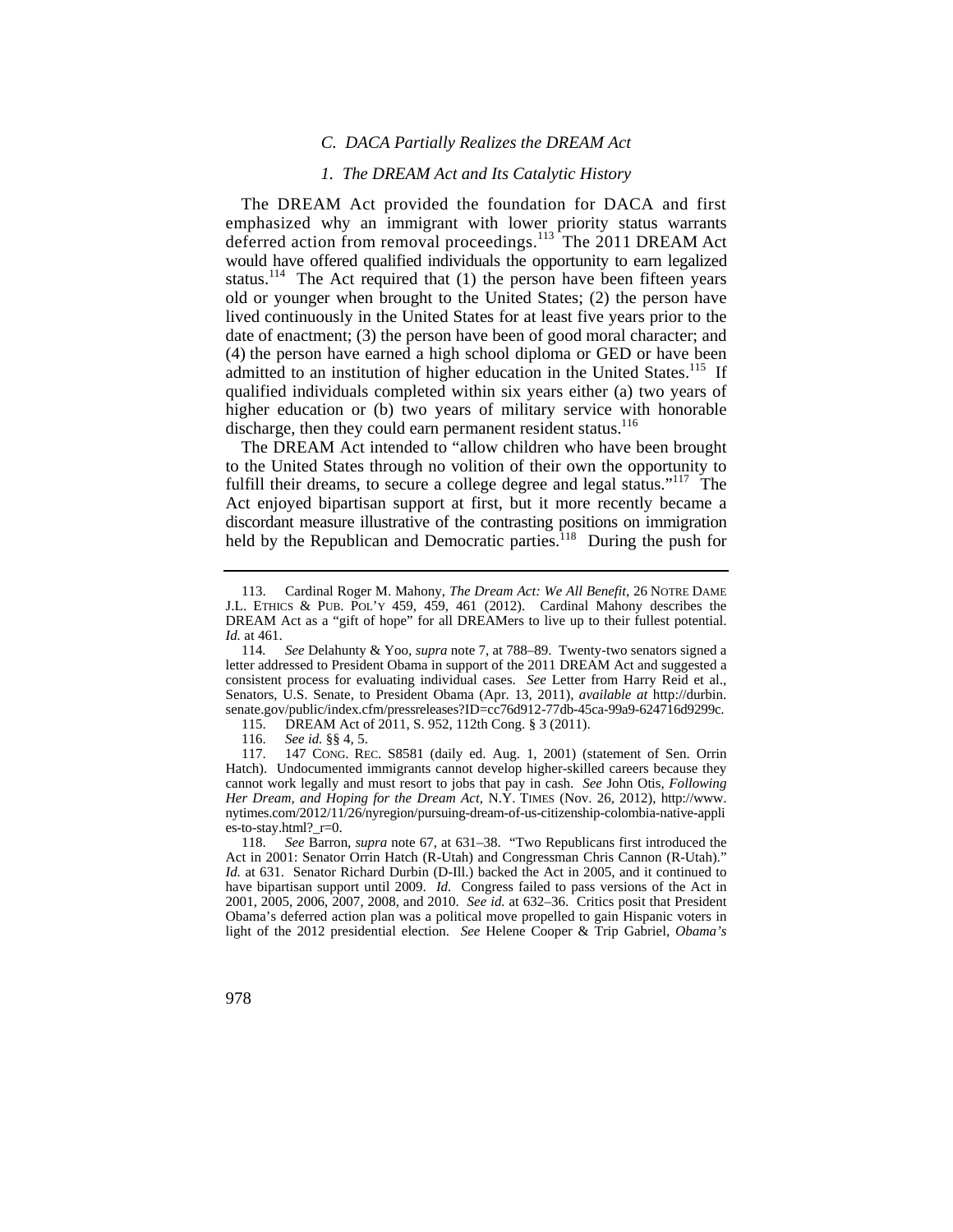foreshadowed the future difficulties in congressional immigration reform.<sup>119</sup> the 2010 DREAM Act, the Senate's behavior and erratic voting pattern When the Act failed to overcome the Senate filibuster in December 2010, critics believed that it epitomized the Obama Administration's unsuccessful attempt to commit to immigration reform.<sup>120</sup>

In light of the criticism, President Obama referred to DREAMers in his 2011 State of the Union address, where he emphasized the importance of keeping "talented, responsible young people" so that the nation has a brighter future.<sup>121</sup> Shortly after, a draft of an internal memorandum leaked to the public, describing a new strategy that exercised widespread prosecutorial discretion amidst congressional gridlock.<sup>122</sup> The memorandum

121. President Barack Obama, State of the Union Address (Jan. 25, 2011), *in* 157 CONG. REC. H459 (daily ed. Jan. 25, 2011), *available at* <http://www.whitehouse.gov/the>press-office/2011/01/25/remarks-president-state-union-address.

122. *See* Memorandum from Denise A. Vanison et al., Policy & Strategy, U.S. Citizenship & Immigration Servs., to Alejandro N. Mayorkas, Dir., U.S. Citizenship & Immigration Servs. 1, 10, *available at* <http://abcnews.go.com/images/Politics/memo-on-a> lternatives-to-comprehensive-immigration-reform.pdf. The memorandum recommended increasing grants of deferred action to reach its goal of protecting groups from threats of removal. *Id.* at 10. The memorandum is labeled "DRAFT" and does not contain a date,

 ACHIEVE Act. *See Republicans Counter Immigration DREAM with Achieve Act*, FOX *Announcement Seizes Initiative and Puts Pressure on Romney*, N.Y. TIMES, June 16, 2012, at A16. After Governor Mitt Romney's defeat in the 2012 presidential election, Republican lawmakers announced a comparable plan to the DREAM Act called the NEWS LATINO (Nov. 27, 2012), [http://latino.foxnews.com/latino/politics/2012/11/27/](http://latino.foxnews.com/latino/politics/2012/11/27) republican-propose-immigration-counter-to-dream-act-achieve-act/. For a more detailed description of the ACHIEVE Act, see *infra* Part V.B.

<sup>119</sup>*. See* Barron, *supra* note 67, at 636. Although the Act passed in the House on December 8, 2010, by a vote of 216–198, the Democrats delayed the December 9 vote in the Senate to garner more support to reach the sixty votes needed for passage. *Id.*

 *DREAM Act Died and Next Steps for Immigration Reform*, 25 GEO. IMMIGR. L.J. 545, cloture motion that limits the time constraint of the consideration of a bill. *See* STEVEN H. GIFIS, DICTIONARY OF LEGAL TERMS 85 (4th ed. 2008). The Obama Administration could not institute alternative reform methods, such as the passage of the DREAM Act. 120. *See* Joyce Adams, Current Developments, *The DREAM Lives On: Why the* 545–46 (2011) (stating that on December 18, 2010, the Act "fell [just] five votes short of the sixty votes needed for a cloture motion" to end the Senate filibuster, due to several Democratic senators who "broke rank" and formerly supportive Republican senators who declined to support the Act). The Senate can overcome a filibuster by passing a tightened border control and deported record numbers of undocumented immigrants but *See* Barron, *supra* note 67, at 637; *see also* Lisa Mascaro & James Oliphant, *Dream Act Was Key to Bigger Plan*, L.A. TIMES, Dec. 19, 2010, at A27 ("[T]he Obama administration and Senate Democrats assured activists that immigration reform was a top priority, only to see it never find any real legislative momentum.").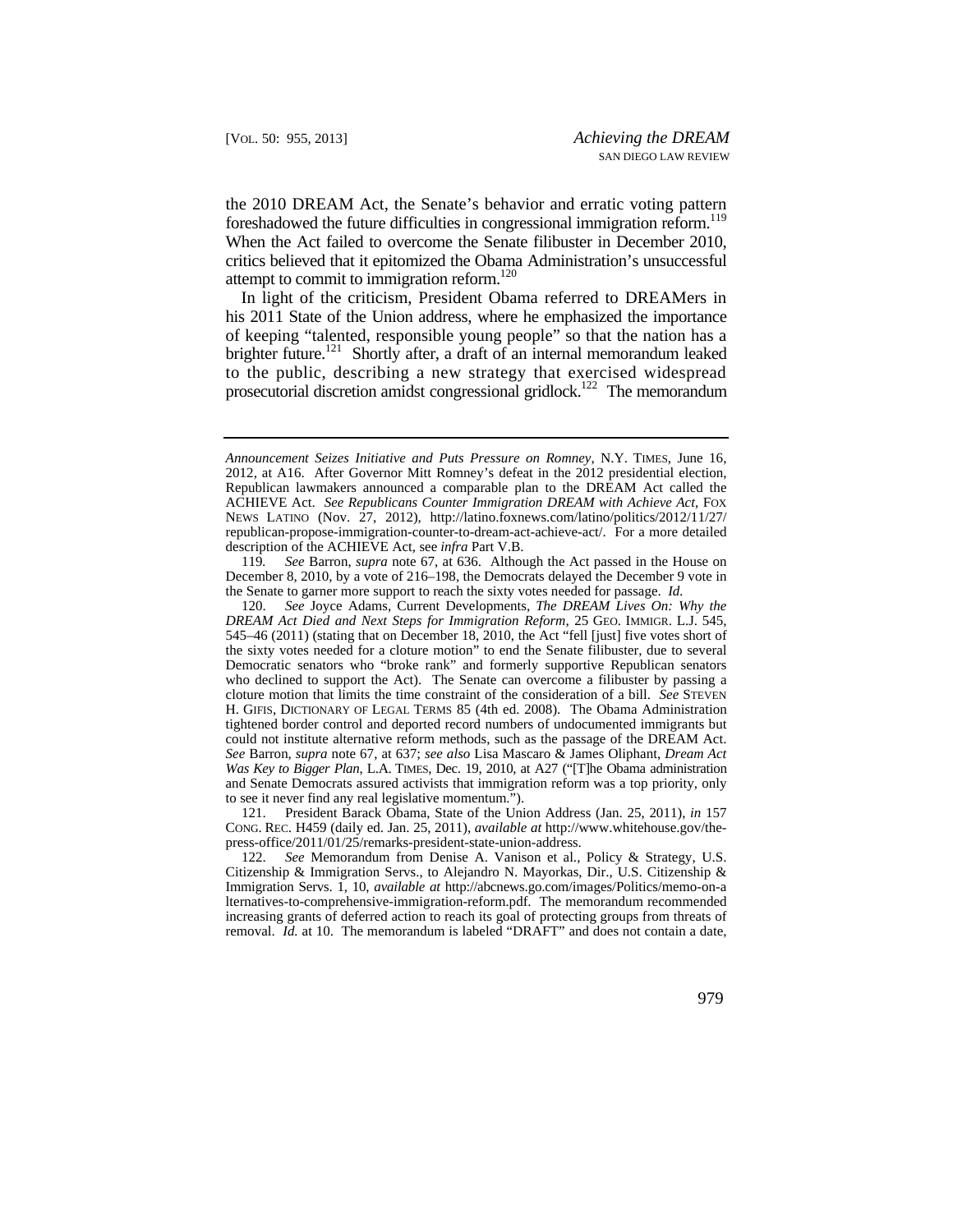"hundreds of thousands" of people.<sup>124</sup> Further, in June 2011, John Morton expressed that deferred action is "an exercise of prosecutorial discretion not to pursue removal from the U.S. of a particular individual for a specific period of time."<sup>123</sup> It discussed the idea of tailoring deferred action to the select group of DREAMers, instead of applying it as amnesty for issued a second memorandum that provided additional guidelines for ICE personnel in the exercise of prosecutorial discretion, emphasizing ICE's case priorities.<sup>125</sup> The memorandum listed numerous factors for ICE personnel to consider in their exercise of prosecutorial discretion, including DREAM-like characteristics.<sup>126</sup> Specifically, the memorandum identified that "individuals present in the United States since childhood" warrant "particular care and consideration" for the earliest review possible.127

#### *2. DACA and the Public's Reaction*

 grant deferred action to "certain young people who were brought to this On June 15, 2012, Secretary Napolitano announced that DHS would country as children and know only this country as home."<sup>128</sup> The secretary

127. *Id.* at 5.

128. Memorandum from Janet Napolitano, Sec'y, U.S. Dep't of Homeland Sec., to David V. Aguilar, Acting Comm'r, U.S. Customs & Border Prot., et al. 1 (June 15, 2012), *available at* <http://www.dhs.gov/xlibrary/assets/s1-exercising-prosecutorial-discr> etion-individuals-who-came-to-us-as-children.pdf. One critic suggests that DACA illustrates "*normative* deportability" because instead of not enforcing deportation due to a lack of enforcement resources, President Obama labeled DACA as "the right thing to do." Cox,

but evidence indicates that it was issued in 2011. *See* Delahunty & Yoo, *supra* note 7, at 790 n.39 (stating there is "internal evidence" that the draft was issued in 2011).

 memorandum described situations where USCIS has granted deferred action to 123. *See* Memorandum from Denise A. Vanison et al., *supra* note 122, at 10. The nonimmigrants, including victims of Hurricane Katrina, applicants for interim relief under the U visa program, and qualified military dependents. *Id.*

 unrestricted number of unlawfully present individuals, doing so would likely be 124. *Id.* at 10, 11 ("While it is theoretically possible to grant deferred action to an controversial, not to mention expensive.")

<sup>125.</sup> *See* Memorandum from John Morton, *supra* note 28, at 2.

 with law enforcement authorities. *Id.* 126. *See id.* at 4. According to the memorandum, "ICE officers ... should consider all relevant factors, including, but not limited to," ICE's enforcement priorities; the length of stay in the United States; the circumstances and manner of the person's entry into the United States; the person's pursuit of education; military service; criminal history; immigration history; whether the person raises national security or public safety concerns; community ties to the United States and home country; the person's age; whether a family member has citizenship or permanent resident status; whether the person is a primary caretaker for another; whether the person or spouse is pregnant or nursing; severe or mental illness; nationality that renders removal unlikely; whether the person is likely to receive relief from removal; and whether the person has cooperated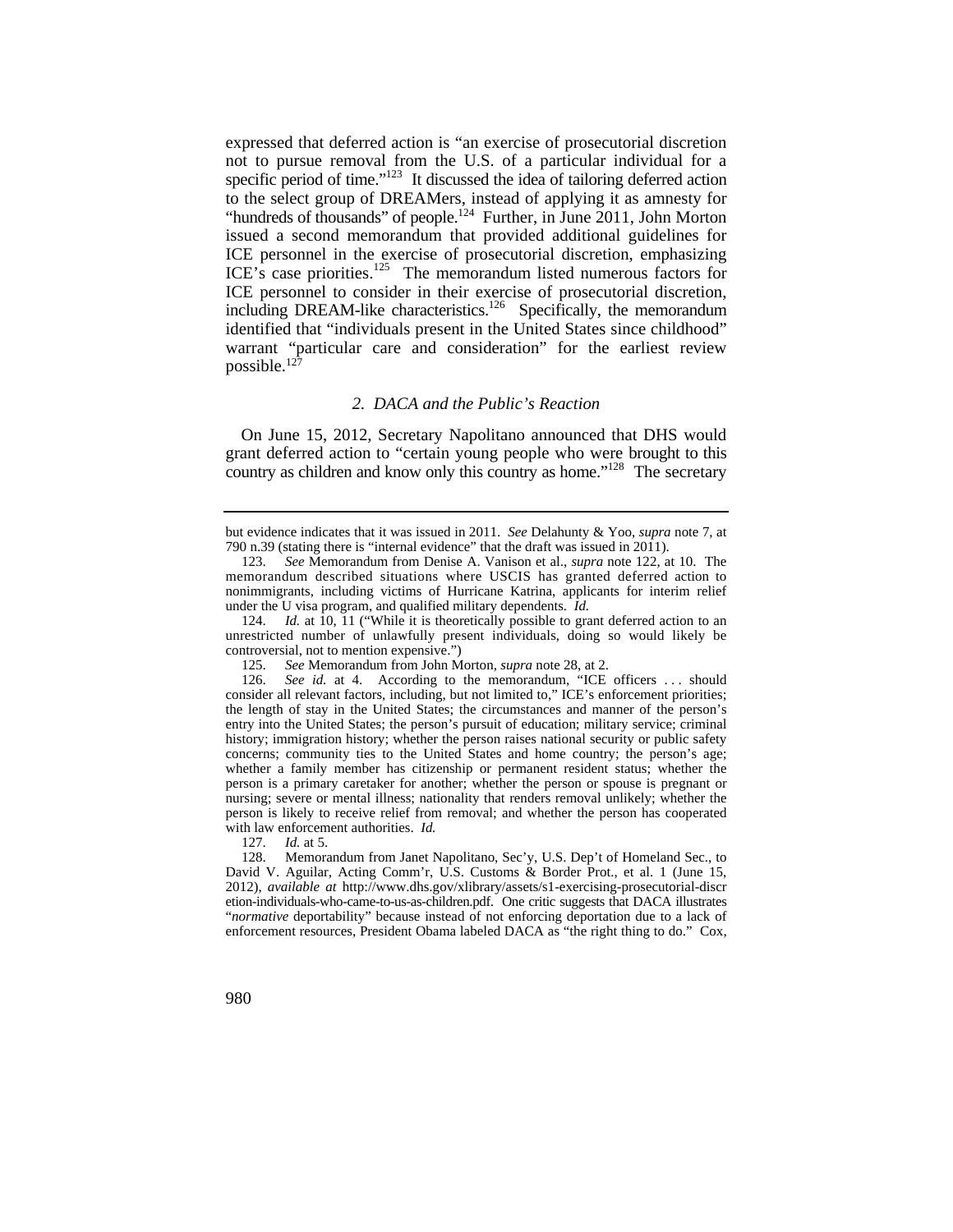felony, serious misdemeanor, or multiple misdemeanor convictions; and addressed the purpose behind the act of prosecutorial discretion and declared that enforcement resources should be "appropriately focused on people who meet [DHS's] enforcement priorities."<sup>129</sup> The main requirements for a DACA application include (1) coming to the United States before age sixteen; (2) continual residence in the United States for five years prior to June 15, 2012; (3) current enrollment in school, graduation from high school, receipt of a general education developmental certificate, or an honorable discharge from the armed forces or Coast Guard; (4) no  $(5)$  a maximum age restriction of thirty.<sup>130</sup>

President Obama's Administration used prosecutorial discretion as a means not to enforce specific removal provisions of the INA, and what

immigration law on the books and immigration law in practice."  $\overline{Id}$  at 58. On the same memorandum and immediately exercise discretion for low priority individuals. *See supra* note 108, at 57 (quoting President Barack Obama, *supra* note 6) (internal quotation marks omitted). The executive branch's actions show the compliance "gap between day of Secretary Napolitano's announcement, USCIS Director John Morton issued a memorandum directing ICE agents and officers to follow Secretary Napolitano's Memorandum from John Morton, Dir., U.S. Immigration & Customs Enforcement, to All Employees, U.S. Immigration & Customs Enforcement 1 (June 15, 2012), *available at* [https://www.ice.gov/doclib/about/offices/ero/pdf/s1-certain-young-people-morton.pdf.](https://www.ice.gov/doclib/about/offices/ero/pdf/s1-certain-young-people-morton.pdf)

<sup>129.</sup> Memorandum from Janet Napolitano, *supra* note 128, at 1. In addition to providing eligibility to formally apply for deportation relief, DACA provides employment authorization and photo identification. *See* Alicia Triche, *Who Is a Dreamer? The Criteria, History, and Legal Authority of "Deferred Action for Childhood Arrivals*,*"*  FED. LAW., June 2013, at 20, 20.

 "Our Nation's immigration laws must be enforced in a strong and sensible manner. They to countries where they may not have lived . . . ." *Id.* at 2. In addition to these *Frequently Asked Questions*, U.S. CITIZENSHIP & IMMIGR. SERVICES, [http://www.uscis.](http://www.uscis) citizenship after ten years. *Id.*  130. Memorandum from Janet Napolitano, *supra* note 128, at 1. Secretary Napolitano expanded on the functions and purposes behind American immigration law: are not designed to be blindly enforced without consideration given to the individual circumstances of each case. Nor are they designed to remove productive young people requirements, the DACA application also requires a \$465 fee and a background check conducted through a fingerprinting process. Triche, *supra* note 129, at 20 (citing gov/humanitarian/consideration-deferred-action-childhood-arrivals-process/frequently-as ked-questions#education (last updated Jan. 18, 2013). Significant misdemeanors include DUIs, violent offenses, and those offenses that carry a prison sentence exceeding ninety days but do not include minor traffic offenses. *Id.* The most recent DREAM Act would have taken more comprehensive steps toward immigration reform than DACA because it allowed eligible undocumented immigrants to apply for conditional permanent residency. *See* Warley, *supra* note 92, at 462. Although DACA provides a temporary deferral of removal proceedings, the DREAM Act would have provided a long-term pathway to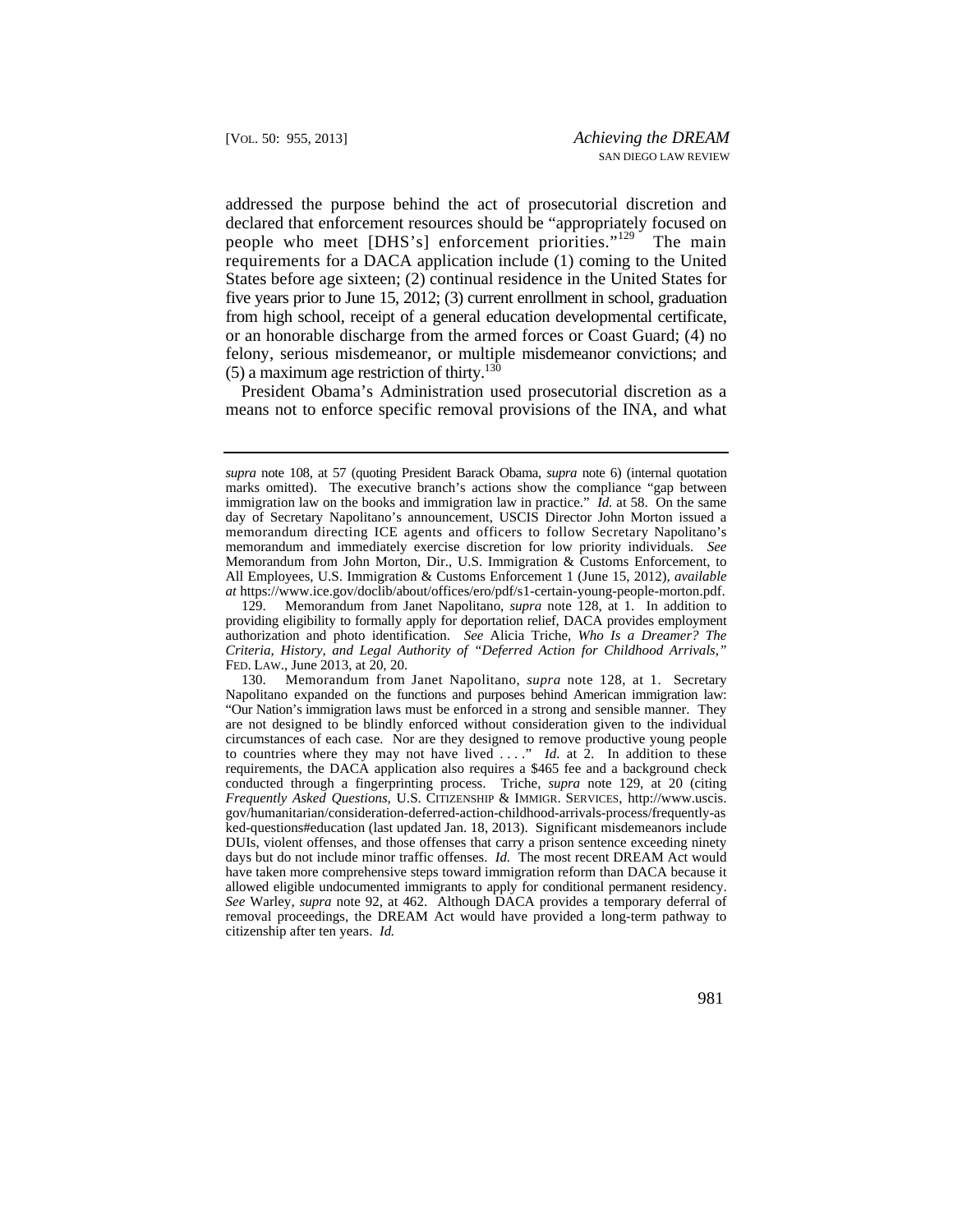remained was a glossed version of the 2011 DREAM Act.<sup>131</sup> After Secretary Napolitano's announcement, President Obama emphasized the humanitarian reasons behind the new deferred action plan and the positive effects of granting employment authorization, including meaningful career development.132 President Obama addressed prosecutorial discretion and justified the focus on removing "criminals who endanger communities rather than students who are earning their education."<sup>133</sup> In September 2012, USCIS approved the first group of deferred action applicants.<sup>134</sup> By the six-month mark in February 2013, roughly 423,000 applications had been accepted for processing and 199,460 of those had been approved.<sup>135</sup> By July 2013, 400,562 applications had been approved while only 5383 applications had been denied.<sup>136</sup>

Critics have hotly debated the legality of President Obama's DACA plan and commonly posit that he overstepped his executive powers by entering into a realm of presidential lawmaking.<sup>137</sup> Although prosecutorial

 themselves to be part of this country—to expel these young people who want to [I]t makes no sense to expel talented young people, who, for all intents and purposes, are Americans—they've been raised as Americans; understand staff our labs, or start new businesses, or defend our country simply because of the actions of their parents—or because of the inaction of politicians.

 his field of applied mathematics. *See* Danzico & Murtaugh, *supra* note 18. *Id.* One specific example is an undocumented Asian student immigrant, who is a math genius, researching cancer modeling. Without DACA, he would not be able to work in

133. *See* President Barack Obama, *supra* note 6.

134. Alicia A. Caldwel, *Obama Administration Approves First Group of Deferred Action Applicants*, HUFFINGTON POST, <http://www.huffingtonpost.com/2012/09/11/deferred>action-applicantsapproved\_n\_1875841.html (last updated Sept. 11, 2012, 11:23 PM).

135. *See* Feliz, *supra* note 12.

 ARRIVALS: JULY 2013 (2013), *available at* [http://www.uscis.gov/sites/default/files/USCIS/](http://www.uscis.gov/sites/default/files/USCIS) 136. *See* U.S. CITIZENSHIP & IMMIGRATION SERVS., DEFERRED ACTION FOR CHILDHOOD Resources/Reports%20and%20Studies/Immigration%20Forms%20Data/All%20Form%20Ty pes/DACA/daca-13-7-12.pdf. Mexico leads the countries of origin with 408,759 DACA applicants, followed by El Salvador, then Honduras. *Id.* California leads the states with 152,855 DACA applications, followed by Texas, then Illinois. *Id.*

 137. *Compare* Delahunty & Yoo, *supra* note 7, at 784 (finding that there is "no general presidential nonenforcement power"), *with* Love & Garg, *supra* note 7 (listing two opposing conclusions about the action and narrowing it down to whether there was an evident baseline level of enforcement that President Obama failed to reach), *and*  Charles Krauthammer, *Naked Lawlessness*, WASH. POST, June 22, 2012, at A17 (arguing that the plan is a "fundamental rewriting of the law"). In *Crane v. Napolitano*, a group of nine ICE agents filed suit on August 23, 2012, against President Obama's Administration in the United States District Court for the Northern District of Texas. Triche, *supra* note 129, at 20–21. The agents wanted a preliminary injunction, claiming

 failed numerous times." (footnote omitted)). 131. *See* Delahunty & Yoo, *supra* note 7, at 783–84 ("By [executing DACA], the Obama Administration effectively wrote into law 'the DREAM Act,' whose passage had

<sup>132.</sup> *See* President Barack Obama, *supra* note 6. President Obama expressed the humanitarian reasons why students should not be subject to removal: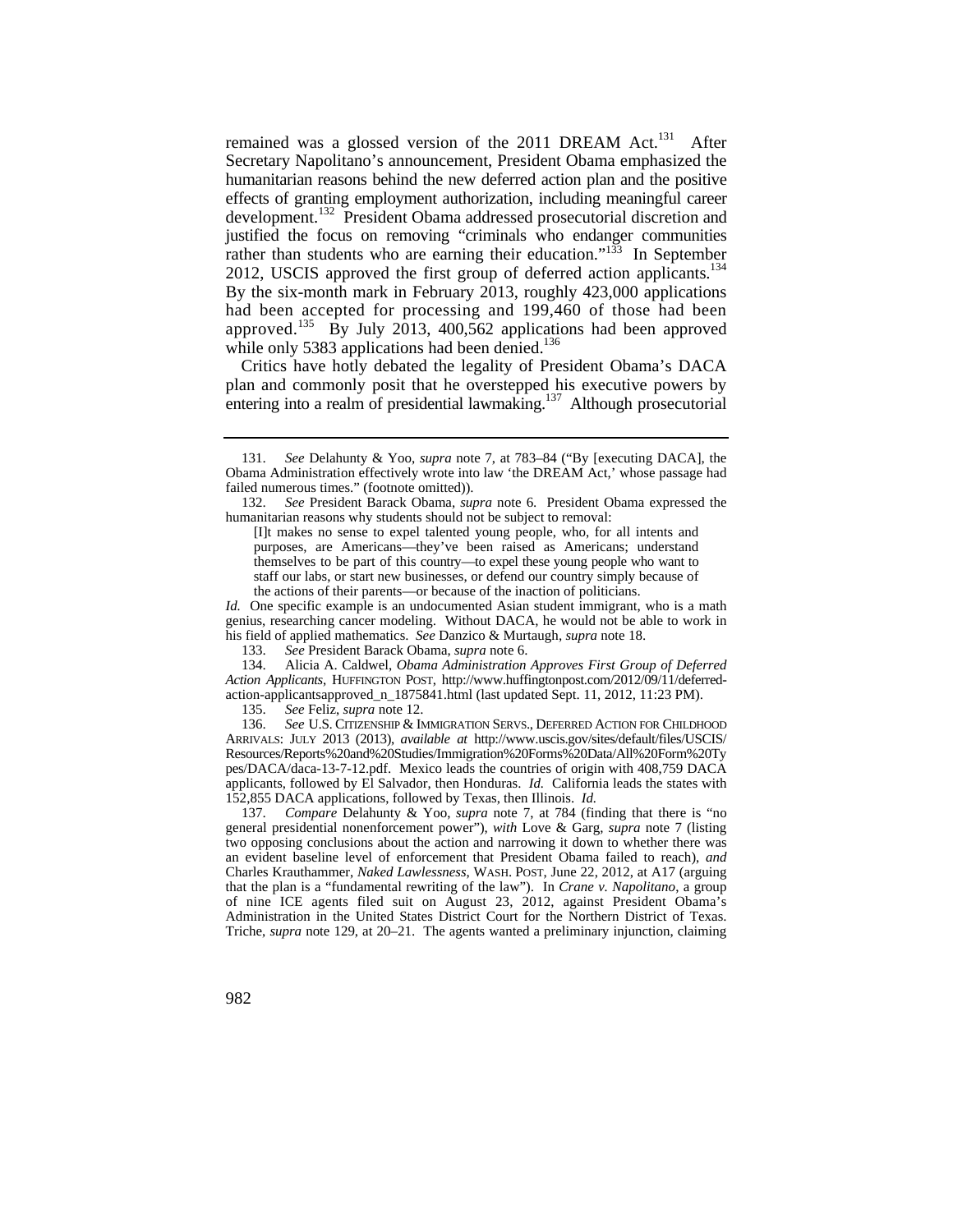discretion is not a new executive tool, the discretion in this case applies that qualified individuals would be evaluated on a case-by-case basis, group of people.<sup>140</sup> Specifically, the letter cited to the Secretary of Homeland Security's authority to enforce immigration laws, as well as categorically versus individually and appears to serve a more legislative function.138 In her announcement, however, Secretary Napolitano stated indicating that DHS would not perform a sweeping application of deferred action.<sup>139</sup> Additionally, just two weeks before the DACA announcement, President Obama received a letter signed by roughly one hundred law professors who defended the idea of deferred action for a collective the Supreme Court's consistent interpretation that the executive branch has sole control over initiating and terminating enforcement proceedings.<sup>141</sup>

138. *See* Delahunty & Yoo, *supra* note 7, at 795 ("[T]he Constitution appears to give the President no discretion to set Congress's policies aside. . . . '[P]rosecutorial discretion,' if carried to an extreme, can distort the lawmaking process . . . .").

 140. *See* Letter from Hiroshi Motomura et al., Professor of Law, UCLA Sch. of Law, to President Barack Obama (May 28, 2012), *available at* <http://lawprofessors.type> [pad.com/files/executiveauthorityfordreamrelief28may2012withsignatures.pdf](https://pad.com/files/executiveauthorityfordreamrelief28may2012withsignatures.pdf).

 undocumented immigrants. *See id.* at 21. On April 23, 2013, Judge Reed O'Connor final ruling and requested additional supplemental briefs. *Id.* at \*20. On July 31, 2013, reviews personnel action taken against federal employees. *Id.* at 3. Because the ICE held that the Act applied. *Id.* at 5–6. The court acknowledged, however, that the ICE that President Obama overstepped his authority to institute DACA under federal law and that the program requires them to break the law by providing relief to apprehended declined to issue an injunction but found that "DHS cannot implement measures that are incompatible with Congressional intent." Crane v. Napolitano, No. 3:12–cv–03247–O, 2013 WL 1744422, at \*12 (N.D. Tex. Apr. 23, 2013). Judge O'Connor declined to make a Judge O'Connor dismissed the ICE agents' case without prejudice because the court did not have subject matter jurisdiction to address their claims. Order at 7, Crane v. Napolitano, No. 3:12-cv-03247-O (N.D. Tex. July 31, 2013). The court found that the Civil Service Reform Act governed the dispute because it acts as a remedial scheme that agents were federal employees asserting claims against the federal government, the court agents were "likely to succeed on the merits of their claim challenging the Directive and Morton Memorandum as contrary to the provisions of the Immigration and Nationality Act." *Id.* at 6.

<sup>139.</sup> *See* Press Release, Office of the Press Sec'y, *supra* note 5.

 deferred action. *Id.* In 2009, President Obama's Administration granted deferred action 141. *Id.* at 2. The letter also referred to historical authority in support of categorical to widows and children of American citizens while they waited for pending legislation. *Id.*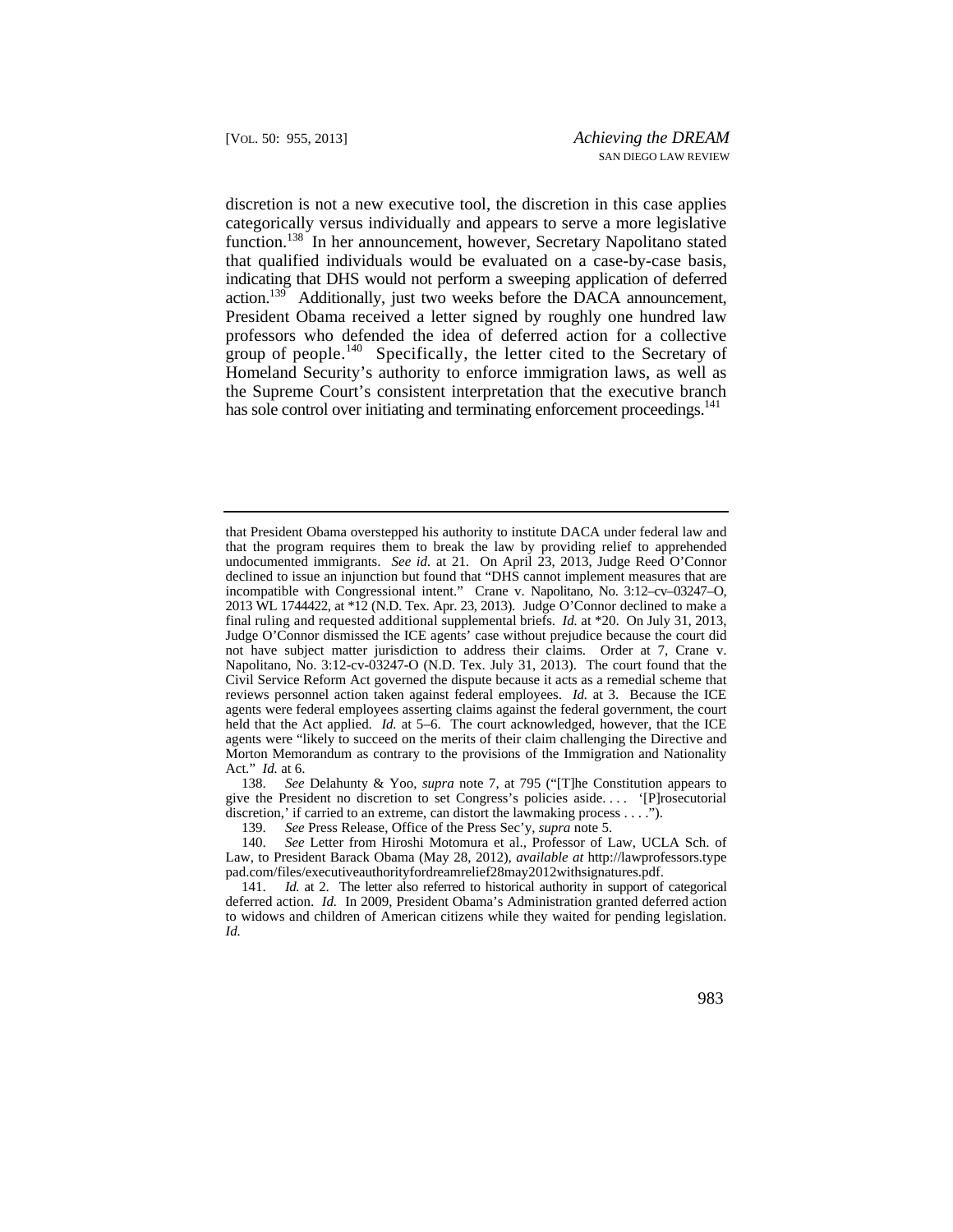#### *3. The Ties Between DACA and Administrative Case Closure*

At the beginning of her DACA announcement, Secretary Napolitano directly commented on administrative closure: "As a general matter, these individuals lacked the intent to violate the law and our ongoing review of pending removal cases is *already offering administrative closure to many of them.*"<sup>142</sup> Her statement reveals that individuals with DREAM-like characteristics regularly received grants of administrative case closure.143 Most significantly, her statement's inclusion of *already*  implies that many individuals have previously received administrative case closure. Therefore, her statement denotes that deferred action was the next sensible step toward the delay of removal proceedings for undocumented immigrants with DREAM-like characteristics.

# IV. THE FRATERNAL TWINS: BOTH ADMINISTRATIVE CASE CLOSURE AND DEFERRED ACTION DELIVER ADMINISTRATIVE CONVENIENCE THAT PLACES UNDOCUMENTED IMMIGRANTS IN LOW PRIORITY STATUS

 Administrative case closure and deferred action share three similar features. First, both procedures are acts of administrative convenience because they allow for the preservation of resources.<sup>144</sup> Case closure enables the immigration courts to concentrate on current, compelling matters with reasonable end dates.<sup>145</sup> Similarly, deferred action allows DHS to pursue removal proceedings for high priority individuals, which then provides the courts with more serious proceedings to adjudicate.<sup>146</sup> Second, both procedures freeze removal proceedings but do not represent final orders, so DHS may reopen the proceedings at any time.<sup>147</sup> Third, humanitarian factors play a role in the decisions to grant case closure and deferred action.148

<sup>142.</sup> Memorandum from Janet Napolitano, *supra* note 128, at 1 (emphasis added).

<sup>143.</sup> *See, e.g.*, *In re* Rosales-Mundo, No. A098 660 021, 2012 WL 3911776, at \*1

n.1 (B.I.A. Aug. 14, 2012) (reopening the respondent's proceedings in light of DACA).

<sup>144.</sup> *See supra* notes 54, 110–12 and accompanying text.

<sup>145.</sup> *See supra* notes 55–56 and accompanying text.

<sup>146.</sup> *See supra* notes 105, 112 and accompanying text.

<sup>147.</sup> *See supra* notes 56, 106 and accompanying text.

<sup>148.</sup> *See supra* notes 93, 111 and accompanying text.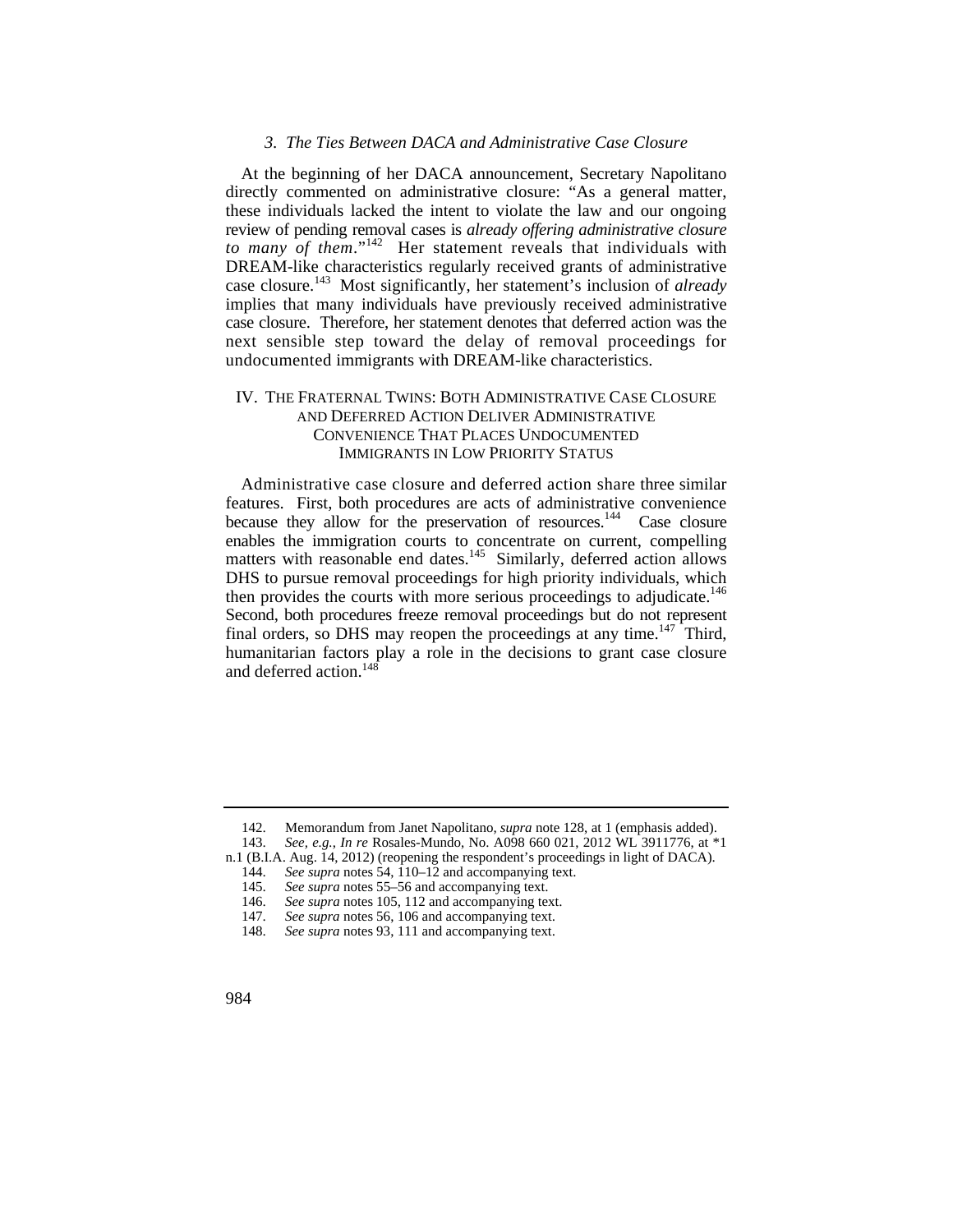## *A. Administrative Case Closure Is Analogous to Deferred Action for Purposes of the Regulation*

## *1. Administrative Convenience Applies to Both Administrative Case Closure and Deferred Action*

 States but are otherwise harmless in relation to DHS's highest enforcement Administrative convenience lies at the forefront of both deferred action and administrative case closure.<sup>149</sup> In deferred action situations, DHS favorably exercises prosecutorial discretion to defer removal proceedings against undocumented individuals who reside illegally in the United priorities.<sup>150</sup> These cases clutter the already congested immigration courts with insignificant immigration violations and push out the critical cases that affect the safety and public interest of Americans.<sup>151</sup>

The administrative closure of removal proceedings intends to conserve immigration court resources, analogous to the deferred action process.<sup>152</sup> Administrative case closure is an administrative convenience granted by a judge or the BIA.<sup>153</sup> Just as deferred action focuses the court's limited resources on cases involving key DHS policy goals, administrative case closure allows the immigration courts to pragmatically focus their resources on immediately resolvable matters.<sup>154</sup> Comparable to deferred action,

 DHS could request administrative closure of the proceedings. *Id. But cf.* Petition for Writ of 149. *See* Wildes, *supra* note 24, at 821–22. After the June 2011 Morton memorandum, DHS reviewed pending cases to determine whether any met the low priority enforcement criteria to qualify for prosecutorial discretion. *See EOIR Notice Regarding Prosecutorial Discretion and Administrative Closure*, U.S. DEP'T JUST. (July 23, 2012), [http://www.](http://www) [justice.gov/eoir/press/2012/PD\\_Notice\\_July2012.htm.](https://justice.gov/eoir/press/2012/PD_Notice_July2012.htm) If a case met the criteria, then Mandamus, *supra* note 39, at 5 (stating that when the judge closed the petitioner's case, the petitioner was effectively placed in deferred action status because she received a favorable grant of prosecutorial discretion and her removal proceedings were thus deferred).

<sup>150.</sup> *See* Memorandum from William J. Howard, *supra* note 24, at 8.

<sup>151</sup>*. See id.* at 1 (describing the large immigration caseload and directing prosecutors to place the highest priority on removing national security violators and serious criminals).<br>152. Compare In re Avetisyan, 25 I. & N. Dec. 688, 695 (B.I.A. 2012) (reasoning

<sup>152.</sup> *Compare In re* Avetisyan, 25 I. & N. Dec. 688, 695 (B.I.A. 2012) (reasoning that administrative closure depends on factors that affect the efficient management of court resources), *with* Wadhia, *supra* note 72, at 254–55 (citing the Meissner memorandum and its cost-related arguments for conserving INS resources to focus on the serious offenders).

<sup>153.</sup> *See In re Avetisyan*, 25 I. & N. Dec. at 692; *In re* Gutierrez-Lopez, 21 I. & N. Dec. 479, 480 (B.I.A. 1996).

<sup>154.</sup> *Compare In re Avetisyan*, 25 I. & N. Dec. at 692 (reasoning that closure is appropriate to await an action or event that is expected to take a lengthy time to resolve),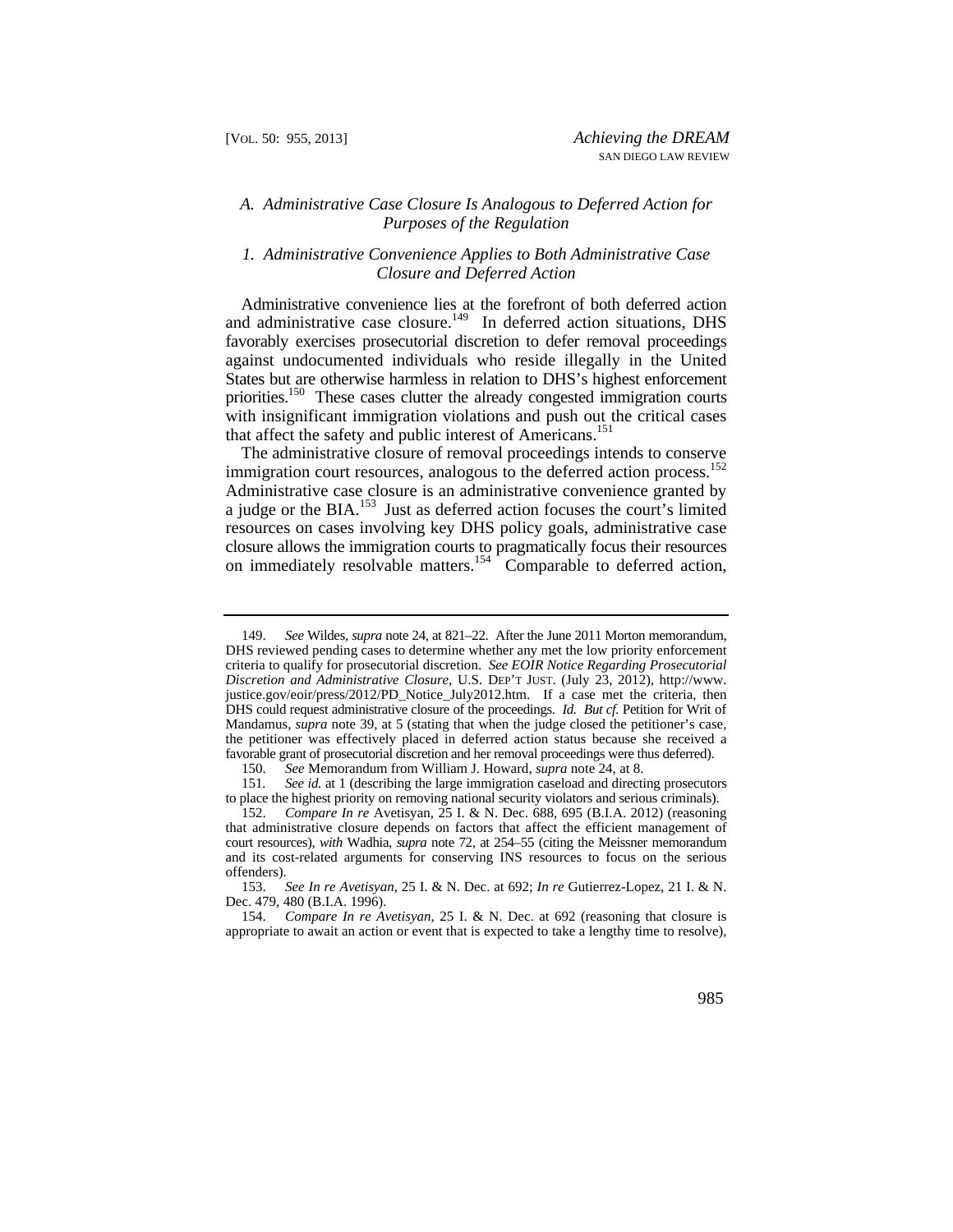administrative case closure "may be appropriate to await an action or event that is relevant to immigration proceedings," where the court or parties lack control over the event and its timeline is uncertain.<sup>155</sup> Both processes are discretionary tools and work in an identical fashion to relieve the courts of unnecessary and resource-draining backlog.<sup>156</sup>

 and in April 2004, she received a Notice to Appear that deemed her *In re Avetisyan* presents a strong example of the utility of administrative case closure for cases that stretch out for extended periods of time.<sup>157</sup> The respondent was an Armenian native and citizen who came to the United States in March 2003 as a J-1 nonimmigrant exchange visitor.<sup>158</sup> She stayed in the United States longer than the length of her program, removable for failing to comply with the conditions of her visa.<sup>159</sup> At her November 2006 hearing, the respondent informed the judge that she had recently married and her husband planned to file a visa petition on her behalf once he became a naturalized citizen.<sup>160</sup> The judge continued the hearing to wait for proof of the husband's naturalization application and visa petition.<sup>161</sup>

157. 25 I. & N. Dec. at 688.

 length of the exchange visitor's academic program. *See J-1 Visa Exchange Visitor*  158. *Id.* at 689*.* A J-1 nonimmigrant classification fosters an educational and cultural exchange that permits an exchange visitor to visit the United States for the *Program: Common Questions*, U.S. DEP'T ST., <http://j1visa.state.gov/basics/common>questions/ (last visited Mar. 25, 2014).

159. BIA Rules IJs and BIA May Administratively Close Removal Proceedings Even or to which it was changed under section 1258 of this title, or to comply with the conditions of *when a Party (in This Case DHS) Objects*, 89 INTERPRETER RELEASES 302, 302 (2012); *see also* 8 U.S.C. § 1227(a)(1)(C)(i) (2006) ("Any alien who was admitted as a nonimmigrant and who has failed to maintain the nonimmigrant status in which the alien was admitted any such status, is deportable.").

160. BIA Rules IJs and BIA May Administratively Close Removal Proceedings Even hearing, the respondent and her husband had just had a baby, and her husband's naturalized citizenship application was pending. *Id. when a Party (in This Case DHS) Objects*, *supra* note 159, at 302. At the time of the

*with* Wadhia, *supra* note 63, at 6 (stating that DHS policy goals are both economic and humanitarian) (citing Memorandum from John Morton, *supra* note 28, at 1).

<sup>155.</sup> *In re Avetisyan*, 25 I. & N. Dec. at 692.

*Compare In re Avetisyan*, 25 I. & N. Dec. at 695 ("[T]he decision to administratively 156. Both are discretionary tools, albeit one is administrative and the other is regulatory. close proceedings . . . involves an assessment of factors that are particularly relevant to the efficient management of the resources of the Immigration Courts and the Board . . . ."), *with* Wildes, *supra* note 24, at 822 (describing deferred action as a discretionary, administrative tool) (citing Wildes, *The Nonpriority Program*, *supra* note 75, at 49–66; Wildes, *The Operations Instructions*, *supra* note 75, at 100–01).

 <sup>161.</sup> *Id.*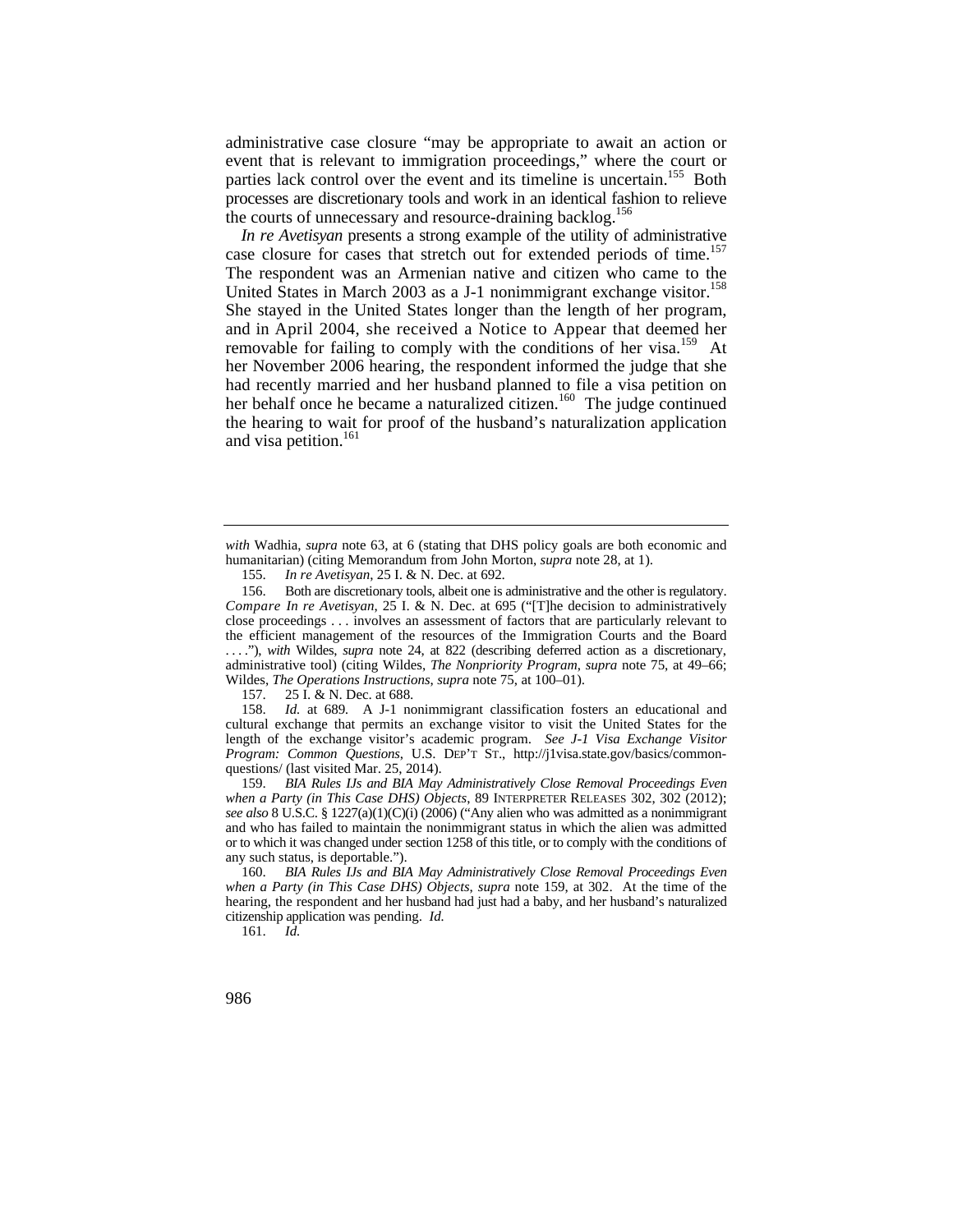Over the next year, the judge granted eight continuances for the months, during which the parties had met for ten separate hearings.<sup>164</sup> adjudication of the naturalization application and visa petition.<sup>162</sup> In April 2008, the respondent requested that the judge administratively close her case while she awaited the status of her visa petition.<sup>163</sup> At this point, the respondent's proceedings had continued for almost eighteen The judge eventually granted case closure, overruling an objection by DHS, and the BIA affirmed the decision on appeal.<sup>165</sup> The BIA found that the circumstances warranted administrative case closure because the respondent's visa petition was prima facie approvable and through no apparent fault of the respondent, DHS took an inexplicably lengthy amount of time to process her visa petition.<sup>166</sup> As with deferred action, the immigration courts can use administrative case closure as an administrative convenience to better utilize the court's resources.

## *2. Administrative Case Closure and Deferred Action Temporarily Delay Removal Proceedings*

The function of deferred action and case closure is to postpone action for a certain period of time.<sup>167</sup> In both situations, deferred action and case closure serve as temporary delays in removal proceedings and do not

167. *See In re Avetisyan*, 25 I. & N. Dec. at 692; Olivas, *supra* note 11, at 473.

 her visa petition was filed and she was awaiting its adjudication. *See id.*  162. *See id.* at 302–03. The respondent's husband became a naturalized citizen in June 2007. *Id.* at 302. Throughout her hearings, the respondent provided evidence that

<sup>163</sup>*. Id.* at 303.

 naturalization application. *Id.* During the fourth hearing, the respondent presented proof 164. *See id.* at 302–03. From November 15, 2006, through April 15, 2008, the parties met for ten hearings regarding the respondent's visa petition and her husband's of her husband's new status as a citizen, but the hearings continued while her visa petition was pending. *Id.* at 302.

 additional continuance, but the judge denied the request. *Id.* 165. *Id.* at 303. After three additional hearings, the immigration judge administratively closed the respondent's case. *Id.* DHS objected to case closure and requested an

 pending and stated that DHS had not identified any impediment to the approval of the respondent's petition or to her ability to apply for a successful change of status once she 166. *Id.* at 304. The Board rejected DHS's objection that the visa petition was still received approval. *Id.* Further, the Board stated that an adjustment of status would result in the termination of the respondent's proceedings, thereby making the case moot. *See id.*; *see also In re* Avetisyan, 25 I. & N. Dec. 688, 697 (B.I.A. 2012) ("We [the Board] therefore agree with the Immigration Judge that the circumstances in this case support the administrative closure of proceedings.").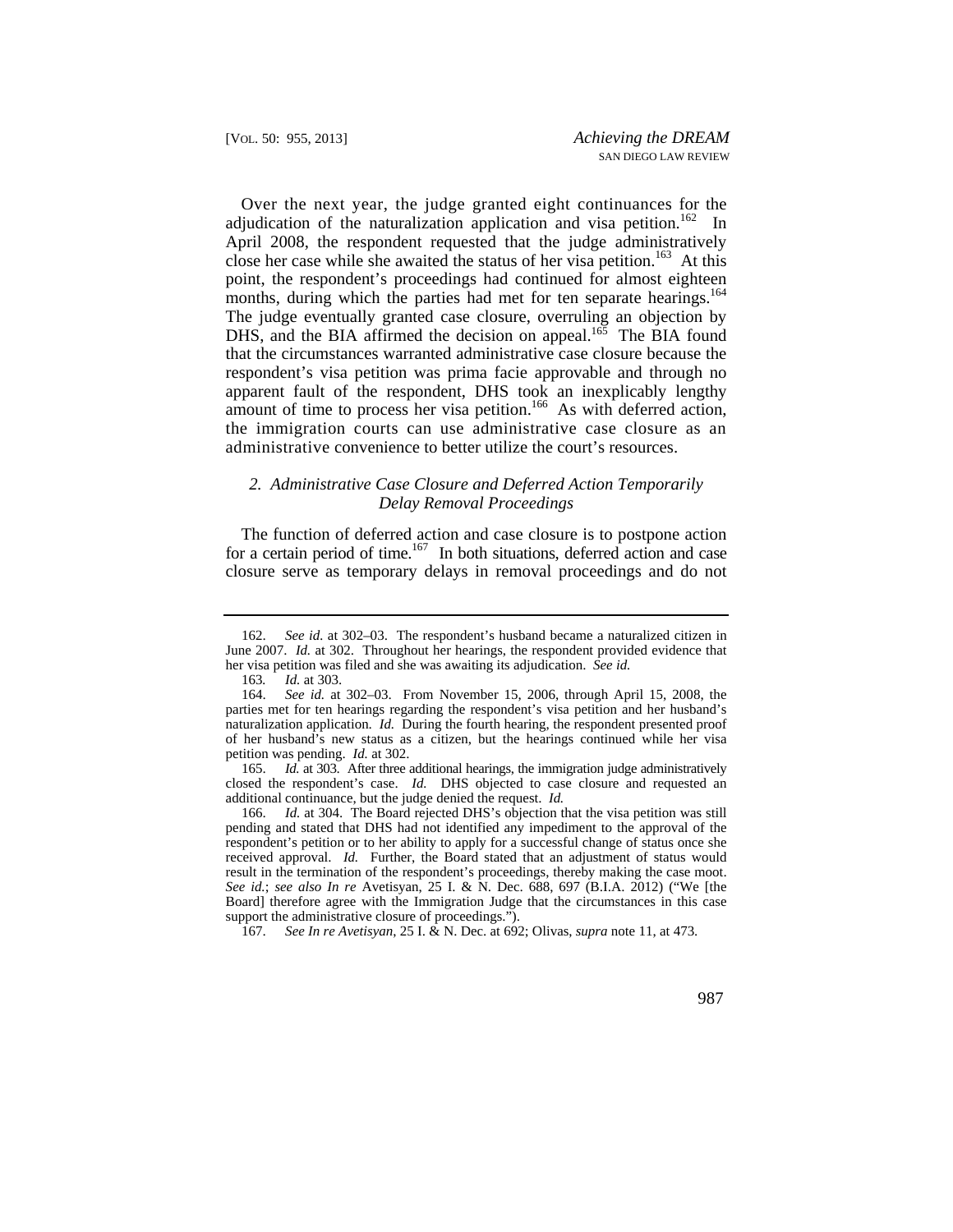the parties wait for the outcome of the delayed event.<sup>169</sup> The proceedings represent final orders or construe an immigration status upon the individual.<sup>168</sup> If an individual has not contributed to any current delay in the proceedings and satisfies several of the additional *In re Avetisyan*  factors, the court is inclined to grant administrative case closure while are frozen until circumstances warrant further action, either when the time period for deferred action ends or when administrative closure is no longer appropriate.<sup>170</sup>

event that may not occur for a prolonged or determinate period of time.<sup>172</sup> Accordingly, at any time, DHS can exercise prosecutorial discretion and reinstate removal proceedings for individuals whose cases have been administratively closed.<sup>171</sup> Unlike the termination of a removal proceeding, which results in a final order, case closure simply removes the case from the judge's active calendar or the Board's docket due to some relevant If DHS chooses to pursue the removal process, the agency can move to

See supra note 147 and accompanying text. Due to a pending visa petition, the Board granted administrative case closure in *In re Korbieh*. No. A099 121 745, 2012 WL 5473658, at \*1 (B.I.A. Oct. 11, 2012). Seven months later, the Board received the record of the visa petition and reopened the case for further action. *Id.*

 171. *See In re Avetisyan*, 25 I. & N. Dec. at 694–95 (stating that DHS has various methods it can utilize to pursue further proceedings).

<sup>168.</sup> *See* Press Release, Office of the Press Sec'y, U.S. Dep't of Homeland Sec., DHS Establishes Interim Relief for Widows of U.S. Citizens (June 9, 2009), *available at*  <http://www.dhs.gov/news/2009/06/09/dhs-establishes-interim-relief-widows-us-citizens>.

 169. *See In re* Laudelino, No. A088 268 610, 2012 WL 5473625, at \*1 (B.I.A. Oct. delay in the respondent's third pending labor certification was beyond his control. *Id.* 3, 2012). In the cited case, the BIA granted administrative case closure because the The court in that case also valued that the respondent "has resided in the United States since 1988, has family ties in this country, and has exercised diligence in pursuing labor certifications over the years." *Id.*<br>170. See supra note 147 an

we can move to dismiss proceedings . . . ." (citation omitted)). The courts have three 172. *Id.*; *see also In re* Ali, A094 077 195, 2012 WL 3911625, at \*2 (B.I.A. Aug. 9, 2012) (finding that because the respondent had already obtained a final removal order, administrative closure was not appropriate). The court can choose to terminate a removal proceeding, which acts as a final order and bars future removal proceedings. *In re Avetisyan*, 25 I. & N. Dec. at 695; *see also* Memorandum from William J. Howard, *supra* note 24, at 5 & n.2 ("Although we lack the authority to sua sponte cancel NTAs, methods for terminating proceedings. The first is ruling on the merits. The court can terminate a proceeding on the merits when it determines that "the respondent is not removable as charged in the notice to appear." *In re Avetisyan*, 25 I. & N. Dec. at 695 n.6. The second is conviction of a crime. An immigration judge can terminate if the individual was convicted of a particular crime and is subject to removal under 8 U.S.C. § 1228 (2012). *See* Hanggi v. Holder, 563 F.3d 378, 384 (8th Cir. 2009). The third is pending application. A judge can terminate proceedings where the undocumented immigrant has a pending application or petition for naturalization. 8 C.F.R. § 1239.2(f) (2013).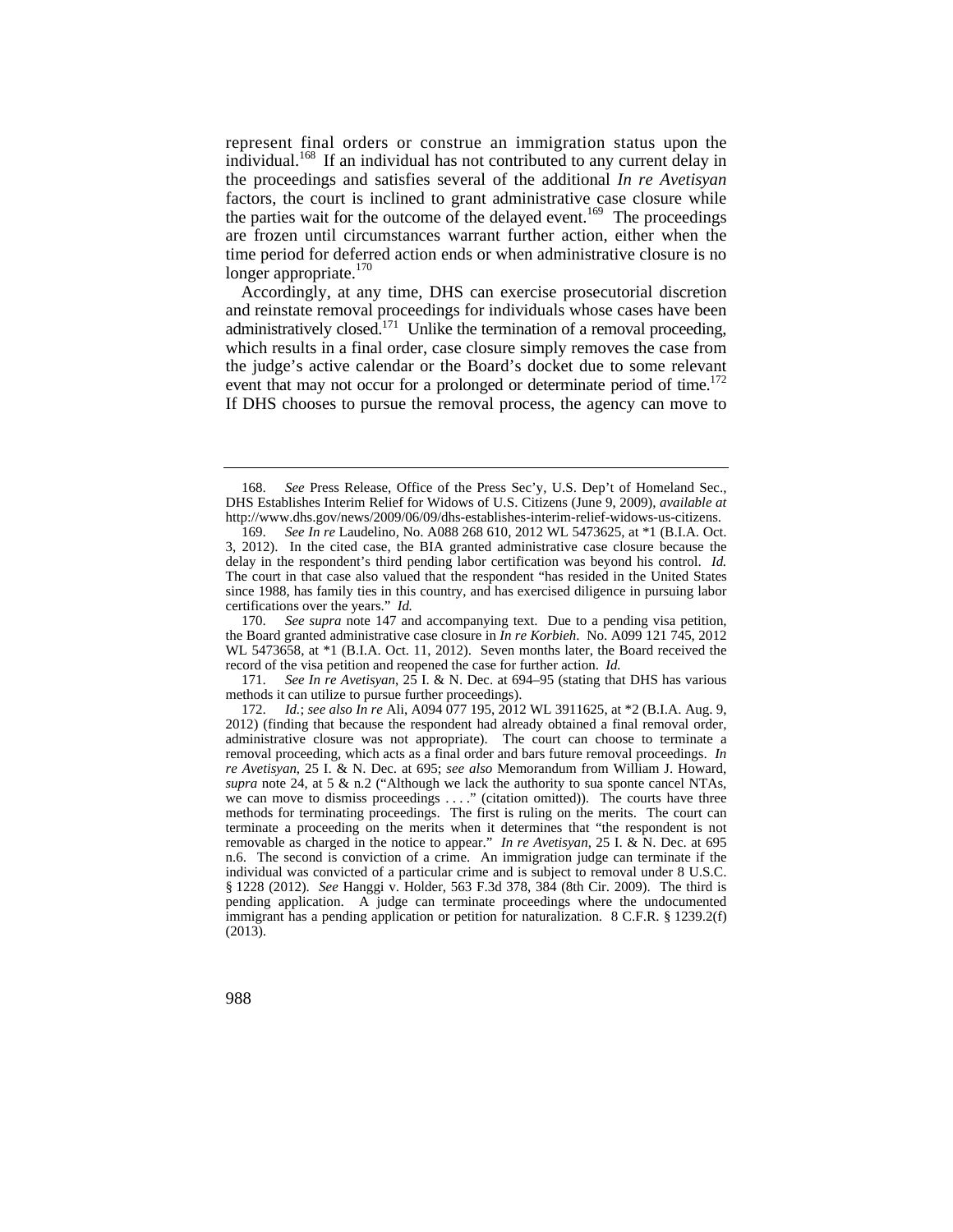recalendar the case before the judge or reinstate the appeal before the Board. $173$ 

## *3. Judges Look to Humanitarian Reasons for Support To Administratively Close a Case and Grant Deferred Action*

record or pose a threat to national security or safety.<sup>174</sup> President Obama Deferred action and administrative case closure involve lower priority cases that do not require immediate prosecution and removal. Immigrants eligible for deferred action, such as DREAMers, cannot have a criminal and Secretary Napolitano emphasized the humanitarian fact that these individuals were brought to the United States as young children through no fault of their own.<sup>175</sup> Similarly, immigrants whose cases have been administratively closed logically possess a sufficient low priority status to prevent DHS from reinstituting removal proceedings during the closure period. For example, in William Howard's October 24, 2005, memorandum, he encouraged the Office of the Principal Legal Advisor (OPLA) attorneys to consider "[a]ppealing [h]umanitarian [f]actors" as a basis for recommending case closure to the governing entity.<sup>176</sup> Furthermore, in *In re Avetisyan*, the BIA described two situations where administrative case closure would be an appropriate measure, both of which involved

<sup>173.</sup> *See In re Avetisyan*, 25 I. & N. Dec. at 695; *see also* Memorandum from William J. Howard, *supra* note 24, at 6 ("Proceedings can be reinstituted when the situation changes."). Federal, state, and local law enforcement may want an undocumented immigrant serving as an asset or confidential informant to remain in the United States to assist with investigation or testify at trial. Memorandum from William J. Howard, *supra*

<sup>6.</sup> The Howard memorandum states that some officers may prefer undocumented immigrant. *Id.* administrative case closure for these situations because it allows the immigrant to remain in the United States and law enforcement to recalendar the proceedings. *Id.* This provides more control for law enforcement and possible enhanced cooperation from the

 <sup>174.</sup> *See* Memorandum from Janet Napolitano, *supra* note 128, at 1.

<sup>175.</sup> *See id.* at 1–2; President Barack Obama, *supra* note 6.

<sup>176.</sup> *See* Memorandum from William J. Howard, *supra* note 24, at 6. Such examples include an undocumented immigrant who has an American citizen child with a serious medical condition or disability or an undocumented immigrant or family member who is undergoing serious medical treatment for a potentially life threatening disease. *Id.* If the undocumented immigrant's situation is expected to last for a relatively short time period, the memorandum suggests administrative case closure or staying removal after entry of an order if the benefits would exceed case termination. *Id.*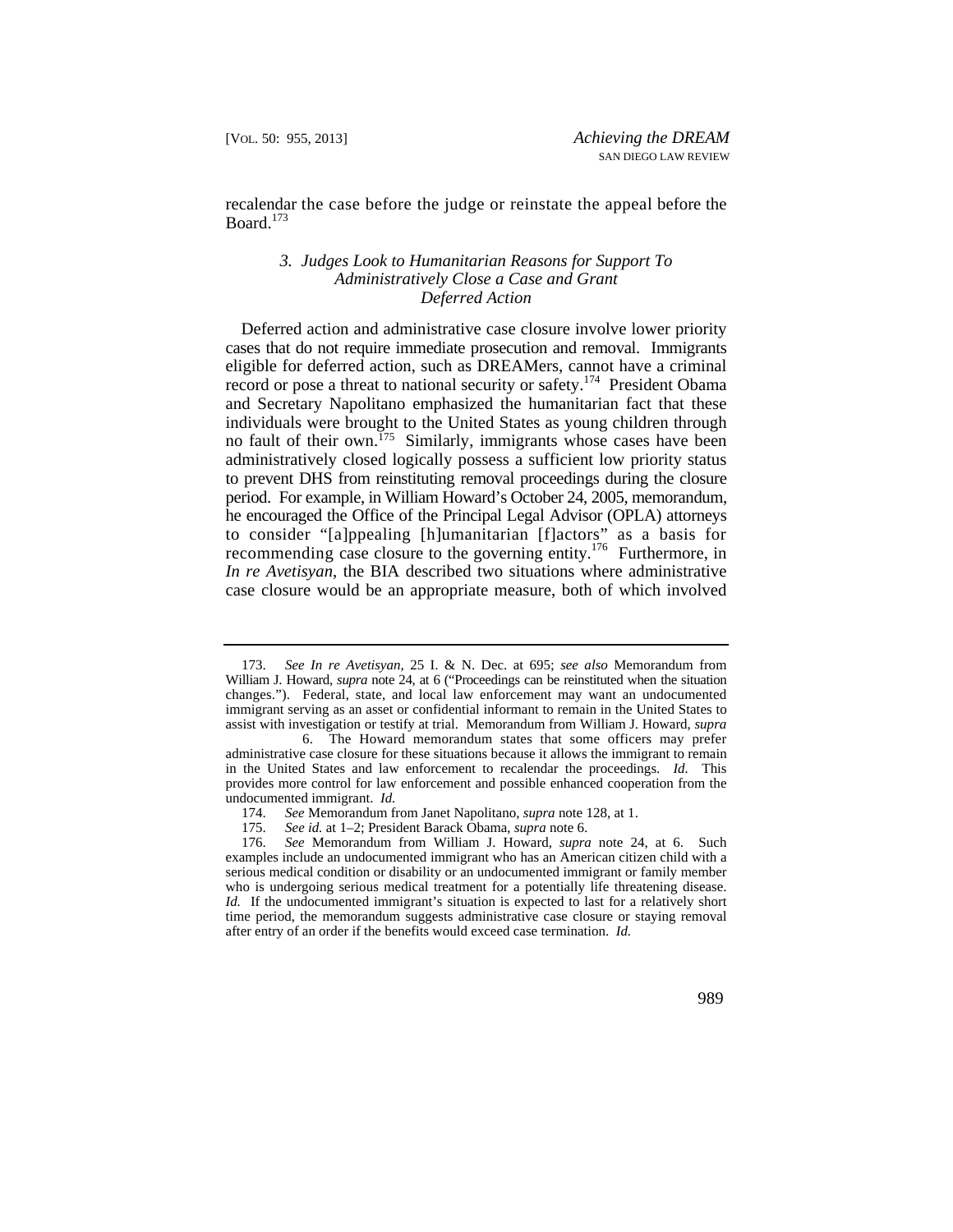visa petitions.177 Following from the Board's examples, it appears *more*  appropriate to grant employment authorization for these individuals because they have pending visa petitions, which would allow them to gain lawful employment once processed.<sup>178</sup> By refusing to permit employment authorization for individuals with administratively closed cases, DHS may be delaying the inevitable for certain cases. $179$ 

treatment.<sup>181</sup> They lack the type of childlike innocence that drives the Critics may reach varying conclusions about whether administrative case closure parallels deferred action and cite to differences between deferred action recipients and administrative case closure recipients. For example, DACA applies to young immigrants brought to the United States as children by their parents through no fault of their own.<sup>180</sup> Administrative case closure recipients, on the other hand, intended to violate the law by entering the United States as adults and may be suited to different humanitarianism behind  $DACA$ <sup>182</sup> Further, Americans may be less

The respondent in *In re Laudelino* would have had permission to work once he received approval of his third pending labor certification application. See

 in cases where undocumented immigrants are ineligible*. See Immigrant Visa for a*  types\_2991.html#14 (last visited Mar. 25, 2014). Ineligibilities include, but are not limited to, 177. *See In re Avetisyan*, 25 I. & N. Dec. at 696. Visa petitions will not be granted *Spouse of a U.S. Citizen*, [TRAVEL.STATE.GOV.](https://TRAVEL.STATE.GOV), [http://travel.state.gov/visa/immigrants/types/](http://travel.state.gov/visa/immigrants/types) involvement in drug trafficking activities, submitting fraudulent documents, and overstaying a previous visa. *Id.* 

 labor certification application, and the BIA eventually closed his case. *See In re*  178. In one case, the respondent waited over four years for the adjudication of his Laudelino, No. A088 268 610, 2012 WL 5473625, at  $*1$  (B.I.A. Oct. 3, 2012).<br>179. The respondent in *In re Laudelino* would have had permission to

 <sup>180.</sup> *See* Memorandum from Janet Napolitano, *supra* note 128, at 1–2; President Barack Obama, *supra* note 6.

<sup>181</sup>*. See* Memorandum from Janet Napolitano, *supra* note 128, at 1 ("[T]hese individuals lacked the intent to violate the law" and "were brought to this country as children").

 States. *See id.* Representative Steve King from Iowa, for example, advocated defunding PROGRESS ILL. (June 7, 2013, 12:45 PM), <http://www.progressillinois.com/quick-hits/cont> 182. *See* President Barack Obama, *supra* note 6 ("[B]ecause we are a better nation than one that expels innocent young kids."). *But see* Ted Hesson, *House Republicans Vote To Defund Immigrant Program*, ABC NEWS, [http://abcnews.go.com/ABC\\_Univision/](http://abcnews.go.com/ABC_Univision) Politics/immigration-reform-hopeful-cringe-house-gop-votes-defund/story?id=19341352 (last updated Oct. 14, 2013, 1:42 PM). Some Republican Party members believe DREAMers should not be treated differently than their parents who brought them into the United DACA because he saw it as providing amnesty to undocumented immigrants*. Id.* On June 6, 2013, the House of Representatives passed an amendment by a vote of 224–201 that would cut off funding to process DACA applications. Ellyn Fortino, *House Amendment Could Lead to Deportation of DREAMers, Immigrant Advocates Say*, ent/2013/06/07/house-amendment-could-lead-deportation-dreamers-immigrant-advocates-sa. Representative King was the sponsor behind the amendment. *Id.* As of the time this Comment went to print, the Senate had not come to a conclusion on the amendment.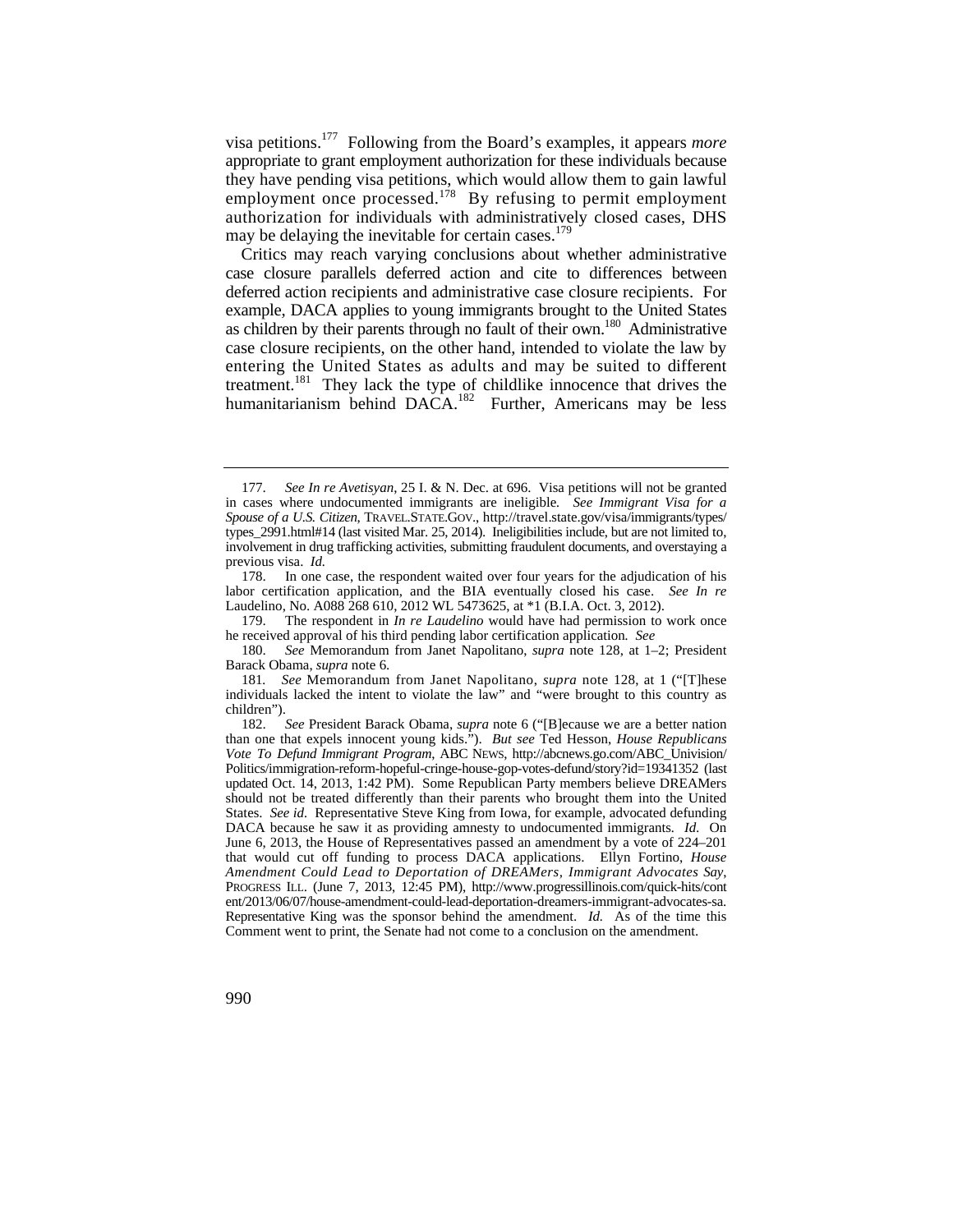inclined to view undocumented immigrant children as usurpers of the comparatively well-paying jobs and benefits in the United States.<sup>183</sup>

The two groups of immigrants, however, do share a substantial number of qualities in the context of the purposes behind deferred action and administrative case closure. First, courts evaluate requests for deferred action and administrative case closure on a case-by-case basis under the totality of the circumstances, using lists of nonexhaustive factors.<sup>184</sup> Although deferred action primarily relies on humanitarian factors to warrant a favorable exercise of prosecutorial discretion, humanitarian factors also play a role in a grant of administrative case closure.<sup>185</sup> Specifically, in the decision to grant case closure in *In re Laudelino*, the BIA's analysis accounted for the respondent's family ties to the United States, his length of residence in the United States, and his diligence in pursuing labor

 183. *See* Gerald P. López, *Don't We Like Them Illegal?*, 45 U.C. DAVIS L. REV. Yet, one Republican Party leader suggested that Americans need to discuss what 1711, 1716 (2012). Professor López believes that in response to the needs and goals of the linked political economies, the United States and Mexico *together* contributed to the mass Mexican migration movement. *Id.* at 1718. Republican Party members against the comprehensive reform bill believe that it provides amnesty for undocumented immigrants who broke the law to live in the United States. Ashley Parker & Jonathan Weisman, *G.O.P. in House Resists Overhaul for Immigration*, N.Y. TIMES, July 11, 2013, at A1. amnesty means instead of "throw[ing] around the word . . . like it has one definition." Roxana Tiron, *Republican Road to Immigration Law Needs Amnesty Defined*, BLOOMBERG (July 10, 2013, 11:12 AM), <http://www.bloomberg.com/news/2013-07-10/republican>road-to-immigration-law-needs-amnesty-defined.html. The "rising stars" of the Republican Party—Senators Marco Rubio of Florida, Kelly Ayotte of New Hampshire, Rand Paul of Kentucky, and Ted Cruz of Texas—show their range of immigration support, from complete backing of the comprehensive bill to vehement opposition of it. Frank James, *Senate's New GOP Stars Show Party's Range on Immigration*, NPR (June 11, 2013, 7:32 PM), <http://www.npr.org/blogs/itsallpolitics/2013/06/11/190756906/senates-new-gop-stars-show>partys-range-on-immigration.

 designed to be blindly enforced without consideration given to the individual circumstances 184. *Compare In re* Avetisyan, 25 I. & N. Dec. 688, 696 (B.I.A. 2012) (stating that "each situation must be evaluated under the totality of the circumstances of the particular case" using the helpful but nonexhaustive factors the court provided), *with* Memorandum from Janet Napolitano, *supra* note 128, at 2 (stating that the immigration laws "are not of each case"), *and* Memorandum from John Morton, *supra* note 28, at 4 (listing a myriad of factors for ICE officers to consider when exercising prosecutorial discretion).

<sup>185.</sup> *See* Memorandum from John Morton, *supra* note 28, at 4; *see also infra* text accompanying note 196.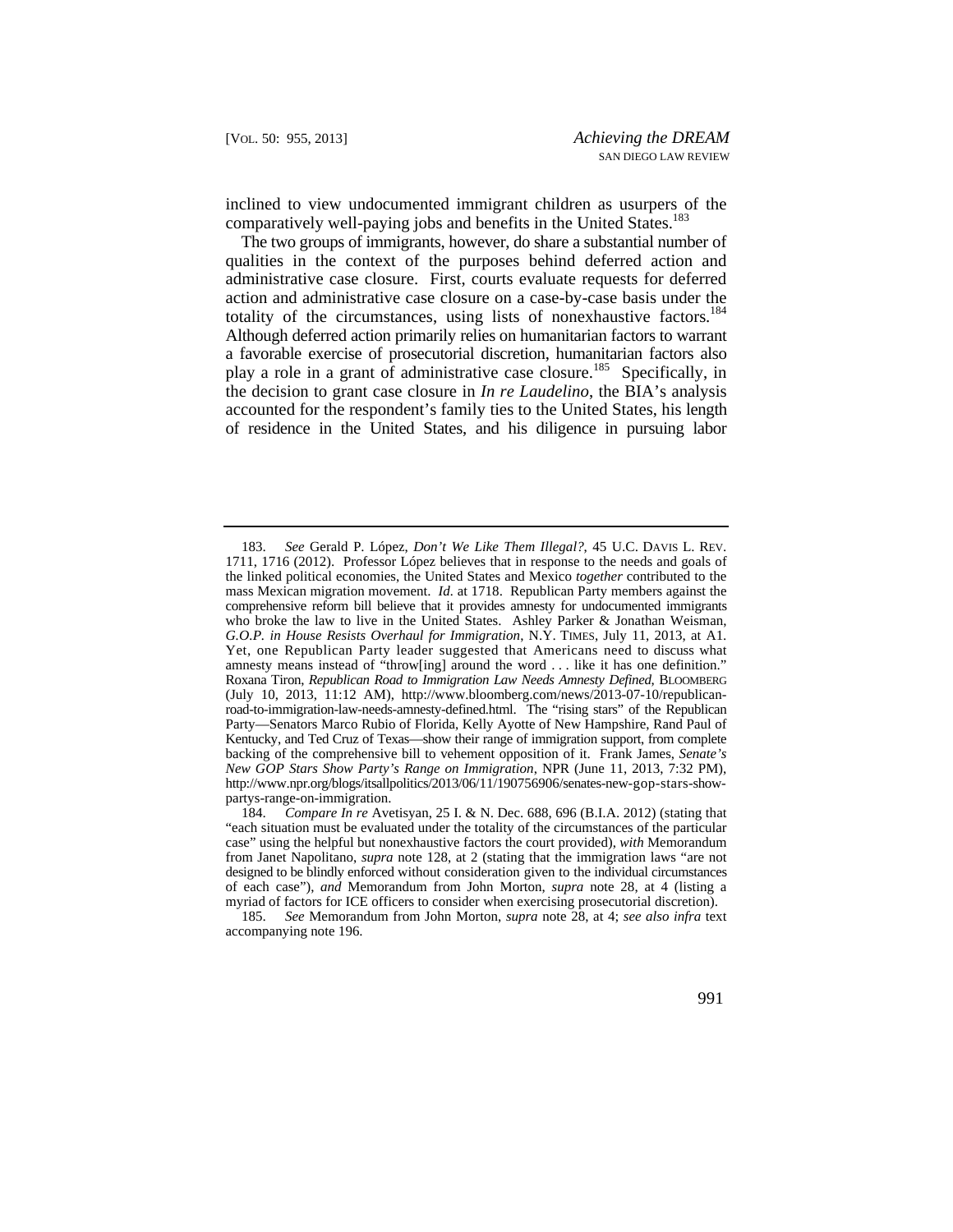certifications.<sup>186</sup> Additionally, efficiency considerations favorably influence decisions for undocumented immigrants in both procedures.<sup>187</sup>

DACA,<sup>188</sup> it is not a requirement for the program.<sup>189</sup> "[N]o one factor is Second, although innocence drives the fundamental policy behind

This morning, Secretary Napolitano announced new actions my administration will take to mend our nation's immigration policy, to make it more fair, more efficient, and more just—specifically for certain young people sometimes called "Dreamers."

 as infants—and often have no idea that they're undocumented until they apply These are young people who study in our schools, they play in our neighborhoods, they're friends with our kids, they pledge allegiance to our flag. They are Americans in their heart, in their minds, in every single way but one: on paper. They were brought to this country by their parents—sometimes even for a job or a driver's license, or a college scholarship.

Put yourself in their shoes. Imagine you've done everything right your entire life—studied hard, worked hard, maybe even graduated at the top of your class—only to suddenly face the threat of deportation to a country that you know nothing about, with a language that you may not even speak.

. . . .

[I]t makes no sense to expel talented young people, who, for all intents and purposes, are Americans . . . simply because of the actions of their parents . . . .

[W]e are a better nation than one that expels innocent young kids.

President Barack Obama, *supra* note 6.

 law, you encourage people to do it." *Id.* (internal quotation marks omitted). Mehlman 189. *See* Memorandum from Janet Napolitano, *supra* note 128, at 1–2. Some opponents of DACA view children and adults as equally culpable and believe deferred action will reward those who broke the law. *See* Stacey Teicher Khadaroo & Amanda Paulson, *Obama's New Program for Young Illegal Immigrants: How Is It Going?*, MINNPOST (Oct. 9, 2013), <http://www.minnpost.com/christian-science-monitor/2012/10/oba> mas-new-program-young-illegal-immigrants-how-it-going. Ira Mehlman, a spokesperson for the Federation for American Immigration Reform, stated that "[i]f you reward illegal behavior, even if you do so indirectly, through the children of the people who broke the believes DACA will produce the same effects as the 1986 Immigration Reform and Control Act, which legalized three million immigrants and led to substantial fraud. *See*  Gloria Goodale, *Immigration Reform: Will 'Amnesty' Produce More Illegal Immigration?*, CHRISTIAN SCI. MONITOR (Jan. 28, 2013, 8:35 PM), [http://www.csmonitor.com/USA/2013/](http://www.csmonitor.com/USA/2013) 0128/Immigration-reform-Will-amnesty-produce-more-illegal-immigration. Representative

<sup>186.</sup> *See In re* Laudelino, No. A088 268 610, 2012 WL 5473625, at \*1 (B.I.A. Oct. 3, 2012) (referring to the respondent's ties and character in explaining why the respondent's proceedings were administratively closed).

 priorities" by particularly considering national security risks and serious criminals). 187. *Compare In re Avetisyan*, 25 I. & N. Dec. at 695 (reasoning that a judge's decision to administratively close a case "involves an assessment of factors that are particularly relevant to the efficient management of the resources of the Immigration Courts and the Board"), *with* Memorandum from John Morton, *supra* note 28, at 1, 5 (expressing that enforcement resources should be "focused on the agency's enforcement

 individuals lacked the intent to violate the law . . . ."). President Obama made multiple references to the innocence of undocumented immigrant children in his initial remarks 188. *See* Memorandum from Janet Napolitano, *supra* note 128, at 1 ("[T]hese about DACA: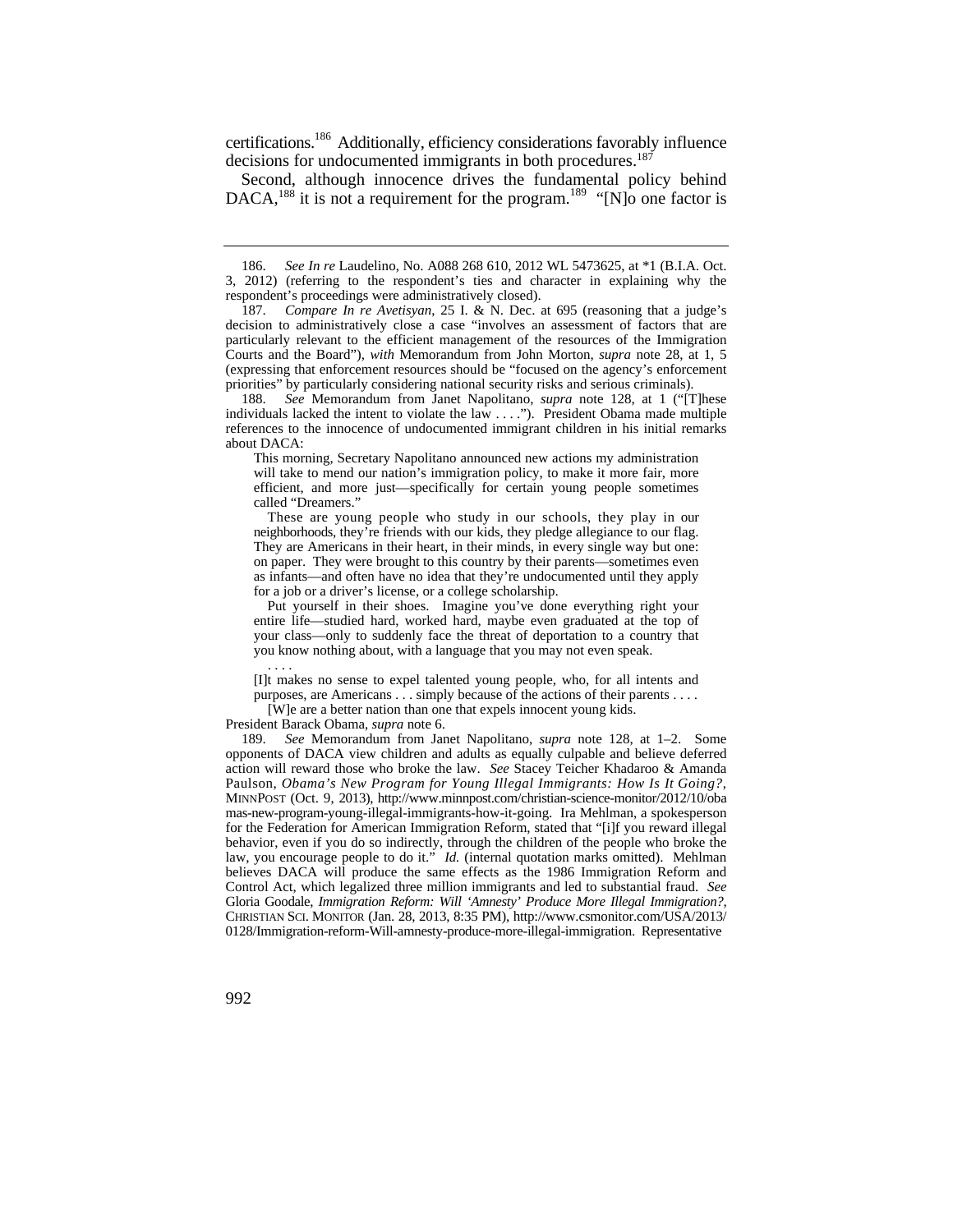enforcement priorities."<sup>191</sup> Moreover, when an individual appears likely determinative" for deferred action, and the main factors supporting the DACA program do not necessarily govern other grants of deferred action as a whole.<sup>190</sup> ICE evaluates the distinct facts of each case and favorably grants prosecutorial discretion in the form of deferred action when the totality of the circumstances reaches "the goal of conforming to ICE's to *remain* in the United States, the courts and DHS are more inclined to grant case closure and deferred action, respectively.<sup>192</sup>

## *B. Because Administrative Case Closure Is Materially Similar to Deferred Action, the Regulation Should Expand To Allow Individuals with Closed Cases To Apply for Employment Authorization*

Because the procedures possess substantial similarities, this Comment recommends that the employment authorization regulation expand to allow individuals with case closure the opportunity to apply for employment authorization. Individuals who stand to benefit from the regulation's expansion would have greater opportunities to develop their careers during the interval for adjudication of the action that premised the case closure.<sup>193</sup> Immigrants with pending prima facie approvable visa petitions and subsequently closed cases will contribute more to American society by

 deportation and an opportunity to work toward a higher career aspiration. *Id.*  Lamar Smith, a Republican from Texas, refers to DACA as amnesty and is worried that "[s]uch a quick turnaround for these amnesty applications raises serious concerns about fraud and a lack of thorough vetting." Khadaroo & Paulson, *supra* (internal quotation marks omitted). Supporters of DACA, however, view it as temporary relief from

<sup>190.</sup> Memorandum from John Morton, *supra* note 28, at 4 (stating that the list of factors is nonexhaustive and ICE affiliates must exercise prosecutorial discretion on a case-by-case basis).

<sup>191.</sup> *Id.*

 application outside of proceedings before granting case closure. *Id.* Courts appear more 192. *See In re Avetisyan*, 25 I. & N. Dec. at 696. *In re Avetisyan* calls for the court to weigh the likelihood that an individual will succeed on the pending petition or likely to administratively close cases when the individuals seem likely to win their pending petitions or applications. *See In re* Abdulkadar, No. A093 318 931, 2012 WL 3911875, at  $*2$  (B.I.A. Aug. 30, 2012) ("[I]n the absence of evidence suggesting a reasonable likelihood of success on the merits of their legalization applications, reopening for *the purpose of administratively closing the respondents' proceedings is not appropriate*." (emphasis added)); *see also* Memorandum from William J. Howard, *supra* note 24, at 3 ("It is not wise or efficient to place an alien into proceedings where the intent is to allow that person to remain  $\dots$ .").

<sup>193.</sup> *See supra* notes 3–4, 132 and accompanying text.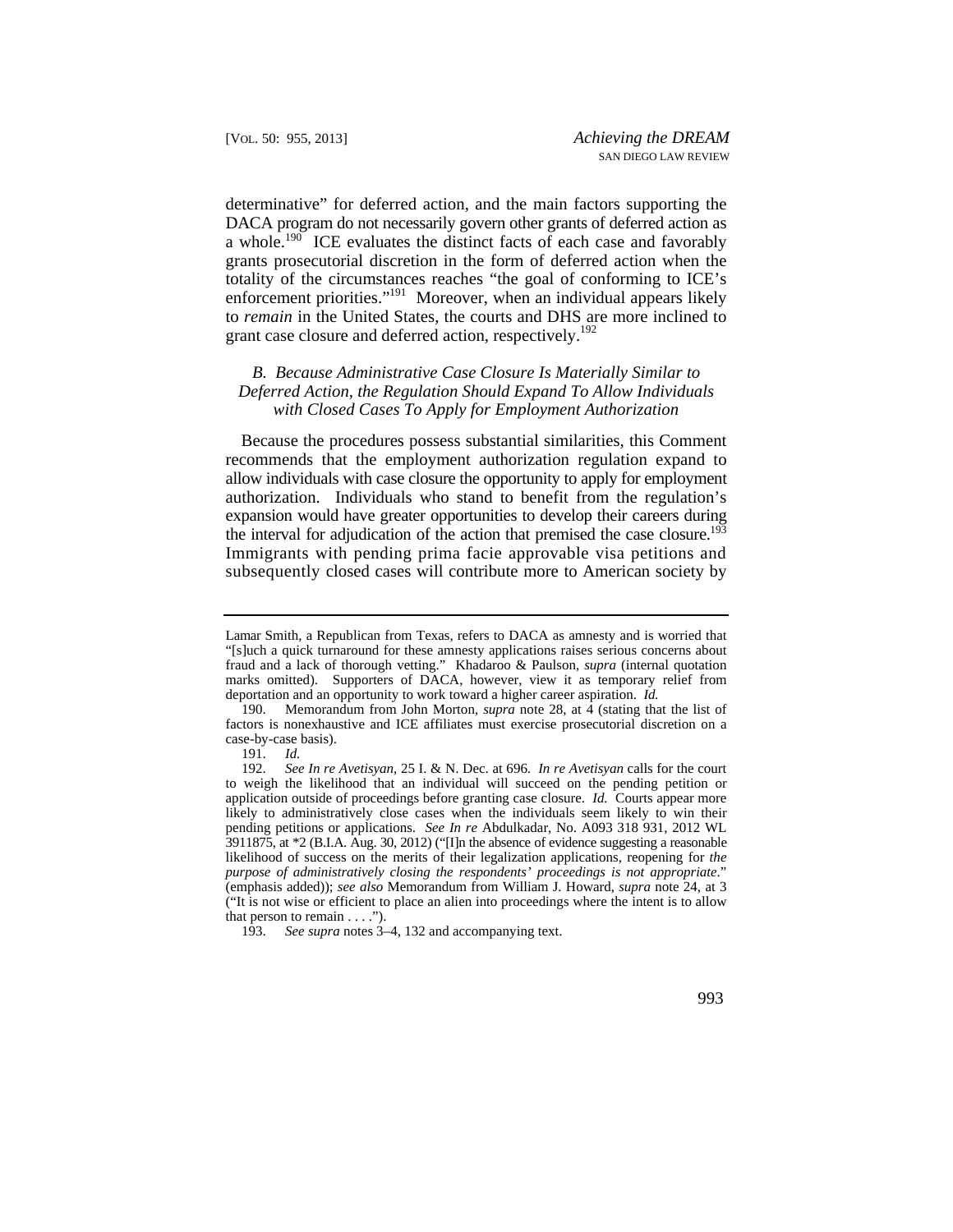lawfully gaining employment earlier in the process while they await approval for their petitions.<sup>194</sup> Further, the proposed expansion of the regulation constitutes a narrow change that applies only to case closure and not to any other type of removal relief.<sup>195</sup> Case closure incorporates a narrow category of undocumented immigrants because the courts analyze each set of circumstances on a case-by-case basis using multiple factors.<sup>196</sup>

push for their cases, in light of the recent state immigration rulings.<sup>198</sup> In Since the 2012 presidential election, immigration reform has steadily spiraled into the mainstream of American politics and presents a significant issue that requires a solution.<sup>197</sup> Because this issue has garnered considerable media attention, the time is ripe for undocumented immigrants to strongly

198. For example, see *Arizona v. United States*, where the Supreme Court upheld a portion of Arizona's law allowing law enforcement to check the immigration status of individuals when making traffic stops. 132 S. Ct. 2492, 2497, 2510 (2012). In a more

 cash or using false documents to obtain a job. The current regulation perpetuates this problem because it affords a prolonged period of time where the immigrant can stay in sixty people and owns two restaurants and a small grocery store in Florida. *Id.*  194. Because a proceeding could remain closed for an indefinite period of time, an undocumented immigrant with an economic need will inevitably end up working for the United States but cannot legally obtain employment. For an example of a college student who had to drop out and clean houses to support herself, see Perez, *supra* note 4. One success story illustrates how legal employment authorization can improve the American economy. *See* Lorraine Woellert, *Amnesty for Illegal Immigrants Has Economic Benefits*, BLOOMBERG BUSINESSWEEK (Mar. 14, 2013), <http://www.businessweek.c> om/articles/2013-03-14/amnesty-for-illegal-immigrants-has-economic-benefits. In 1986, Alejandrino Honorato came to the United States as an undocumented immigrant and was given amnesty as part of the Immigration Reform and Control Act. *Id.* He later used his savings to buy a tortilla-making machine and opened a restaurant. *Id.* Today, he employs

<sup>195.</sup> For this Comment's remedies, see *infra* Part V. If the executive branch expanded the employment regulation to include case closure, this Comment suggests that it use direct language to ensure that only deferred action and case closure recipients can apply for employment authorization.

<sup>196.</sup> *See infra* Part IV.B.2.

Puts Focus on Immigration Reform, L.A. TIMES, Nov. 8, 2012, at A1 (stating that Latino magazine published a large editorial about undocumented immigration. *See* Vargas, DACA recipients to obtain driver's licenses. *Id.* The North Carolina license says "no that type of identification card. *See id.*  197. See Brian Bennett et al., *Translating Votes to Action: Latinos' Election Role*  voters in the 2012 election have spurred immigration reform). In June 2012, *Time supra* note 4. The cover depicted thirty-five undocumented immigrants, and the article featured Jose Antonio Vargas and his experiences as a secret undocumented immigrant living in the United States. *Id.* Additionally, undocumented immigrants cannot use DACA's benefits if they need to drive a car to school or work but lack driver's licenses. *See Proposed Design of NC Illegal Immigrant Licenses Sparks Concern*, FOX NEWS (Feb. 24, 2013), <http://www.foxnews.com/politics/2013/02/24/pink-stripe-proposal-for>nc-illegal-immigrant-licenses-sparks-debate/. Although states such as Arizona are denying driver's licenses to DACA recipients, North Carolina started a process for lawful status" in big bold letters, and its design has caused some concern over carrying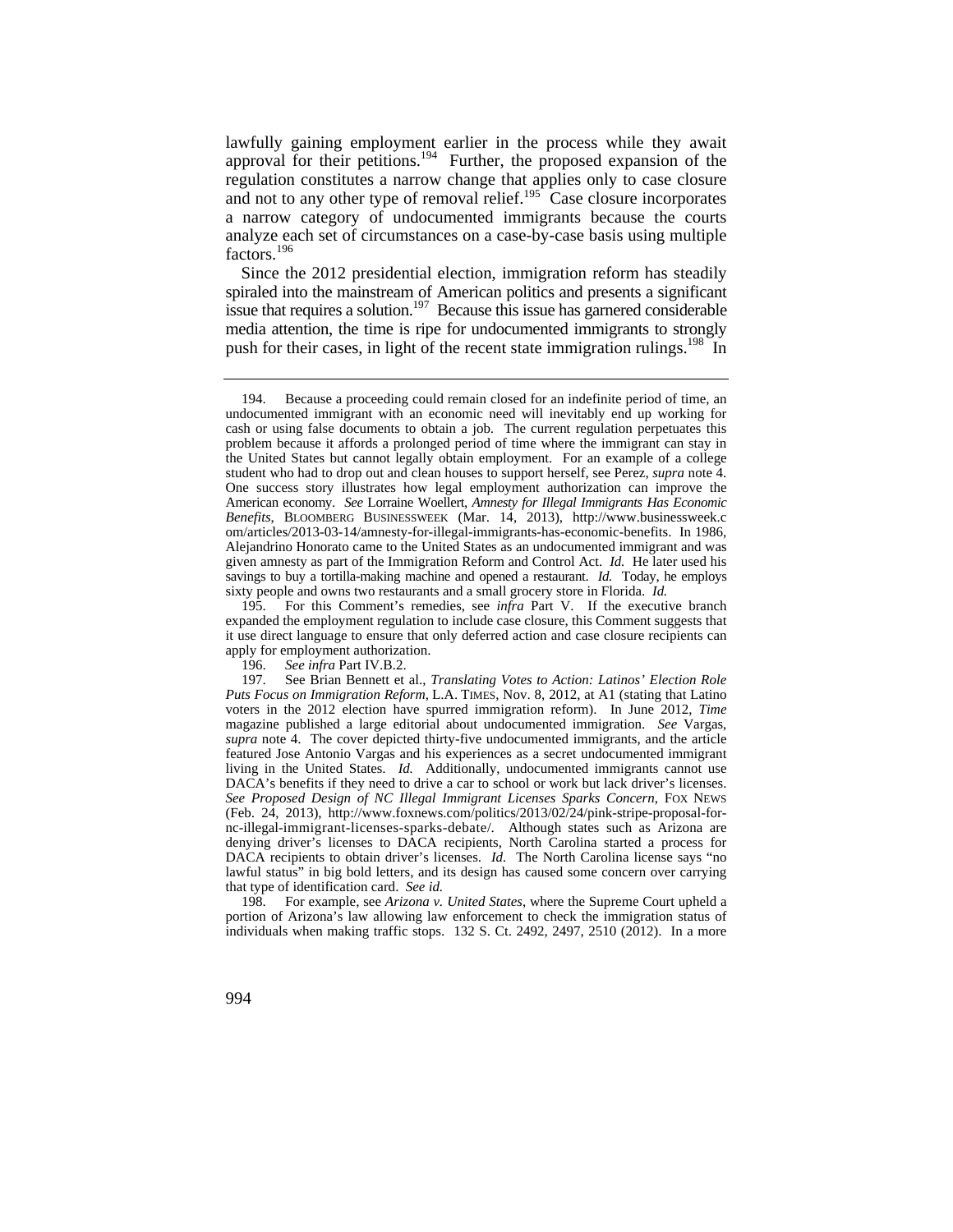the context of the June 2012 exercise of prosecutorial discretion for DACA, undocumented immigrants will have an easier time promoting the expansion of the regulation for case closure.<sup>199</sup> Further, the Senate's support for the "Gang of Eight's" comprehensive immigration reform plan will pave the way for a more receptive immigration approach in Congress. $^{200}$ 

These individuals deserve to have the opportunity to gain lawful and meaningful employment because case closure may last for an extensive and undetermined period of time, similar to the indefinite timeframe for deferred action.<sup>201</sup> It defies common sense to make these individuals wait for lawful employment until they receive approval of their pending actions, especially because the courts grant case closure only if it is

201. *See supra* Part IV.A.2; *supra* notes 178–79 and accompanying text.

 associated with a guilty plea. *See* 559 U.S. 356, 373–74 (2010). recent example, the Supreme Court held in *Chaidez v. United States* that its decision in *Padilla v. Kentucky* did not apply retroactively to final cases on direct review. *See* 133 S. Ct. 1103, 1112 (2013). The Court in *Padilla v. Kentucky* held that the Sixth Amendment requires defense counsel to alert a defendant to any deportation risks

 closure recipients. The procedures are too similar to treat them differently under the employment regulation. In light of the Obama Administration's widespread exercise of  specifics on border security. Elise Foley, *House Democrats Introduce Immigration Bill*  199. If both deferred action and administrative case closure qualify as acts of administrative convenience, then support for DACA recipients should also yield to case prosecutorial discretion for DACA, promoting a narrow expansion of the regulation appears less problematic. Further, on April 17, 2013, a group of eight bipartisan senators unfurled a comprehensive immigration reform plan. Mike Pearson & Ben Brumfield, *Senators Formally File Immigration Bill*, CNN, [http://www.cnn.com/2013/04/17/politics/](http://www.cnn.com/2013/04/17/politics) immigration-bill/index.html?hpt=hp\_t3 (last updated Apr. 17, 2013, 8:18 AM). The plan would allow for permanent residence status pending increased border security measures. *Id.* On June 27, 2013, the Senate passed this plan with a final vote of 68–32, with the support of fourteen Republicans. Jim Avila et al., *Senate Passes Immigration Reform*, ABC NEWS (June 27, 2013), <http://abcnews.go.com/Politics/senate-vote-immigration>today/story?id=19506151#.UdD0G\_bTVEA. As of this Comment's publication, the House of Representatives had yet to vote on the plan. On October 2, 2013, the House Democrats unveiled their own bill that parallels that of the Senate, but it includes more *with Little Chance of a Vote*, HUFFINGTON POST, [http://www.huffingtonpost.com/2013/](http://www.huffingtonpost.com/2013) 10/02/house-democrats-immigration-bill-\_n\_4030024.html (last updated Oct. 4, 2013, 11:24 AM).

 Gang of Eight's bill if not for "internal Republican caucus politics." *Id.* (internal 200. *But see* Elise Foley, *Obama: Senate Immigration Reform Bill Would Pass House if It Came Up for a Vote*, HUFFINGTON POST, [http://www.huffingtonpost.com/](http://www.huffingtonpost.com) 2013/08/09/obama-immigration-reform\_n\_3733869.html (last updated Aug. 9, 2013, 6:47 PM). President Obama believes that the House of Representatives would pass the quotation marks omitted).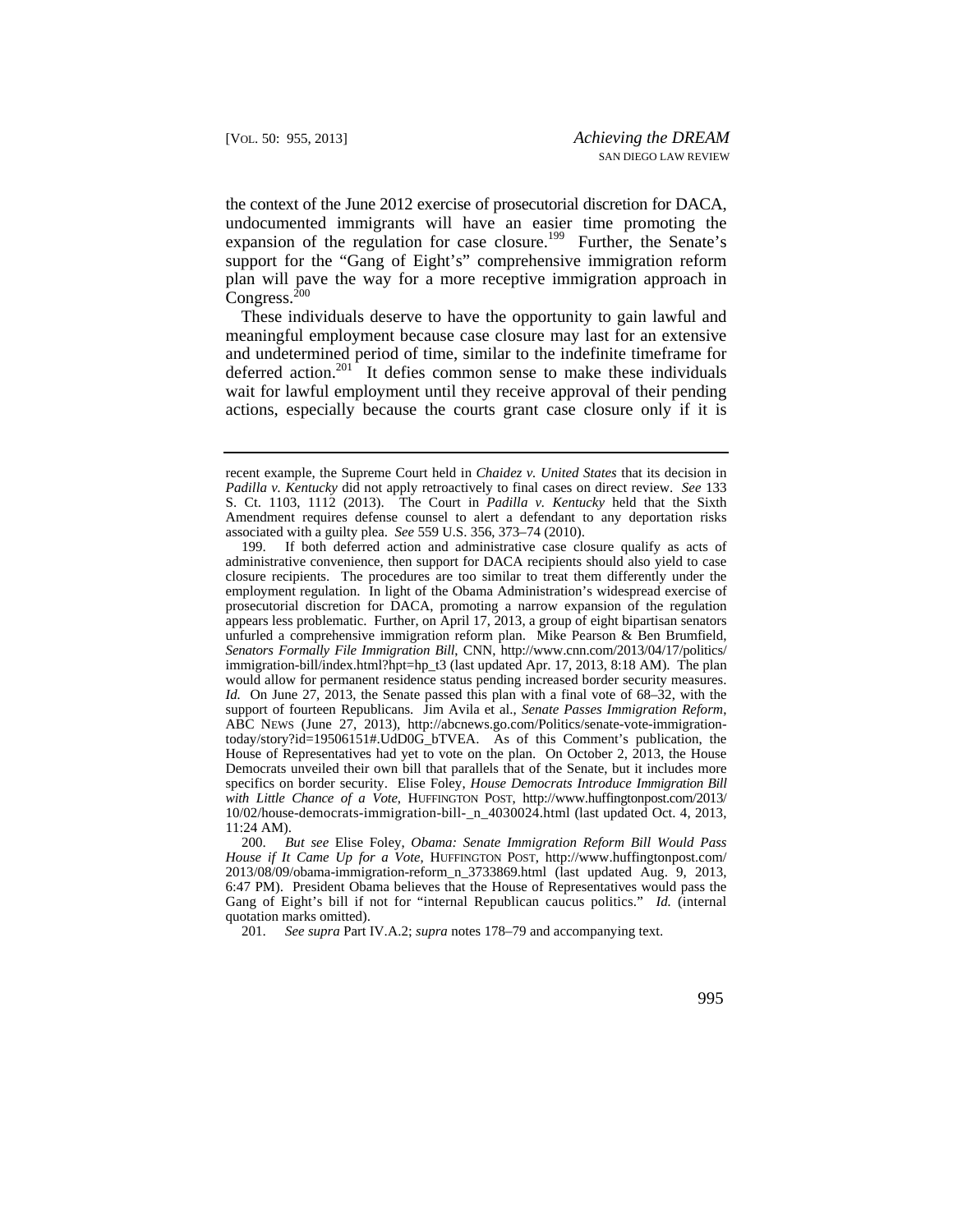likely that the individuals will succeed in their actions outside of regarding the demonstration of economic necessity for employment.<sup>203</sup> removal proceedings.<sup>202</sup> Additionally, individuals with administratively closed cases should have the same requirement as deferred action recipients If the law requires these individuals to establish economic necessity, it will make greater sense to approve them for lawful employment so that they can support their families.<sup>204</sup> Employment authorization would allow these individuals to gain more meaningful employment than they could achieve without the proper paperwork, thus contributing to the overall strength of the American workforce.

#### *1. Why It Is Necessary for the Regulation To Expand*

may apply for employment authorization.<sup>206</sup> The regulation also includes a Notwithstanding these similarities, individuals whose cases have been administratively closed cannot apply for employment authorization.<sup>205</sup> The regulation states that "[a]n alien who has been granted deferred action" clause that further defines *deferred action* as "an act of administrative convenience to the government which gives some cases lower priority."<sup>207</sup> The regulation's text suggests that those individuals who have experienced an act of administrative convenience may apply for employment authorization. Because the label *administrative convenience* describes both deferred action and administrative case closure procedures, the regulation should expand to allow administrative case closure recipients to apply for employment authorization.

The procedures also share additional humanitarian similarities that suggest equal treatment for the purpose of employment authorization under the regulation.<sup>208</sup> By expanding the scope of the employment authorization

<sup>202.</sup> *See supra* note 192 and accompanying text.

<sup>203.</sup> *See* 8 C.F.R. § 274a.12(c)(14) (2013) (requiring individuals to establish economic necessity before applying for employment authorization). Under an expansion of the employment regulation, the treatment of both procedures should remain as equal as possible. Thus, undocumented immigrants in both categories should be required to establish economic necessity for employment.

<sup>204.</sup> In closing an undocumented immigrant's proceedings, the court evaluates the *In re Avetisyan* factors and determines that closure is more appropriate than continuing the proceedings. *See* 25 I. & N. Dec. 688, 696 (B.I.A. 2012). The court will recognize that the adjudication of the pending outside action is beyond the immigrant's control. *See id.* Thus, appealing to humanitarian factors, this Comment suggests that it would be appropriate to allow the immigrants to work, especially when they have demonstrated an economic need.

<sup>205.</sup> *See* 8 C.F.R. § 274a.12(c)(14).

<sup>206.</sup> *See id.*

 <sup>207.</sup> *Id.*

 <sup>208.</sup> *See supra* Part IV.A.3.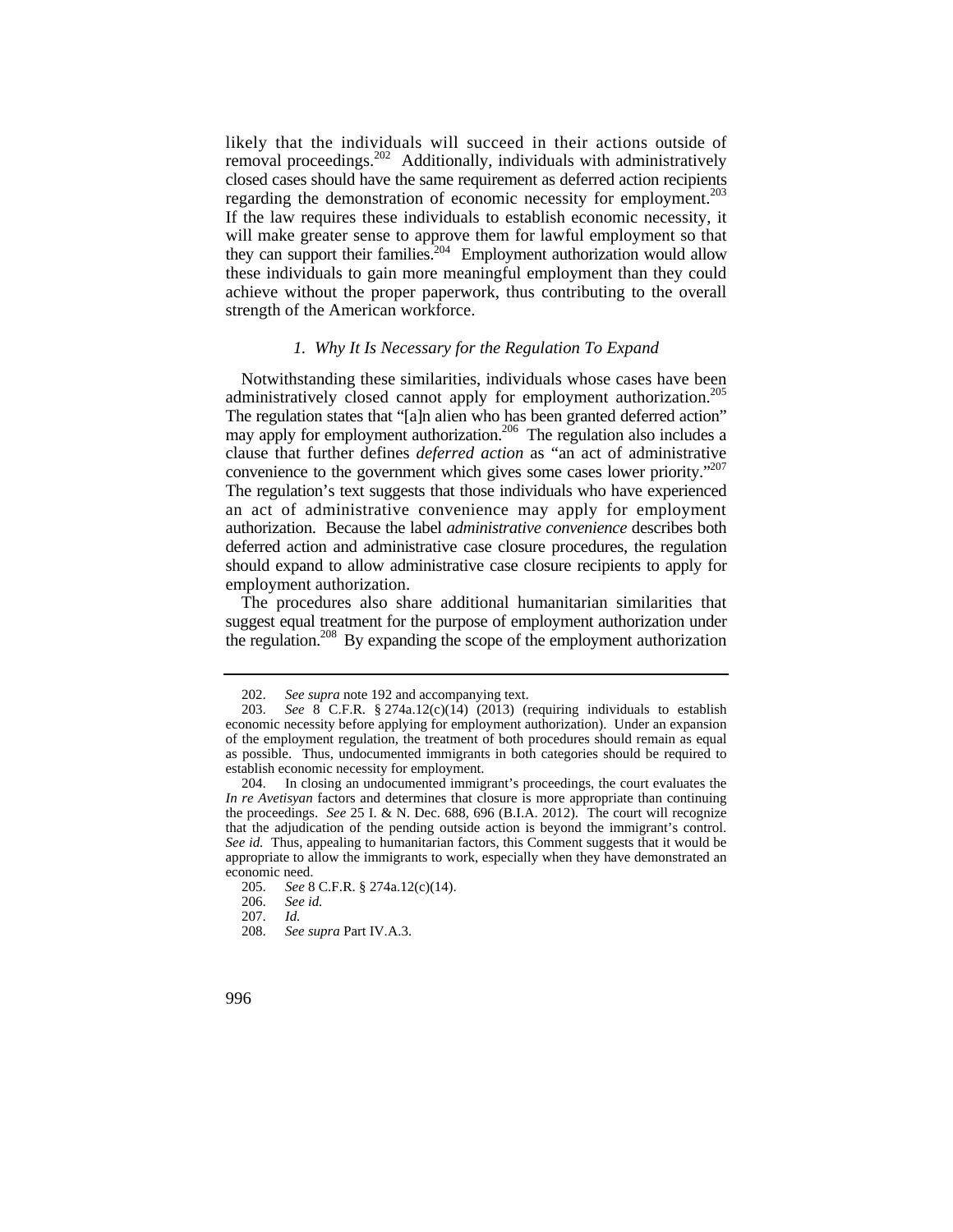employment because cases tend to remain closed for a lengthy and DHS interpreted this time span as sufficiently lengthy to warrant regulation, individuals with administratively closed cases could obtain employment authorization to work during the interim of their delayed proceedings. The expansion of the regulation would foster meaningful undetermined amount of time, providing individuals with the opportunity to create ties to their workplace and to develop within a job position.209 For instance, DACA spans two years and includes a renewal function.<sup>210</sup> employment authorization applications.<sup>211</sup> DACA encourages the individual to grow within a position because it provides a buffer of consistency: an individual relies on the lawful two-year work period to develop a career. If the regulation expands to permit employment authorization for administratively closed cases, the same buffer of consistency will apply.

supports American "economic well-being and competitiveness."<sup>212</sup> In Moreover, this Comment suggests that employment authorization would strengthen the American workforce. In a conference report on the Immigration Act of 1990, Senator Dodd stated that the bill "streamlines and extends the employment base part of the immigration system" and his speech regarding DACA, President Obama suggested that this immigration reform is a positive step forward for the American economy and referenced the societal contributions that young undocumented immigrants will make in the form of starting new businesses.<sup>213</sup> These ideas support the presumption that consistent employment may bolster

<sup>209.</sup> *See supra* Part IV.A.2.

 <sup>210.</sup> *See Consideration of Deferred Action for Childhood Arrivals Process*, *supra* note 5 (stating that DACA recipients can request two-year extensions, which are considered on a case-by-case basis).

<sup>211.</sup> It appears that DHS encourages greater commitments than two years because of the renewal option.

<sup>212. 136</sup> CONG. REC. 35,613 (1990) (statement of Sen. Chris Dodd).<br>213. President Obama stated, "CEOs agree with me" on passing President Obama stated, "CEOs agree with me" on passing comprehensive immigration reform. President Barack Obama, *supra* note 6; *see also* Matt Lynley, *Why Steve Jobs Was Disappointed in Obama*, BUS. INSIDER (Oct. 24, 2011), <www.business> [insider.com/president-obamas-lack-of-resolve-frustrated-steve-jobs-2011-10](https://insider.com/president-obamas-lack-of-resolve-frustrated-steve-jobs-2011-10) (revealing that Steve Jobs's biography mentions a discussion between Jobs and President Obama regarding visa petitions for foreign engineers and the unfriendly American business environment). For the full conversation, see WALTER ISAACSON, STEVE JOBS 544–47, 555–56 (2011).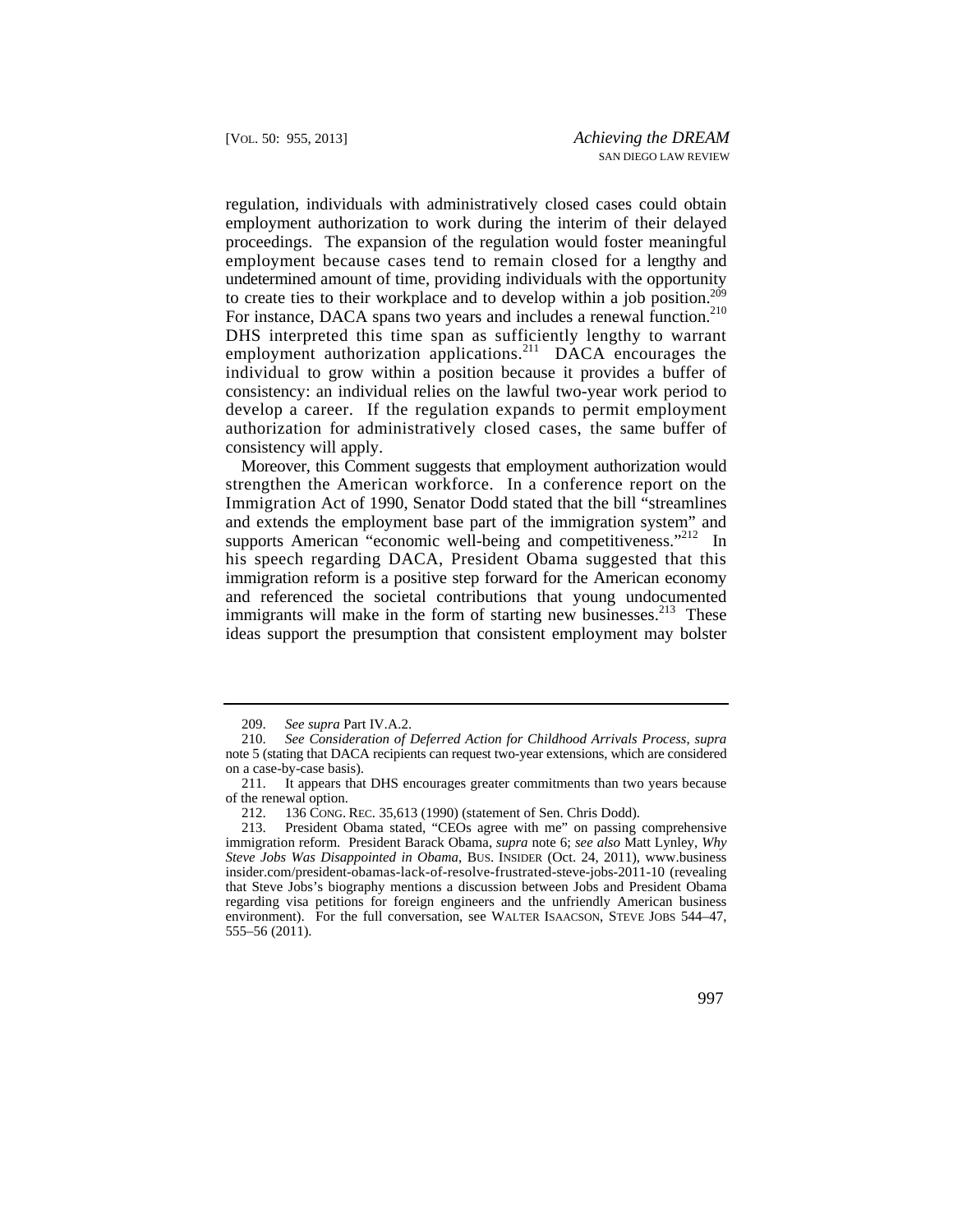the welfare of the American workforce by providing a strong internal foundation of capable and skilled workers.<sup>214</sup>

 Applying this premise to deferred action, it logically follows that individuals living in the United States because of deferred action should have the opportunity to become productive, contributing members of American society. Because DACA allows qualified undocumented immigrants to *lawfully* remain in the United States for a two-year period, those immigrants can apply for employment authorization.<sup>215</sup> Thus, immigrants who are *lawfully* allowed to remain in the United States due to administrative case closure should also have the opportunity to become productive, contributing members of society. Immigrants with pending prima facie approvable visa petitions and subsequently closed cases will likewise contribute more to American society by lawfully gaining employment earlier in the process while they await approval of their petitions. As evidenced by stories of undocumented student immigrants who must either work off the books or perform low-wage jobs below their abilities, the current situation perpetuates lower-level employment for those individuals who must earn a livelihood while their cases are closed.<sup>216</sup>

<sup>214.</sup> For a study on the economic contributions of immigrants in Arizona and the economic consequences of mass deportation, see RAÚL HINOJOSA-OJEDA, CTR. FOR AM. PROGRESS, THE CONSEQUENCES OF LEGALIZATION VERSUS MASS DEPORTATION IN ARIZONA (2012), *available at* [http://www.americanprogress.org/wp-content/uploads/2012/08/](http://www.americanprogress.org/wp-content/uploads/2012/08) Arizona-2.pdf. The results indicate that Arizona immigrants substantially contribute to the state's tax revenue and gross state product and help maintain the wage level. *Id.* at 2, 8.

<sup>215.</sup> *See* 8 C.F.R. § 274a.12(c)(14) (2013); *Consideration of Deferred Action for Childhood Arrivals Process*, *supra* note 5.

 let me continue to help my community and my family." *Id.* Another woman graduated with a bachelor's degree from U.C. Berkeley but worked for years as a waitress. *Id.*  able to "finally work with both . . . degrees." *Id.*  216*. See* Danzico & Murtaugh, *supra* note 18 (depicting a math genius studying cancer modeling who, because he was undocumented, will have to work under the table after he graduates from college); Ted Hesson, *50 DREAMers Who Prove Deportation Relief Was Smart*, ABC NEWS (June 15, 2013), [http://abcnews.go.com/ABC\\_Univision](http://abcnews.go.com/ABC_Univision) /Politics/dreamers-talk-daca-deportation-relief-program-year/story?id=19405456; Laird, *supra* note 3, at 51–57 (describing the plight of an undocumented immigrant who graduated from law school and passed the California State Bar exam but is performing work as a beekeeper); Perez, *supra* note 4 (telling of an undocumented immigrant who had to drop out of college and clean houses to stay financially afloat). Fifty young undocumented immigrants described their lives after receiving deportation relief from DACA. Hesson, *supra*. Most of them have begun to pursue higher-level careers using their high school or college degrees. *Id.* One woman described the experience as "hav[ing] options . . . that I never had. . . . Instead of graduating and returning to work in the same restaurant that I had been working in since I was 15, I could apply for work that After receiving approval for DACA, she completed a master's degree program and was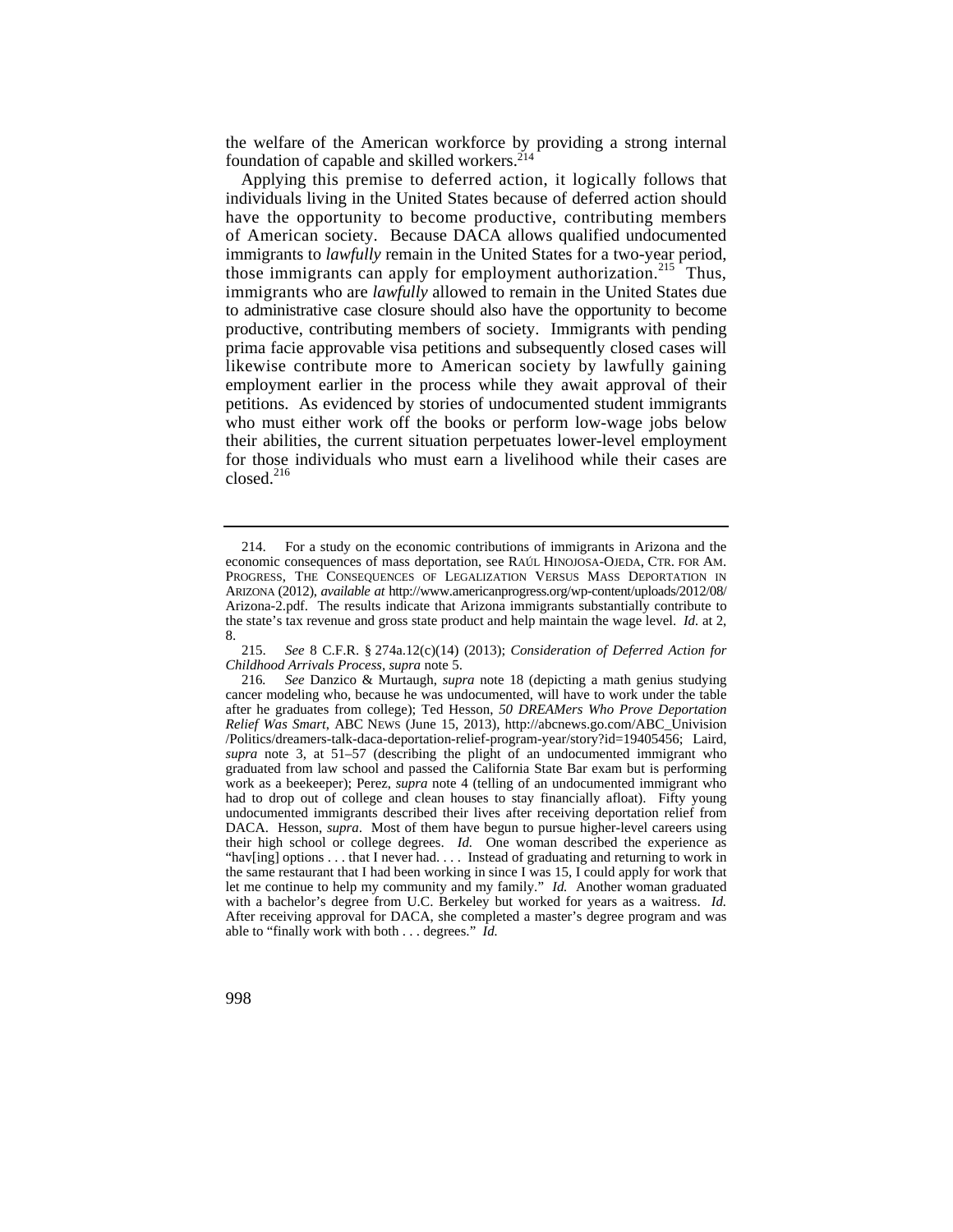#### *2. The Remedy Has a Narrow Application*

 remedy to recipients of both procedures. The expansion of the scope of Providing employment authorization would not grant amnesty or provide After acknowledging that deferred action and administrative case closure recipients share similar characteristics, some critics may argue that the regulation should not expand to provide the same employment authorization the regulation would apply in a narrow fashion, however, because it would affect only undocumented immigrants with administratively closed cases. an eventual path to citizenship for these individuals, as those opposed to the DREAM Act and DACA have argued.<sup>217</sup> The employment regulation authorizes immigrants to apply only for employment and does not confer any type of legal status on the individuals. $2^{18}$ 

Because courts grant administrative case closure on a case-by-case basis, expanding the regulation would not result in sweeping, widespread reform.219 As the *In re Avetisyan* court theorized, various situations may arise where it would be inappropriate to grant case closure.<sup>220</sup> Since *In re Avetisyan*, the courts have denied requests for case closure in situations such as those based on a speculative event or action.<sup>221</sup> The courts deny case

 DACA and the DREAM Act say they amount to amnesty that rewards law breakers."). 217. *See* Barron, *supra* note 67, at 634–38 ("Opponents of the DREAM Act have been consistent in their criticism ... since its introduction in 2001. The broadest objection is to the general notion of 'amnesty' for illegal immigrants, and concerns that [it] would reward illegal behavior and result in a flood of illegal immigration."); *see also 300,000 Undocumented Immigrants Have Applied for Deportation Reprieve*, FOX NEWS LATINO (Nov. 20, 2012), <http://latino.foxnews.com/latino/politics/2012/11/20/300000> undocumented-immigrants-have-applied-for-obama-administration ("Those who oppose

<sup>218.</sup> *See* 8 C.F.R. § 274a.12(c)(14). Deferred action is a temporary mechanism that does not eliminate removal action, but merely defers it, and thus does not confer any legal status on the recipient. *See* Olivas, *supra* note 11, at 483–84.

<sup>219.</sup> *See In re* Avetisyan, 25 I. & N. Dec. 688, 696 (B.I.A. 2012) (stating that "each situation must be evaluated under the totality of the circumstances of the particular case" using the nonexhaustive factors the court provided).

<sup>220.</sup> *See id.* (stating that it would be inappropriate for the immigration courts to administratively close proceedings "if the request is based on a purely speculative event or action").

<sup>221.</sup> *See In re* Diaz-Amezcua, No. A088 635 404, 2012 WL 6968973, at \*2 (B.I.A. Dec. 6, 2012) (finding that the respondent's desire to wait for the passage of the DREAM Act did not warrant a continuance because the passage of the Act was based on speculation); *In re* Desire, No. A035 208 749, 2012 WL 1495537, at \*1–3 (B.I.A. Apr. 5, 2012) (denying the respondent's request for case closure based on his pursuit of postconviction relief from a conviction for possession of cocaine); *In re* Rivera-Espino, No. A077 131 190, 2012 WL 1495498, at \*1–2 (B.I.A. Mar. 23, 2012) (stating that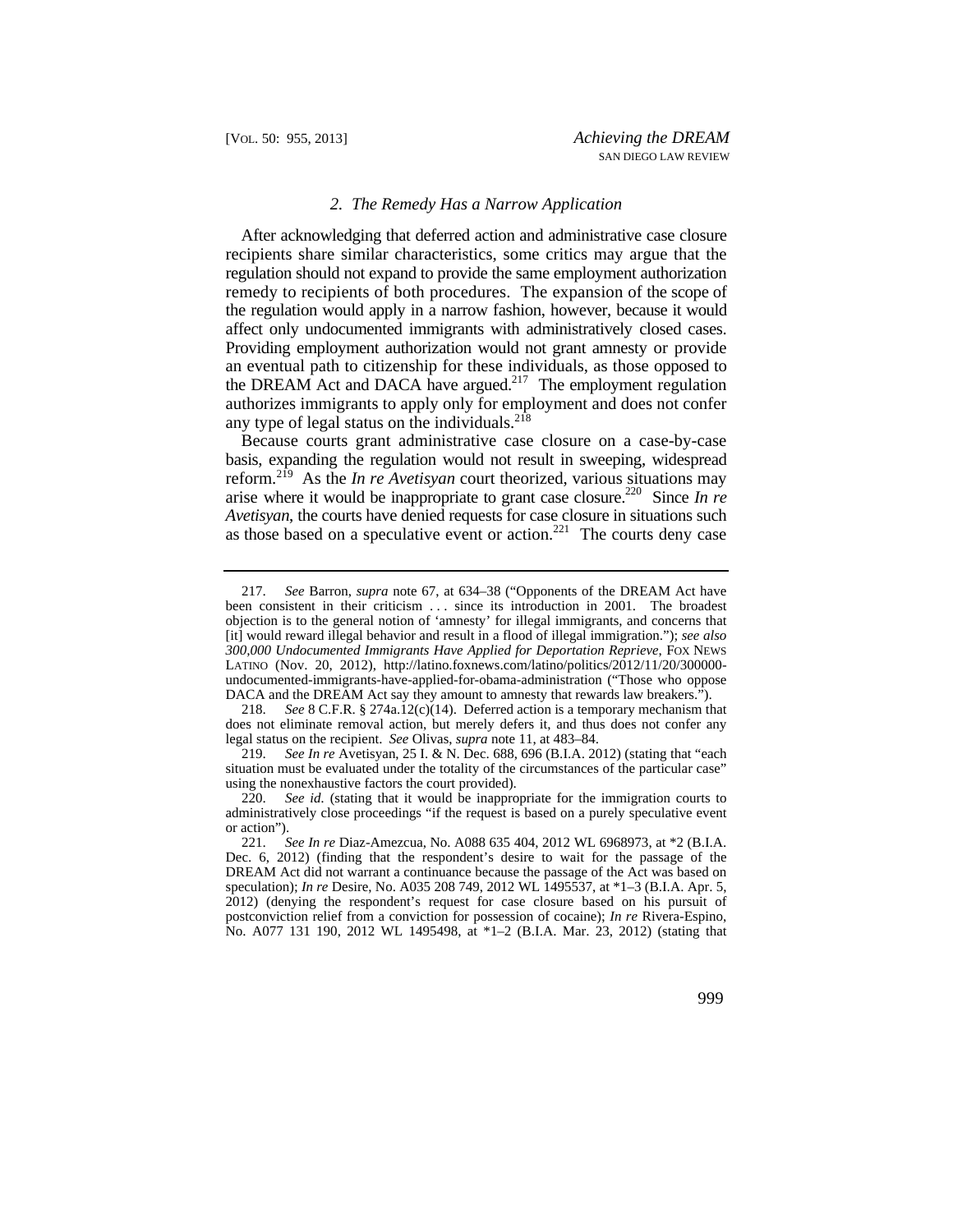action and the time the action would take to resolve.<sup>222</sup> Moreover, as with closure because they are skeptical about the individual's success rate in the deferred action recipients, the recipients of administrative case closure would have to demonstrate an economic need for employment, thus curtailing any concerns about a recipient's financial background.<sup>223</sup>

# V. EXPANDING THE SCOPE OF THE EMPLOYMENT AUTHORIZATION REGULATION TO REMEDY ITS UNEQUAL APPLICATION OF EMPLOYMENT AUTHORIZATION

#### *A. Executive Change*

to include immigrants whose cases have been administratively closed.<sup>225</sup> The immigration agencies—with the power to exercise prosecutorial discretion—should use their discretion not to enforce the specific part of the employment authorization regulation that refers to grants of deferred action.<sup> $224$ </sup> The regulation's current literature is flawed because it lacks specifics about additional forms of administrative convenience that serve purposes and functions identical to deferred action. As an alternative, the agencies should interpret the words *an act of administrative convenience*  Following from these similarities, the agencies should logically treat deferred action and case closure in the same manner and interpret the regulation to provide employment authorization in both circumstances.

If the agencies decide not to heed these solutions, this Comment argues that administrative lawmakers should narrow the regulation in question by omitting the words *an act of administrative convenience*. This phrase implies that other acts of administrative convenience may qualify the affected individual to receive employment authorization. Alternatively, the agencies may wish to define and distinguish more clearly administrative case closure from deferred action. As it currently stands, the procedures are similar in material respects and warrant identical treatment under the employment authorization regulation.

administrative closure was not proper because the respondent had a pending collateral attack on his criminal conviction).<br>222. See In re Abdulkadar,

<sup>222.</sup> *See In re* Abdulkadar, No. A093 318 931, 2012 WL 3911875, at \*2 (B.I.A. Aug. 30, 2012) (denying the respondents case closure because of the "absence of evidence suggesting a reasonable likelihood of success on the merits of their legalization applications").

<sup>223.</sup> *See* 8 C.F.R. § 274a.12(c)(14).

<sup>224.</sup> *See id.*

See id.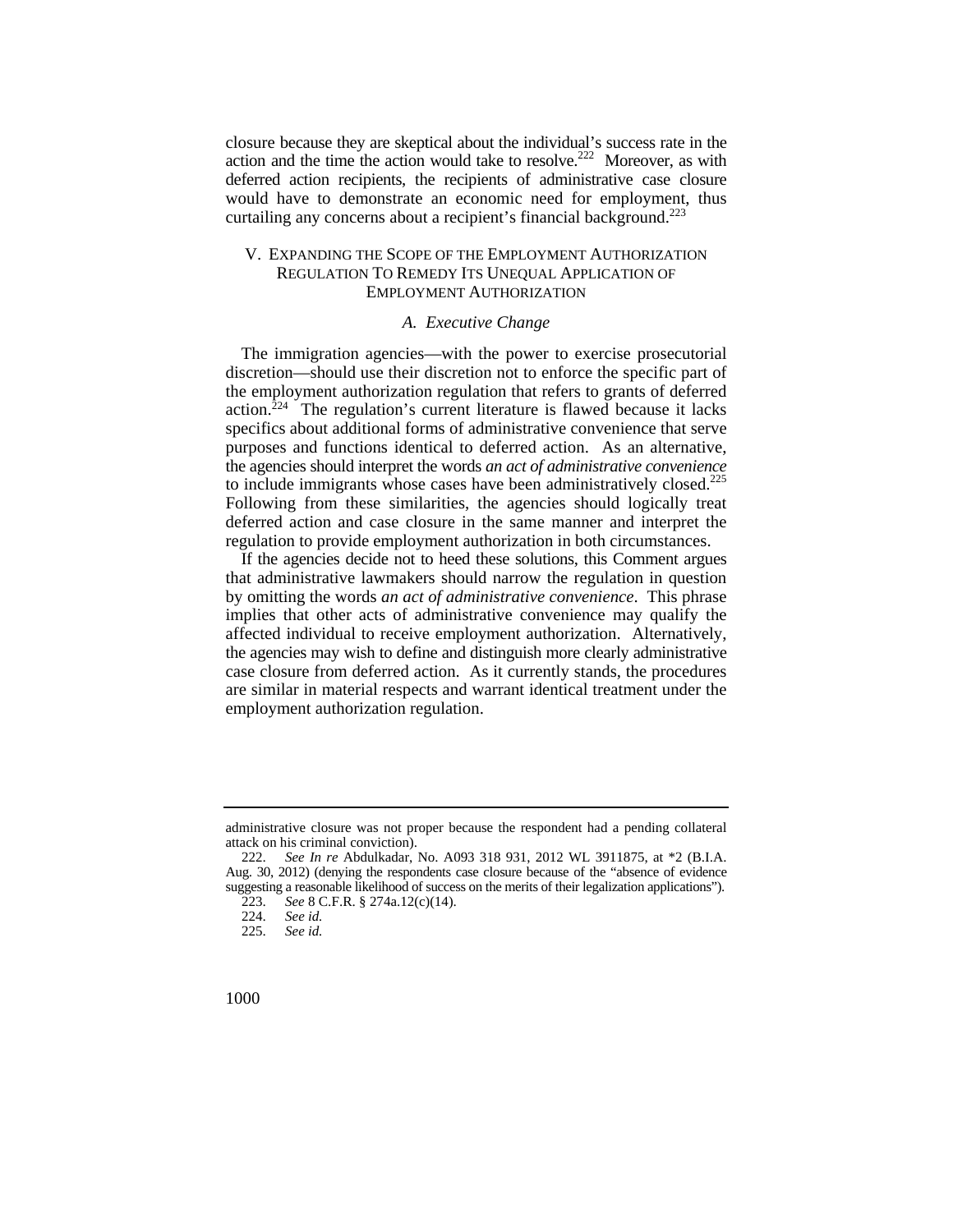## *B. Legislative Change*

With an estimated 22.5 million noncitizens currently living in the United States, comprehensive immigration reform seems inevitable.<sup>226</sup> The 2012 presidential election may have acted as the catalyst to spur both political parties into crucial discussions about immigration issues. With seventy-one percent of the Latino votes in the 2012 presidential election cast for President Obama, the voter composition may precipitate comprehensive immigration reform.<sup>227</sup> Once the parties unite, Congress will have the power to pass long overdue measures to provide more permanent immigration solutions.<sup>228</sup>

After President Obama's announcement of DACA in June 2012, the Republicans responded with the ACHIEVE Act in November 2012.<sup>229</sup> This Act would allow undocumented immigrants with DREAM-like characteristics to obtain employment authorization after obtaining a bachelor's, associate's, or advanced degree, or after serving in the military.<sup>230</sup> In January 2013, a bipartisan group of eight United States Senators announced a new plan that would provide eventual amnesty for undocumented immigrants, tighter border security, and a method to track

 226. *See* ELIZABETH M. GRIECO ET AL., U.S. CENSUS BUREAU, THE FOREIGN-BORN POPULATION IN THE UNITED STATES: 2010, at 2 tbl.1 (2012), *available at* [http://www.](http://www) [census.gov/prod/2012pubs/acs-19.pdf.](https://census.gov/prod/2012pubs/acs-19.pdf)

<sup>227.</sup> *See* Julia Preston, *Republicans Reconsider Positions on Immigration*, N.Y. TIMES, Nov. 10, 2012, at A12 (stating that after the 2012 presidential election, the Republican Party quickly regrouped to support legislation for immigration reform).

 ARIZ. L. REV. 1139, 1139 (2012). President Obama expressed frustration over the Republican House of Representatives' attitudes toward the Gang of Eight's bill. *See*  228. One *Arizona Law Review* note posits that President Obama's actions "are likely to have little lasting effect in the absence of further legislative action" and argues that the legislative branch must first "define and confer" benefits to a class of persons before the executive branch can grant those benefits. *See* Daniel A. Arellano, Law & Policy Note, *Keep Dreaming: Deferred Action and the Limits of Executive Power*, 54 Foley, *supra* note 200. The Republican House Speaker, John Boehner, refuses to bring the Senate bill to the floor of the House because a majority of Republicans oppose it. *Id.* Despite Boehner's stance on the bill, supporters believe it could pass the House with the required 218 votes. *Id.*

 <sup>229.</sup> *See Republicans Counter Immigration DREAM with Achieve Act*, *supra* note 118.

 immigrants. *Id.*  230. *See ACHIEVE Act*, AILA INFONET (Nov. 27, 2012), [http://www.aila.org/content/](http://www.aila.org/content) default.aspx?docid=42258. The main difference with the ACHIEVE Act is that it does not provide a green card but offers "permanent nonimmigrant status" to a narrower group of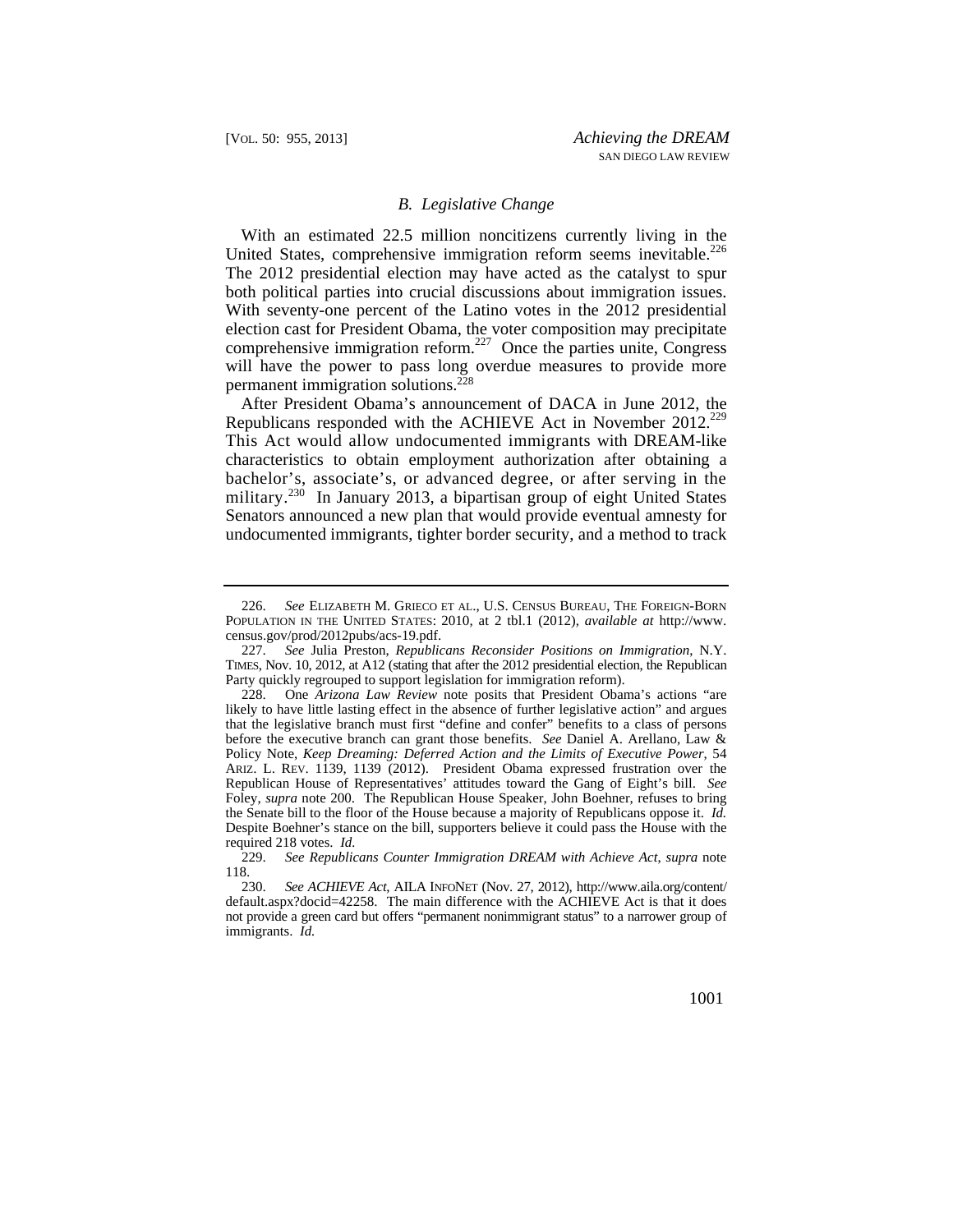visitors with temporary visas who leave the United States.<sup>231</sup> The plan calls for a "tough but fair path" to citizenship but prevents individuals from starting the process until the United States borders are considered secure.<sup>232</sup> The day after the bipartisan senators announced their plan, President Obama revealed his blueprint that also provided a path to citizenship: an individual could achieve citizen status after thirteen years.<sup>233</sup> His blueprint differs from the bipartisan plan because it lacks the border security measure.<sup>234</sup> Both proposals would allow undocumented immigrants to legally live and work in the United States as long as they passed background checks and paid back taxes.<sup>235</sup>

On April 17, 2013, the Gang of Eight group of senators unfurled the bill for their comprehensive immigration reform plan.<sup>236</sup> The bill encompasses a range of immigration, border security, and employment issues.<sup>237</sup> It would provide a path to citizenship after an extensive application process spanning a total of thirteen years.238 The key component of the bill is its border security initiative, requiring DHS to monitor one hundred

237. *See generally* Border Security, Economic Opportunity, and Immigration Modernization Act, S. 744, 113th Cong. (2013), *available at* <http://www.cnn.com/interac> tive/2013/04/politics/immigration-bill/.

 231. *Immigration Reform: U.S. Senators in Bipartisan Deal*, BBC NEWS, [http://www.](http://www) bbc.co.uk/news/world-us-canada-21233355 (last updated Jan. 29, 2013, 4:42 PM). The plan first allows for permanent residency, then leads to eventual citizenship. *Id.* In June 2013, the blueprint passed in the Senate. *See* Avila et al., *supra* note 199.

<sup>232.</sup> *Id.* 233. *See President Obama Makes Immigration Reform Push*, BBC NEWS, <http://www.bbc.co.uk/news/world-us-canada-21248981>(last updated Jan. 29, 2013, 4:59 PM). President Obama announced his blueprint to a high school in Nevada. *Id.* His blueprint calls for the renovation of the American immigration system and similar to the bipartisan plan, allows for permanent residency first, with an eventual path to citizenship. *Id.* 

<sup>234</sup>*. Id.* Although President Obama's blueprint proposes stronger border security, it does not make this a requirement before undocumented immigrants could begin the citizenship process. *Id.* 

<sup>235</sup>*. Id.*

 *Id.* The Gang of Eight includes four Republicans and four Democrats, respectively: John 236. Kevin Kepple et al., *Senate 'Gang of Eight' Releases Immigration Bill*, USA TODAY (Apr. 17, 2013), <http://www.usatoday.com/story/news/politics/2013/04/17/senate>files-immigration-bill/2089879/. The bill spans 844 pages and provides an eventual path to citizenship for the 11 million undocumented immigrants living in the United States. McCain, Arizona; Lindsey Graham, South Carolina; Marco Rubio, Florida; Jeff Flake, Arizona; Charles Schumer, New York; Dick Durbin, Illinois; Robert Menendez, New Jersey; and Michael Bennet, Colorado. *Immigration Reform: U.S. Senators in Bipartisan Deal*, *supra* note 231.

 status. *Id.* After ten years, most of these immigrants could apply for a green card, and three years after that, they could apply for citizenship. *Id.* To get a green card, the 238. *See* Kepple et al., *supra* note 236. The bill allows for undocumented immigrants who arrived in the United States before December 31, 2011, to apply for temporary legal applicants would have to pay \$2000 in fines, plus back taxes and fees. *Id.*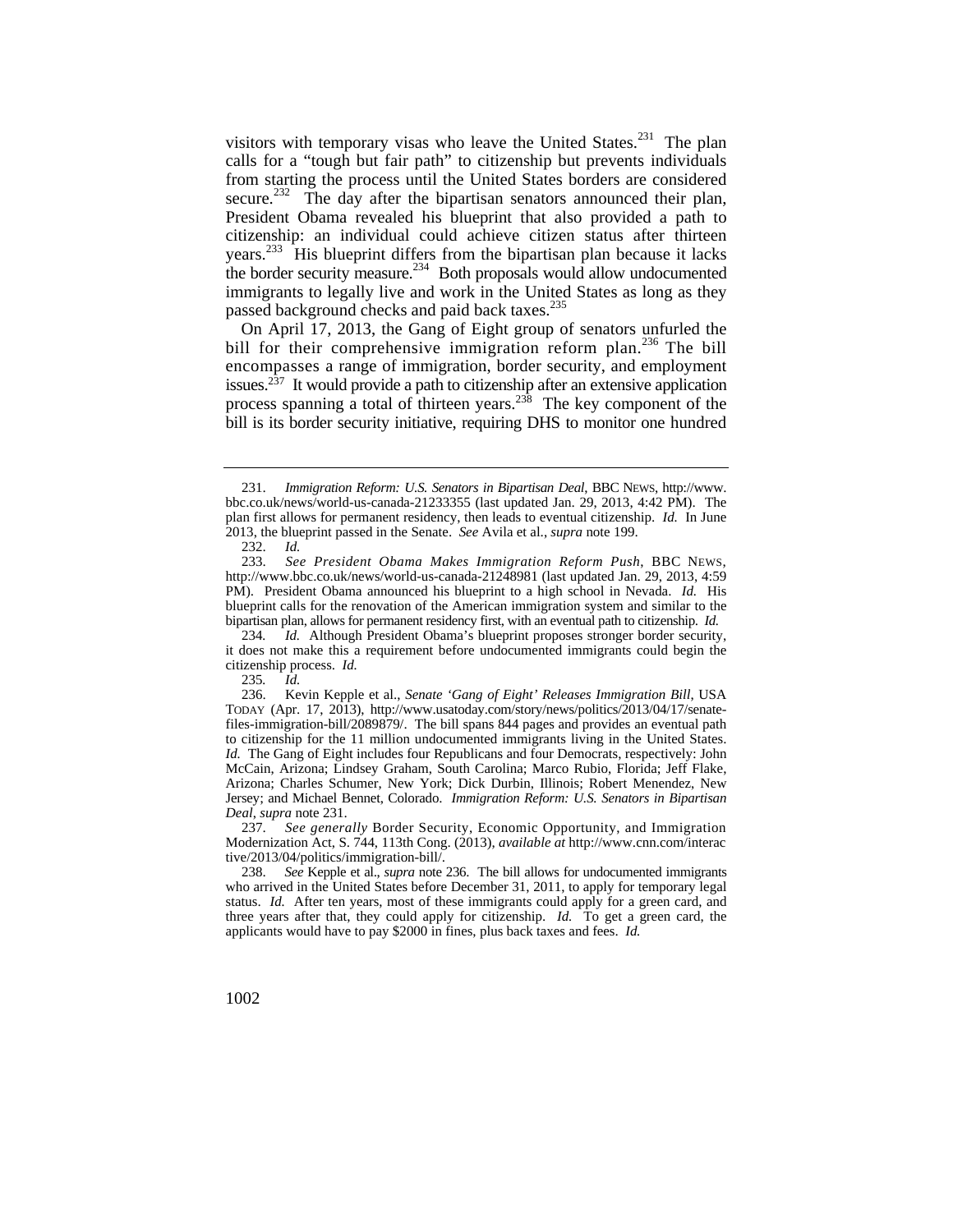percent of the Southwest border with Mexico.<sup>239</sup> On June 27, 2013, the Senate passed the Gang of Eight's bill with broad Democratic support and moderate support from the Republicans.<sup>240</sup> Thus, if Congress can compromise on the Gang of Eight's bill, individuals with administratively closed cases would have the opportunity to legally work in the United States, as long as they meet the respective plan's qualifications.

#### VI. CONCLUSION

This Comment argues that individuals with administratively closed cases should receive employment authorization so that they can legally support themselves and contribute to this country. If deferred action recipients continue to receive support, it makes rational sense to provide equivalent support to undocumented immigrants who undergo case closure. The United States should seek to grow a lawful and legitimate workforce with members who positively impact the gross domestic product and pay their fair share of taxes.<sup>241</sup> DACA allows young individuals to lawfully live and work in the United States during a two-year limbo period, which promotes this objective. Likewise, undocumented immigrants with closed cases who do not fit within DACA's parameters should have the opportunity to lawfully join the American workforce. While both groups await their fate in limbo periods, often persisting for an

 within five years, a new border commission would take over the plan. *Id.* In August 2013, President Obama believed that the bill could pass in the House of 239. *Id.* The bill also requires DHS to intercept ninety percent of the people trying to cross the Southwest border into the United States. *Id.* If DHS does not meet this goal Representatives, if not for Republican Party politics. *See* Foley, *supra* note 200. Democrat Representative Luis Gutierrez from Illinois believed that forty to fifty GOP members would support a comprehensive approach if presented to the House. *Id.* Despite Republican Party members' concerns over border security and enforcement, President Obama stated that the bill "actually improves the situation on every issue that they say they're concerned about." *Id.* (internal quotation marks omitted). He additionally noted that laws do not solve problems one hundred percent, but "[t]hat doesn't make them bad laws"; rather, "[i]t just means that there are very few human problems that are 100 percent solvable." *Id.*

 <sup>240.</sup> *See* Parker & Martin, *supra* note 17. The Senate passed the bill with sixtyeight votes in favor of the bill and thirty-two votes in opposition. *Id.* As of this Comment's printing, the House of Representatives had not yet reviewed the bill.

 241. *See* HINOJOSA-OJEDA*, supra* note 214. For example, if undocumented immigrants living in Arizona achieved legal status, they would contribute \$1.8 billion in total wages and \$540 million in tax revenue. Legalization would also create 39,000 new jobs. *Id.*